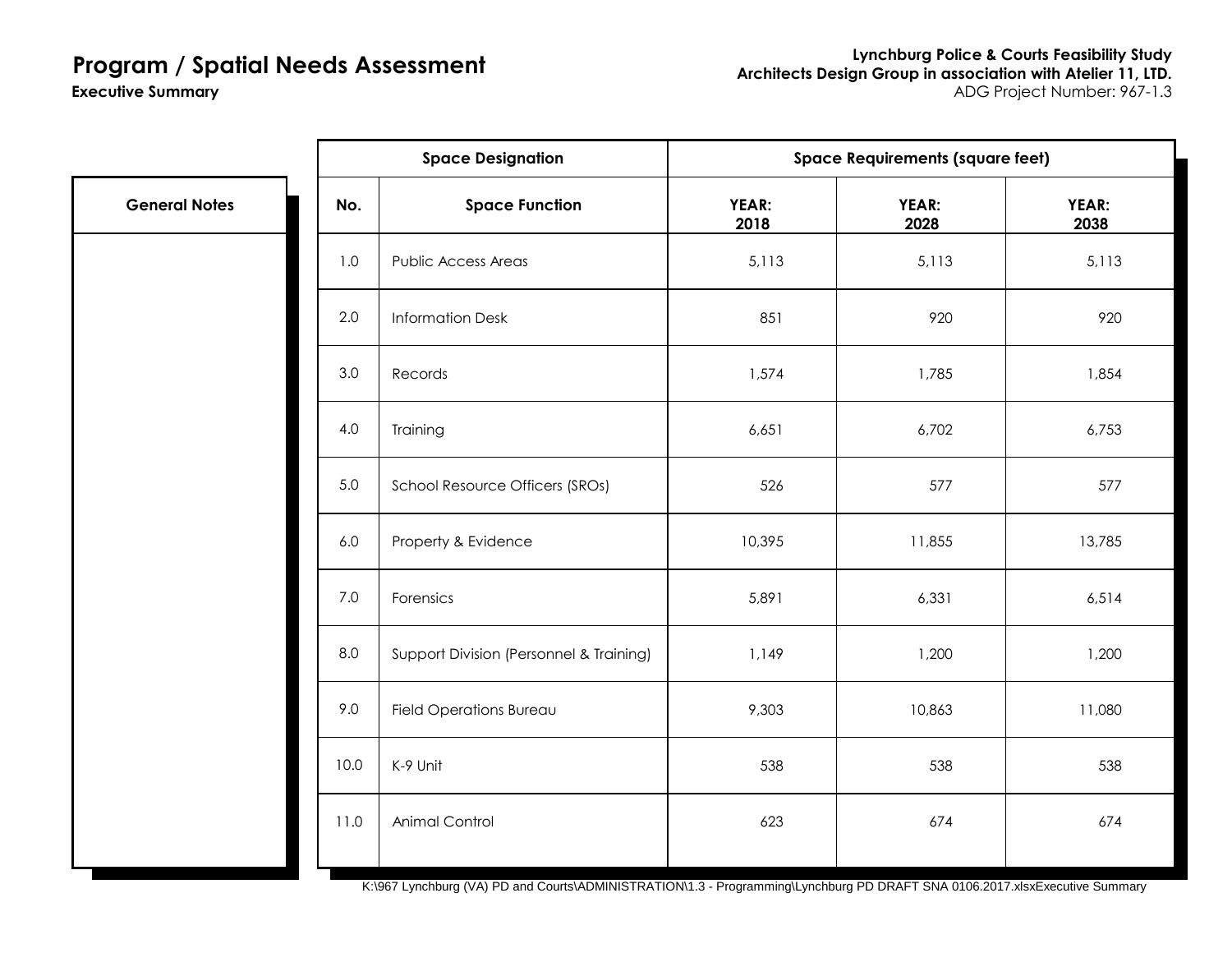**Executive Summary**

|                      | <b>Space Designation</b><br><b>Space Requirements (square feet)</b> |                                             |               |               |               |
|----------------------|---------------------------------------------------------------------|---------------------------------------------|---------------|---------------|---------------|
| <b>General Notes</b> | No.                                                                 | <b>Space Function</b>                       | YEAR:<br>2018 | YEAR:<br>2028 | YEAR:<br>2038 |
|                      | 12.0                                                                | Crisis Intervention Team                    | 171           | 171           | 171           |
|                      | 13.0                                                                | Communications                              | 686           | 686           | 686           |
|                      | 14.0                                                                | Criminal Investigations Bureau              | 1,400         | 1,400         | 1,400         |
|                      | 15.0                                                                | <b>Criminal Investigations Division</b>     | 5,914         | 6,417         | 6,737         |
|                      | 16.0                                                                | Special Investigations Division             | 3,606         | 4,017         | 4,428         |
|                      | 17.0                                                                | Information Technology (I.T.)               | 2,886         | 3,126         | 3,309         |
|                      | 18.0                                                                | Administration / Office of the Chief        | 2,857         | 3,057         | 3,057         |
|                      | 19.0                                                                | Finance                                     | 1,097         | 1,148         | 1,148         |
|                      | 20.0                                                                | Internal Affairs (I.A.)                     | 1,071         | 1,071         | 1,071         |
|                      | 21.0                                                                | Community Gymnasium /<br>Multipurpose Space | 12,825        | 12,825        | 12,825        |
|                      | 22.0                                                                | <b>Facility Support</b>                     | 3,057         | 3,486         | 3,486         |

K:\967 Lynchburg (VA) PD and Courts\ADMINISTRATION\1.3 - Programming\Lynchburg PD DRAFT SNA 0106.2017.xlsxExecutive Summary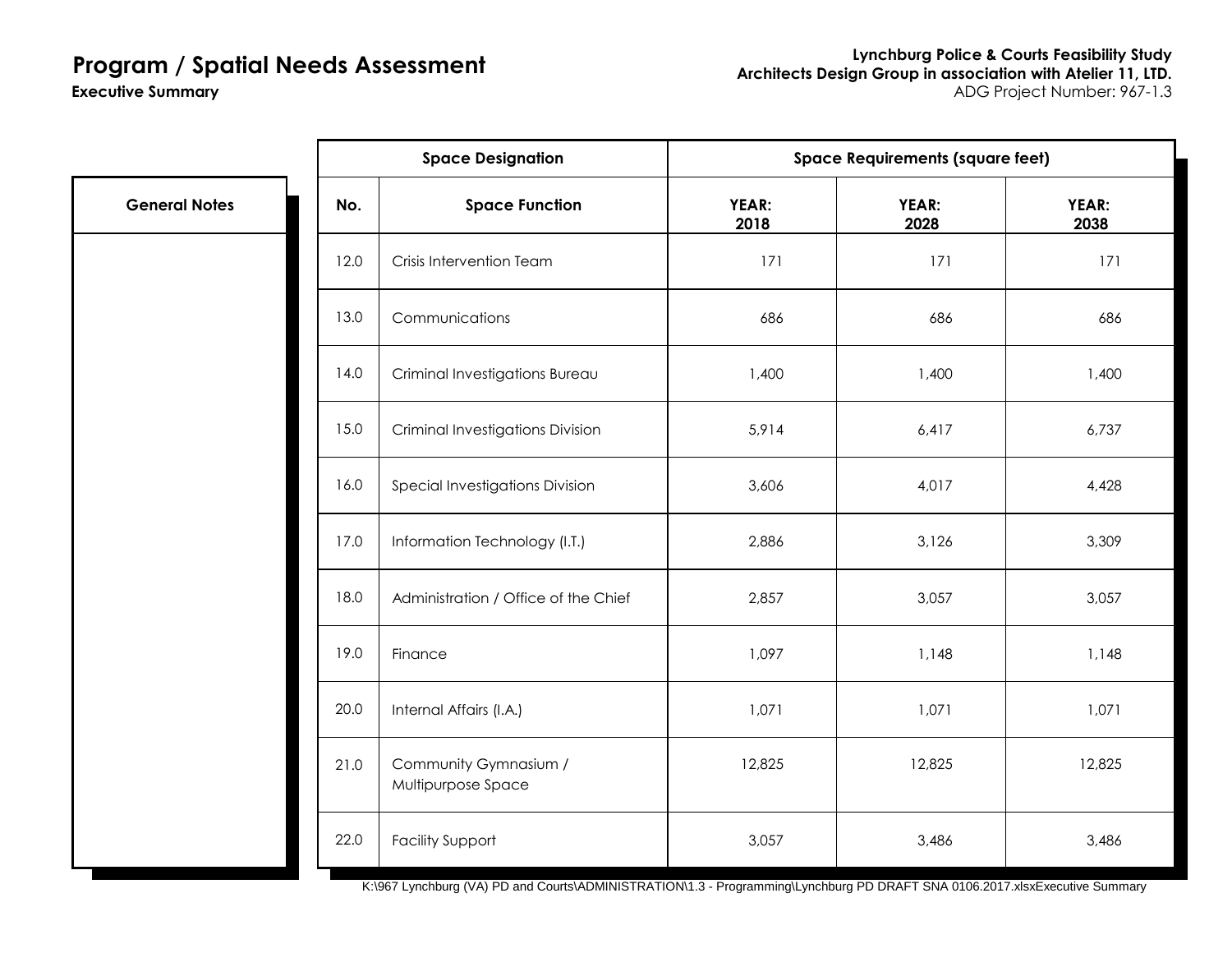**Lynchburg Police & Courts Feasibility Study Architects Design Group in association with Atelier 11, LTD.** ADG Project Number: 967-1.3

**Executive Summary**

|                      |      | <b>Space Designation</b>                                                                                                          | <b>Space Requirements (square feet)</b> |                      |                      |
|----------------------|------|-----------------------------------------------------------------------------------------------------------------------------------|-----------------------------------------|----------------------|----------------------|
| <b>General Notes</b> | No.  | <b>Space Function</b>                                                                                                             | YEAR:<br>2018                           | <b>YEAR:</b><br>2028 | <b>YEAR:</b><br>2038 |
|                      | 23.0 | <b>Facility Services</b>                                                                                                          | 12,513                                  | 14,700               | 14,700               |
|                      |      | Total                                                                                                                             | 90,697                                  | 98,662               | 102,026              |
|                      |      |                                                                                                                                   |                                         |                      |                      |
|                      |      |                                                                                                                                   |                                         |                      |                      |
|                      |      |                                                                                                                                   |                                         |                      |                      |
|                      |      |                                                                                                                                   |                                         |                      |                      |
|                      |      |                                                                                                                                   |                                         |                      |                      |
|                      |      |                                                                                                                                   |                                         |                      |                      |
|                      |      |                                                                                                                                   |                                         |                      |                      |
|                      |      |                                                                                                                                   |                                         |                      |                      |
|                      |      |                                                                                                                                   |                                         |                      |                      |
|                      |      | 1/1007 Locations (114) DD and Quotel ADMINICED ATION 14.0. December 21 on alternational DD DD AFT ON A 04.00 0047 devElocation Qu |                                         |                      |                      |

K:\967 Lynchburg (VA) PD and Courts\ADMINISTRATION\1.3 - Programming\Lynchburg PD DRAFT SNA 0106.2017.xlsxExecutive Summary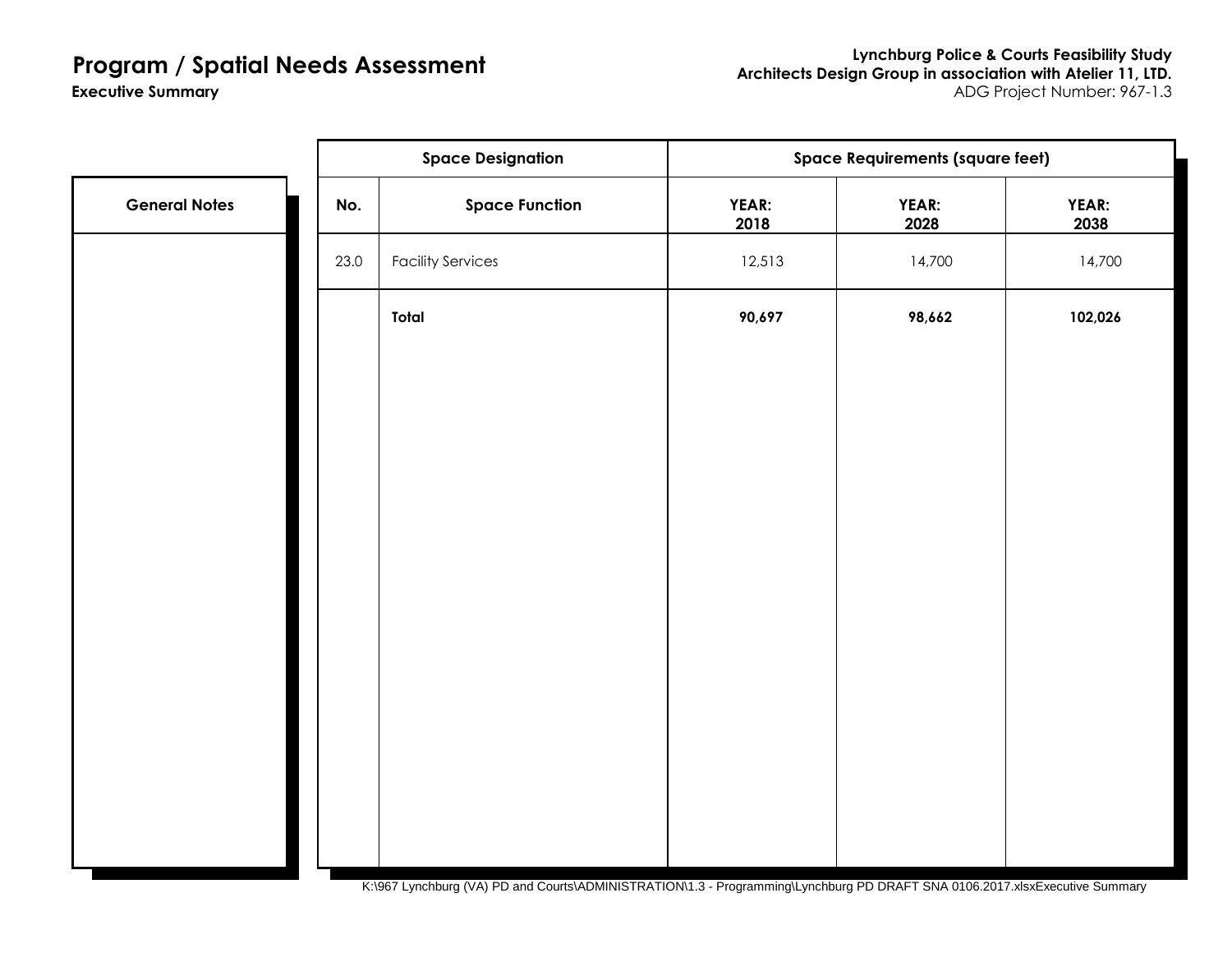|                                                                           |      | <b>Space Designation</b>              | <b>Space Requirements (square feet)</b> |               |               |               |
|---------------------------------------------------------------------------|------|---------------------------------------|-----------------------------------------|---------------|---------------|---------------|
| <b>General Notes</b>                                                      | No.  | <b>Space Function</b>                 |                                         | YEAR:<br>2018 | YEAR:<br>2028 | YEAR:<br>2038 |
|                                                                           | 1.0  | <b>Public Access Areas</b>            |                                         |               |               |               |
| 1.1: Dual-entry weather<br>vestibule; provide a<br>ring-down phone with   | 1.1  | Secured Entry Vestibule               |                                         | 120           |               |               |
| video feed for after<br>hours communications.                             | 1.2  | Safe Room                             |                                         | 80            | ---           |               |
|                                                                           | 1.3  | Public Lobby                          |                                         | 800           |               |               |
| 1.3: Provide digital<br>information broadcast.<br>monitors and historical | 1.4  | Public Restrooms @ 180 SF Each        | (2)                                     | 360           | ---           |               |
| artifact display cabinets.                                                | 1.5  | Community Meeting Room (C.M.R.)       |                                         | 1,800         |               |               |
| 1.5: Accommodate up to 60<br>person capacity.                             | 1.6  | C.M.R. Storage Rooms @ 80 SF Each     | (2)                                     | 160           | ---           |               |
| 1.7: A/V Control Room.                                                    | 1.7  | Secured Equipment Storage             |                                         | 80            | ---           |               |
|                                                                           | 1.8  | Catering Prep Room                    |                                         | 180           |               |               |
| 1.10: Audio / Video<br>monitored and<br>recorded.                         | 1.9  | Catering Prep Room Storage            |                                         | 80            | ---           |               |
|                                                                           | 1.10 | Small Interview Room                  |                                         | 80            | ---           |               |
| 1.11: Audio / Video<br>monitored and<br>recorded. Access from             | 1.11 | Medium M.F. Interview Room            |                                         | 120           | ---           |               |
| Secured Ops and<br>Records with access                                    | 1.12 | Solicitors Permit Service Room        |                                         | 140           | ---           |               |
| control, and the Lobby.                                                   | 1.13 | Medical Prescription Receiving Alcove |                                         | 20            | ---           |               |
| 1.12: Can also serve as                                                   | 1.14 | <b>Bldg. Maint. Storage</b>           |                                         | 60            | ---           |               |
| Evidence Retrieval if<br>properly located.                                | 1.15 | ATM Alcove                            |                                         | 10            | $---$         |               |

K:\967 Lynchburg (VA) PD and Courts\ADMINISTRATION\1.3 - Programming\Lynchburg PD DRAFT SNA 0106.2017.xlsx1.0 Public Access Areas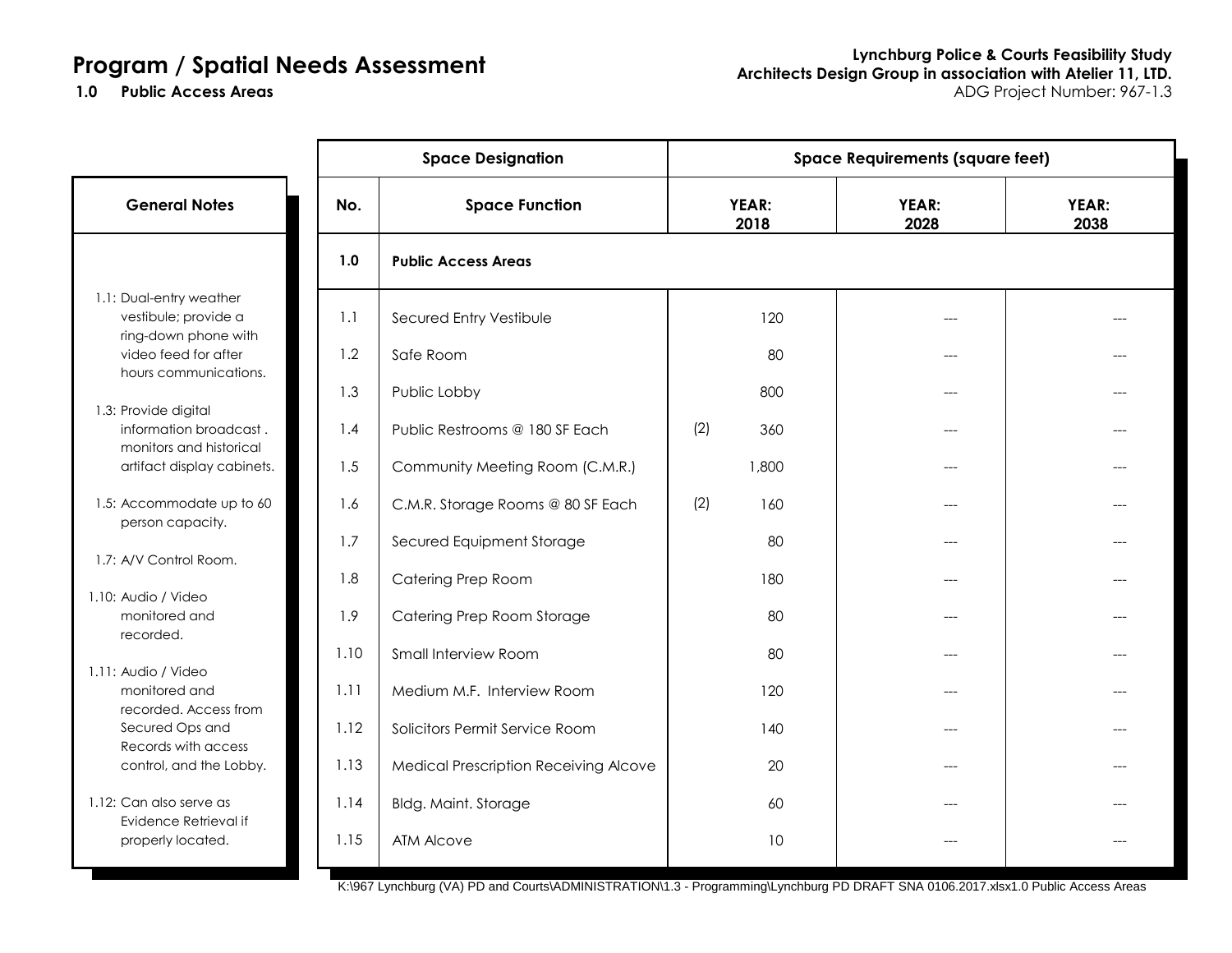**Lynchburg Police & Courts Feasibility Study Architects Design Group in association with Atelier 11, LTD. Public Access Areas** ADG Project Number: 967-1.3

1.0 Public Access Areas

|      | <b>Space Designation</b> | <b>Space Requirements (square feet)</b> |               |               |  |
|------|--------------------------|-----------------------------------------|---------------|---------------|--|
| No.  | <b>Space Function</b>    | YEAR:<br>2018                           | YEAR:<br>2028 | YEAR:<br>2038 |  |
| 1.16 | Subtotal                 | 4,090                                   | $---$         | $---$         |  |
| 1.17 | Efficiency Factor @ 20%  | 1,023                                   | $---$         | $---$         |  |
| 1.18 | Total                    | 5,113                                   | $---$         | $---$         |  |
| 1.19 | Cumulative Total         |                                         | 5,113         | 5,113         |  |
|      |                          |                                         |               |               |  |
|      |                          |                                         |               |               |  |
|      |                          |                                         |               |               |  |
|      |                          |                                         |               |               |  |
|      |                          |                                         |               |               |  |
|      |                          |                                         |               |               |  |
|      |                          |                                         |               |               |  |
|      |                          |                                         |               |               |  |
|      |                          |                                         |               |               |  |

K:\967 Lynchburg (VA) PD and Courts\ADMINISTRATION\1.3 - Programming\Lynchburg PD DRAFT SNA 0106.2017.xlsx1.0 Public Access Areas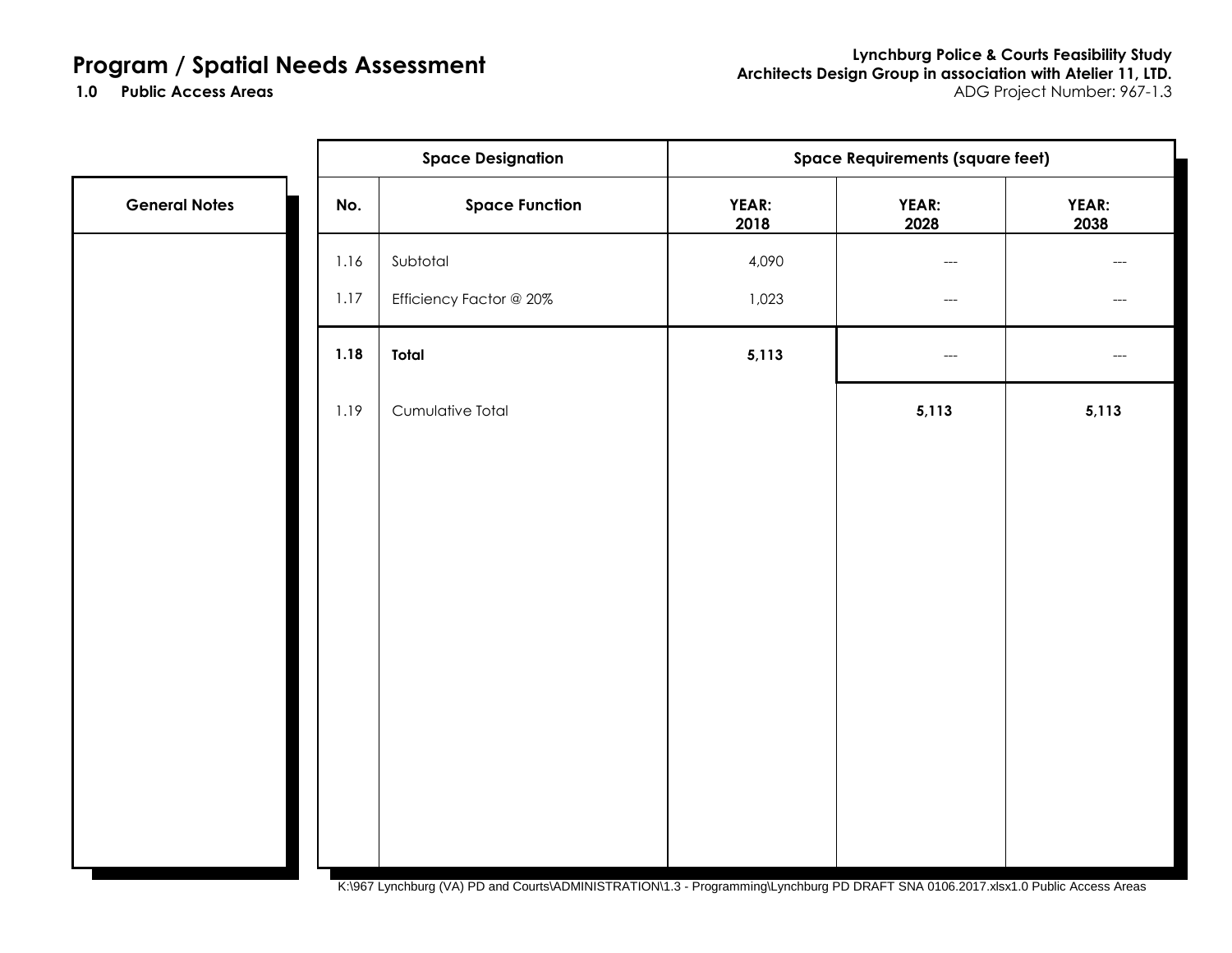2.0 Information Desk

|                                                             |      | <b>Space Designation</b>       | <b>Space Requirements (square feet)</b> |                                     |               |  |
|-------------------------------------------------------------|------|--------------------------------|-----------------------------------------|-------------------------------------|---------------|--|
| <b>General Notes</b>                                        | No.  | <b>Space Function</b>          | YEAR:<br>2018                           | YEAR:<br>2028                       | YEAR:<br>2038 |  |
| 2.0: Provide access to break<br>alcove in Records or        | 2.0  | <b>Information Desk</b>        |                                         |                                     |               |  |
| its own.                                                    | 2.1  | <b>Public Service Counter</b>  | 120                                     | $---$                               |               |  |
| 2.1: Locate CCTV monitors<br>above the service<br>counters. | 2.2  | Supervisor's (Sergeant) Office | 140                                     | $\hspace{0.05cm}---\hspace{0.05cm}$ | $---$         |  |
|                                                             | 2.3  | Workstations @ 48 SF Each      | (2)<br>96                               | 48                                  |               |  |
|                                                             | 2.4  | Warrant Files Storage Area     | 140                                     |                                     |               |  |
|                                                             | 2.5  | <b>Equipment Storage</b>       | 60                                      | $---$                               |               |  |
|                                                             | 2.6  | Keymaster Alcove               | 40                                      | $---$                               |               |  |
|                                                             | 2.7  | Subtotal                       | 596                                     | 48                                  |               |  |
|                                                             | 2.8  | Efficiency Factor @ 30%        | 255                                     | 21                                  | ---           |  |
|                                                             | 2.9  | <b>Total</b>                   | 851                                     | 69                                  | ---           |  |
|                                                             | 2.10 | Cumulative Total               |                                         | 920                                 | 920           |  |
|                                                             |      |                                |                                         |                                     |               |  |
|                                                             |      |                                |                                         |                                     |               |  |
|                                                             |      |                                |                                         |                                     |               |  |
|                                                             |      |                                |                                         |                                     |               |  |

K:\967 Lynchburg (VA) PD and Courts\ADMINISTRATION\1.3 - Programming\Lynchburg PD DRAFT SNA 0106.2017.xlsx2.0 Info Desk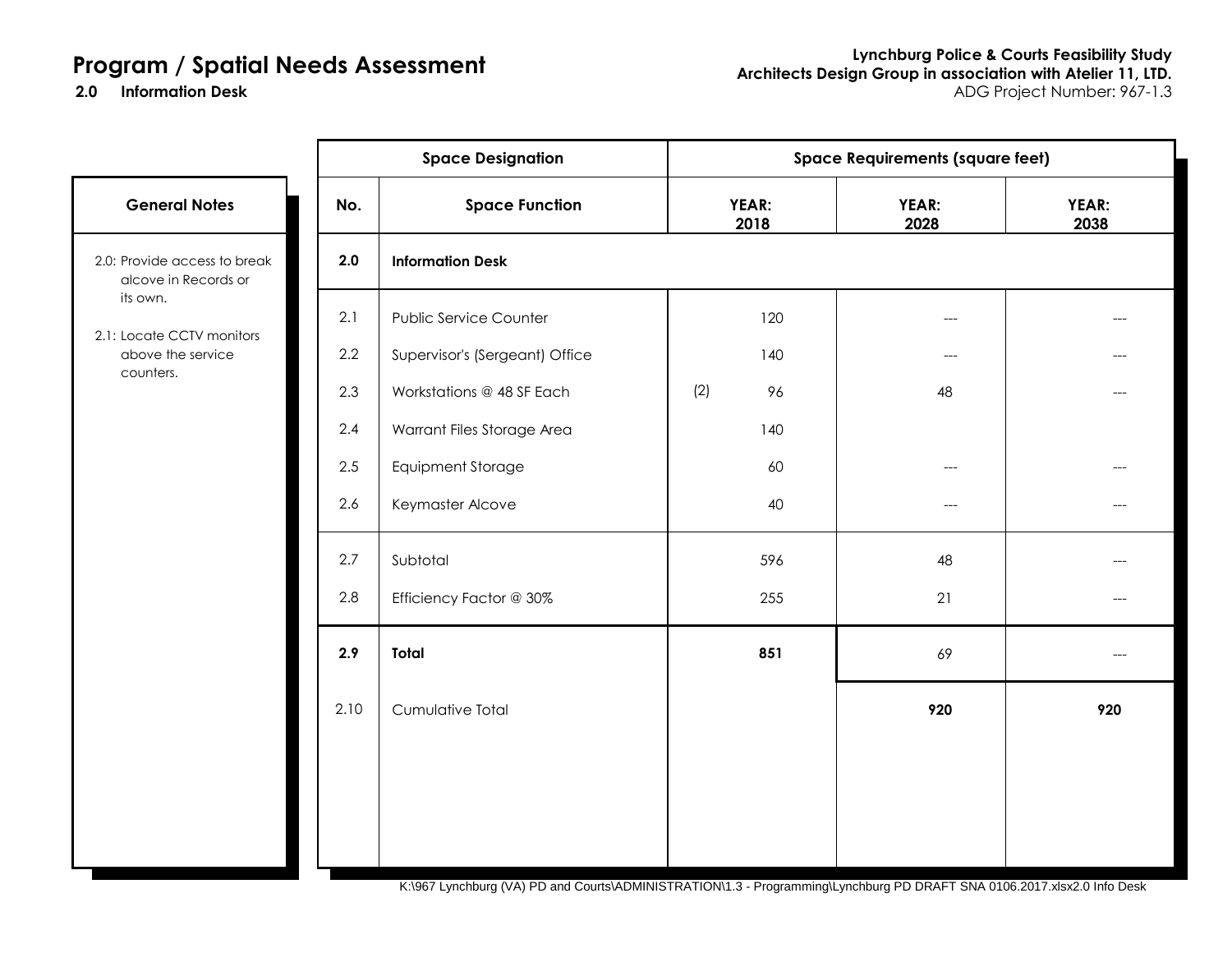**Lynchburg Police & Courts Feasibility Study Architects Design Group in association with Atelier 11, LTD. Records** ADG Project Number: 967-1.3

**3.0**

|                                                       |      | <b>Space Designation</b>                           | <b>Space Requirements (square feet)</b> |       |               |               |
|-------------------------------------------------------|------|----------------------------------------------------|-----------------------------------------|-------|---------------|---------------|
| <b>General Notes</b>                                  | No.  | <b>Space Function</b>                              | YEAR:<br>2018                           |       | YEAR:<br>2028 | YEAR:<br>2038 |
|                                                       | 3.0  | <b>Records</b>                                     |                                         |       |               |               |
| 3.1: Provide three (3)<br>stations; one (1) ADA-      | 3.1  | Public Service Window                              |                                         | 120   | $---$         |               |
| compliant.                                            | 3.2  | <b>Records Clerk's Workstation</b><br>@ 48 SF Each | (4)                                     | 192   | 48            | 48            |
| 3.2: Include scanners at<br>each workstation.         | 3.3  | Copy Center / Work / Mail Room                     |                                         | 140   | $---$         |               |
| 3.3: Provide direct access to<br>the Central Business | 3.4  | Supervisor's Office                                |                                         | 120   | $---$         |               |
| Hub in Operations.                                    | 3.5  | <b>Current Records Storage</b>                     |                                         | 400   | 100           |               |
|                                                       | 3.6  | <b>Small Break Alcove</b>                          |                                         | 40    | $---$         |               |
| 3.7: Provide a commercial<br>grade exhaust system     | 3.7  | Shredder Alcove                                    |                                         | 10    | $---$         |               |
| directly behind the eqpt.                             | 3.8  | Personnel Cubbies Alcove                           |                                         | 60    | $---$         |               |
|                                                       | 3.9  | <b>Officer's Service Window</b>                    |                                         | 20    | $---$         |               |
|                                                       | 3.10 | Subtotal                                           |                                         | 1,102 | 148           | 48            |
|                                                       | 3.11 | Efficiency Factor @ 30%                            |                                         | 472   | 63            | 21            |
|                                                       | 3.12 | Total                                              |                                         | 1,574 | 211           | 69            |
|                                                       | 3.13 | Cumulative Total                                   |                                         |       | 1,785         | 1,854         |

K:\967 Lynchburg (VA) PD and Courts\ADMINISTRATION\1.3 - Programming\Lynchburg PD DRAFT SNA 0106.2017.xlsx3.0 Records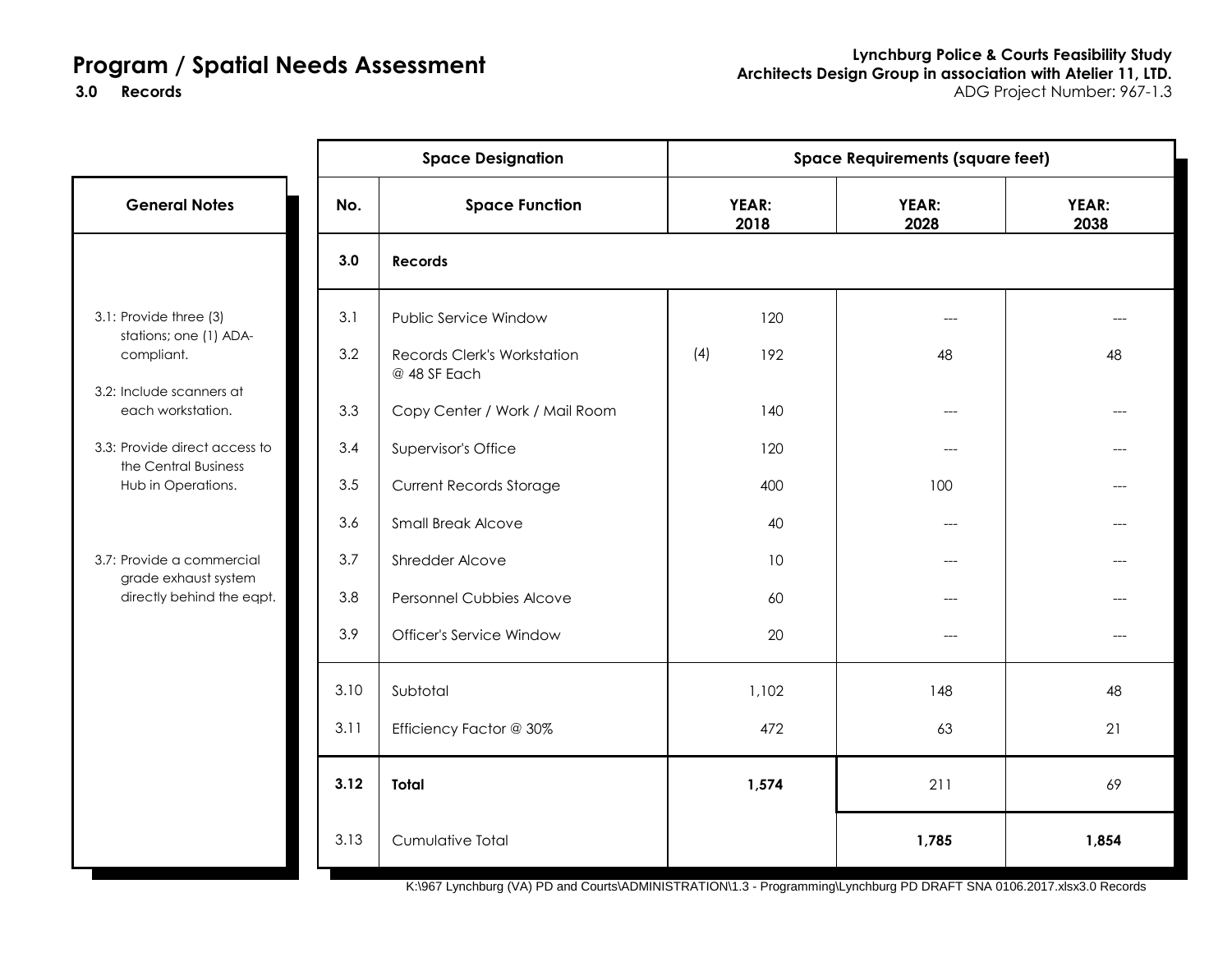**4.0**

|                                                   |      | <b>Space Designation</b>               |     |               |     | <b>Space Requirements (square feet)</b> |     |               |
|---------------------------------------------------|------|----------------------------------------|-----|---------------|-----|-----------------------------------------|-----|---------------|
| <b>General Notes</b>                              | No.  | <b>Space Function</b>                  |     | YEAR:<br>2018 |     | YEAR:<br>2028                           |     | YEAR:<br>2038 |
| Locate on ground floor<br>if possible for egress  | 4.0  | <b>Training</b>                        |     |               |     |                                         |     |               |
| considerations.                                   | 4.1  | <b>Reception / Waiting</b>             |     | 140           |     | ---                                     |     |               |
|                                                   | 4.2  | Sergeant's Office                      |     | 140           |     | $---$                                   |     |               |
|                                                   | 4.3  | Training Coordinator's WS @ 36 SF each | (1) | 36            | (1) | 36                                      | (1) | 36            |
|                                                   | 4.4  | Reference Library                      |     | 120           |     | $---$                                   |     |               |
|                                                   | 4.5  | Training Office - Outside Agency       |     | 120           |     | ---                                     |     |               |
| 4.6: Accommodate 40                               | 4.6  | Training Rooms @ 1,500 SF Each         | (2) | 3,000         |     | $---$                                   |     |               |
| people. Allow both to<br>open up as one larger    | 4.7  | Storage rooms @ 120 SF Each            | (2) | 240           |     | ---                                     |     |               |
| room.<br>4.9: With area for ammo                  | 4.8  | Copy / Work Room                       |     | 140           |     | $---$                                   |     |               |
| storage with ventilation<br>and weapons cleaning, | 4.9  | Armory                                 |     | 720           |     | $---$                                   |     | $---$         |
| with overhead coiling<br>door and pallet jack     | 4.10 | Subtotal                               |     | 4,656         |     | 36                                      |     | 36            |
| alcove. Include air<br>compressor.                | 4.11 | Efficiency Factor @ 30%                |     | 1,995         |     | 15                                      |     | 15            |
|                                                   | 4.12 | <b>Total</b>                           |     | 6,651         |     | 51                                      |     | 51            |
|                                                   | 4.13 | Cumulative Total                       |     |               |     | 6,702                                   |     | 6,753         |
|                                                   |      |                                        |     |               |     |                                         |     |               |

K:\967 Lynchburg (VA) PD and Courts\ADMINISTRATION\1.3 - Programming\Lynchburg PD DRAFT SNA 0106.2017.xlsx4.0 Training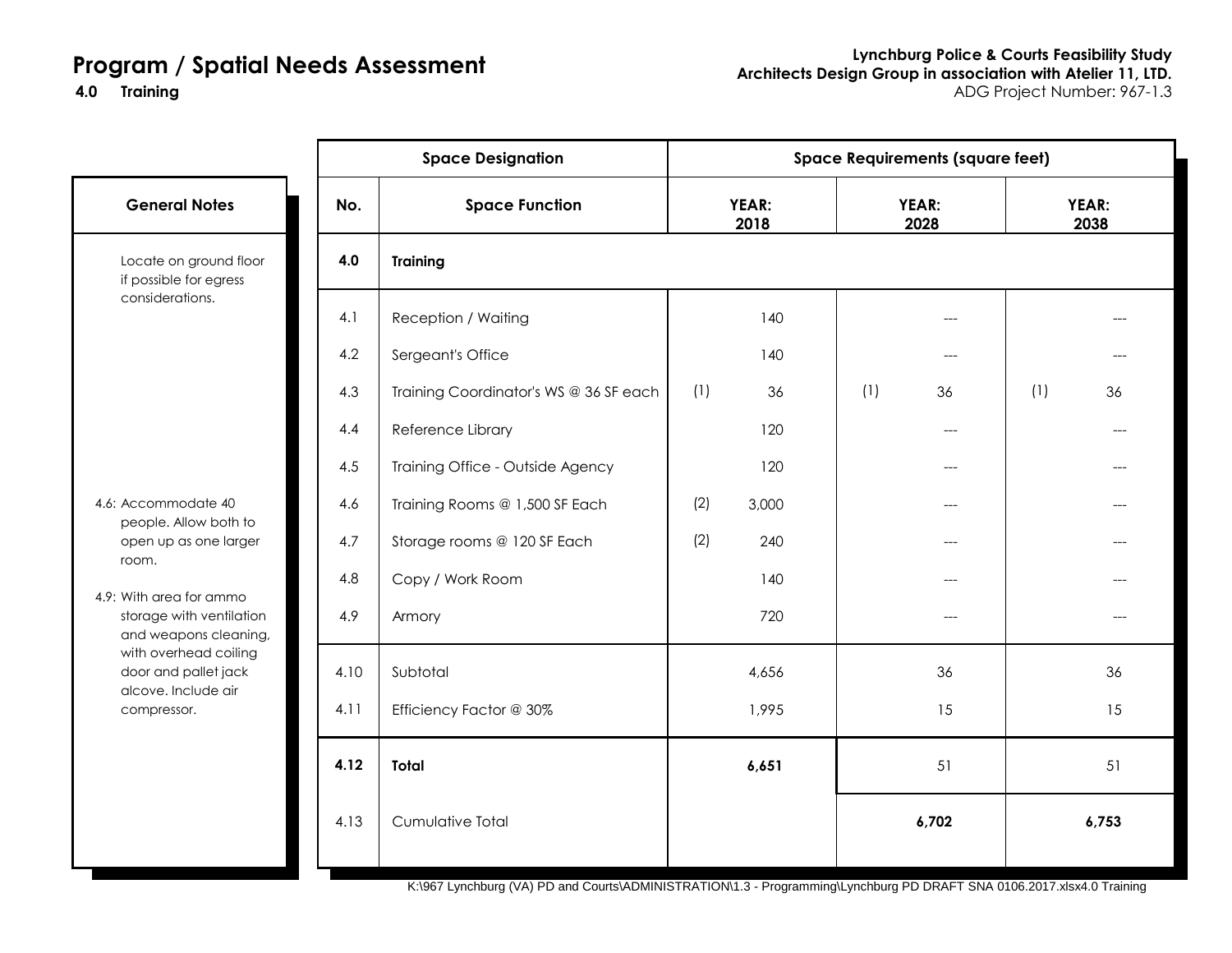5.0 School Resource Officers (SROs)

|                                    |     | <b>Space Designation</b>               | <b>Space Requirements (square feet)</b> |     |                                     |               |
|------------------------------------|-----|----------------------------------------|-----------------------------------------|-----|-------------------------------------|---------------|
| <b>General Notes</b>               | No. | <b>Space Function</b>                  | YEAR:<br>2018                           |     | YEAR:<br>2028                       | YEAR:<br>2038 |
| 5.0 Locate on the ground<br>floor. | 5.0 | <b>School Resource Officers (SROs)</b> |                                         |     |                                     |               |
|                                    | 5.1 | Sergeant's Office                      |                                         | 140 | $\hspace{0.05cm}---\hspace{0.05cm}$ | ---           |
|                                    | 5.2 | Workstations @ 36 SF Each              | (3)                                     | 108 | 36                                  | ---           |
|                                    | 5.3 | Storage                                |                                         | 120 | $\hspace{0.05cm}---\hspace{0.05cm}$ | $---$         |
|                                    | 5.4 | Subtotal                               |                                         | 368 | 36                                  |               |
|                                    | 5.5 | Efficiency Factor @ 30%                |                                         | 158 | 15                                  | ---           |
|                                    | 5.6 | Total                                  |                                         | 526 | $51\,$                              |               |
|                                    | 5.7 | Cumulative Total                       |                                         |     | 577                                 | 577           |
|                                    |     |                                        |                                         |     |                                     |               |
|                                    |     |                                        |                                         |     |                                     |               |
|                                    |     |                                        |                                         |     |                                     |               |
|                                    |     |                                        |                                         |     |                                     |               |
|                                    |     |                                        |                                         |     |                                     |               |
|                                    |     |                                        |                                         |     |                                     |               |

K:\967 Lynchburg (VA) PD and Courts\ADMINISTRATION\1.3 - Programming\Lynchburg PD DRAFT SNA 0106.2017.xlsx5.0 SROs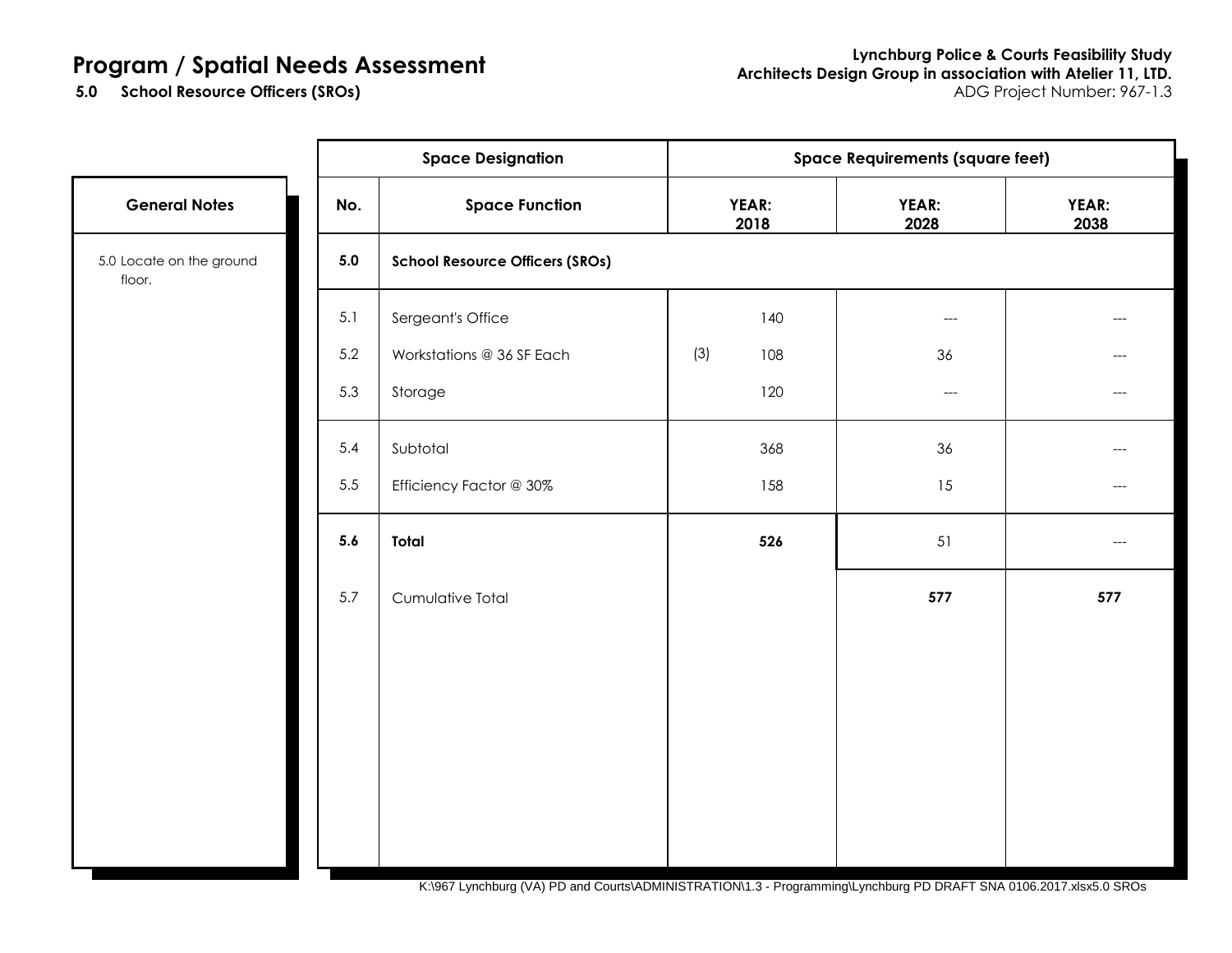**Lynchburg Police & Courts Feasibility Study Architects Design Group in association with Atelier 11, LTD. School Resource Officers (SROs)** ADG Project Number: 967-1.3

5.0 School Resource Officers (SROs)

|                      |     | <b>Space Designation</b> |                      |                      |                      |
|----------------------|-----|--------------------------|----------------------|----------------------|----------------------|
| <b>General Notes</b> | No. | <b>Space Function</b>    | <b>YEAR:</b><br>2017 | <b>YEAR:</b><br>2027 | <b>YEAR:</b><br>2038 |
|                      |     |                          |                      |                      |                      |
|                      |     |                          |                      |                      |                      |
|                      |     |                          |                      |                      |                      |
|                      |     |                          |                      |                      |                      |
|                      |     |                          |                      |                      |                      |
|                      |     |                          |                      |                      |                      |
|                      |     |                          |                      |                      |                      |
|                      |     |                          |                      |                      |                      |
|                      |     |                          |                      |                      |                      |
|                      |     |                          |                      |                      |                      |
|                      |     |                          |                      |                      |                      |
|                      |     |                          |                      |                      |                      |

K:\967 Lynchburg (VA) PD and Courts\ADMINISTRATION\1.3 - Programming\Lynchburg PD DRAFT SNA 0106.2017.xlsx5.0 SROs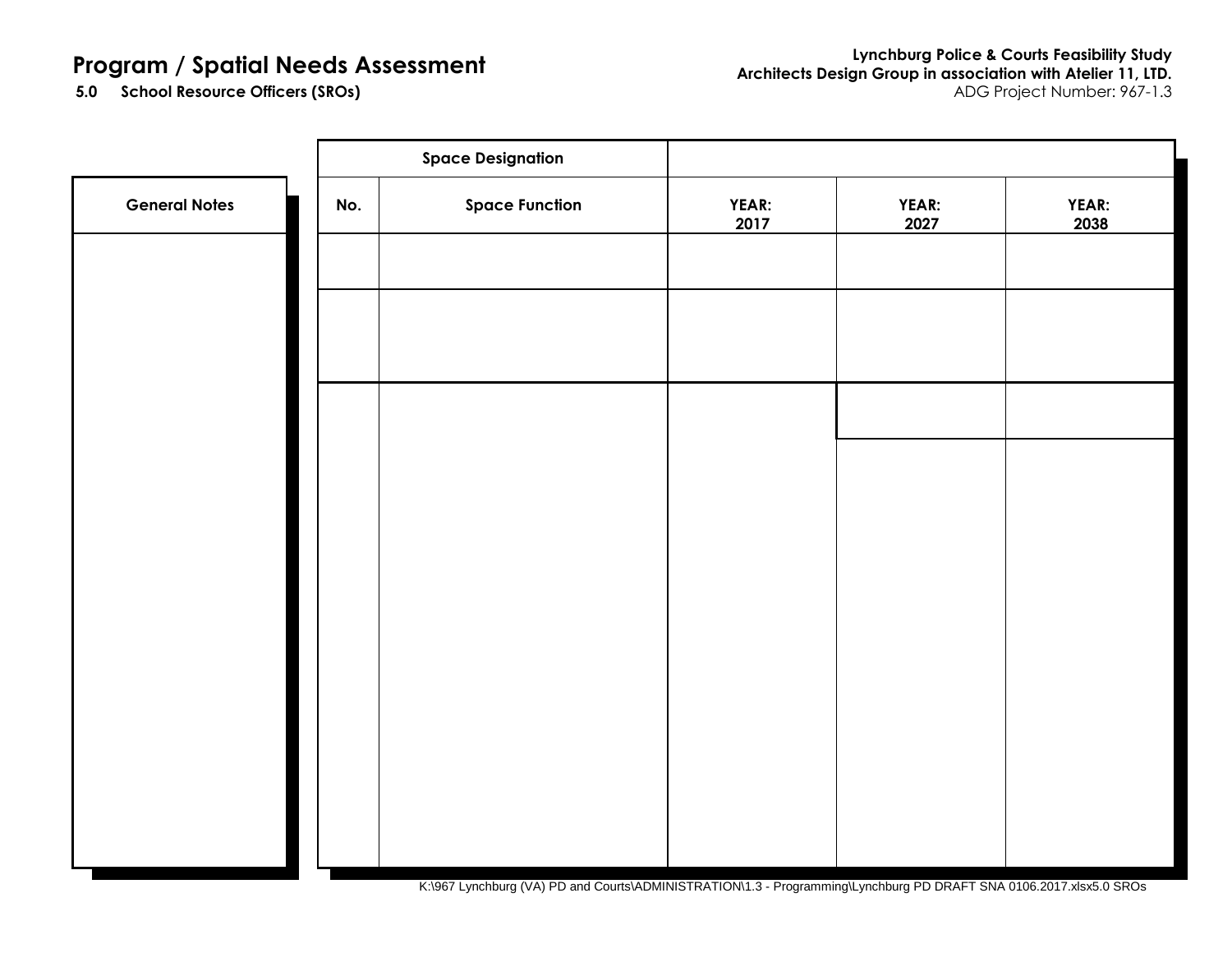|                                                                               |      | <b>Space Designation</b>                        | <b>Space Requirements (square feet)</b> |               |                      |               |  |
|-------------------------------------------------------------------------------|------|-------------------------------------------------|-----------------------------------------|---------------|----------------------|---------------|--|
| <b>General Notes</b>                                                          | No.  | <b>Space Function</b>                           |                                         | YEAR:<br>2018 | <b>YEAR:</b><br>2028 | YEAR:<br>2038 |  |
| 6.0: Locate adjacent to the<br>Forensics Unit.                                | 6.0  | <b>Property &amp; Evidence</b>                  |                                         |               |                      |               |  |
| 6.1: Provide stainless steel<br>countertops with                              | 6.1  | Evidence Drop ("Bag & Tag")                     |                                         | 160           |                      |               |  |
| storage above/below,<br>drop lockers of multiple<br>sized including refriger- | 6.2  | Large Article Storage Rooms<br>@ 40 Sf Each     | (3)                                     | 120           | ---                  |               |  |
| ated units.                                                                   | 6.3  | Entry / Waiting                                 |                                         | 40            | $---$                |               |  |
|                                                                               | 6.4  | <b>Evidence Custodians WS's</b><br>@ 48 SF Each | (2)                                     | 96            | 48                   |               |  |
|                                                                               | 6.5  | Evidence Retrieval / Viewing Room               |                                         | 140           | $---$                |               |  |
|                                                                               | 6.6  | Cart Storage Alcove                             |                                         | 40            |                      |               |  |
|                                                                               | 6.7  | <b>Staff Unisex Restroom</b>                    |                                         | 80            | $---$                |               |  |
|                                                                               | 6.8  | Copy / Supply Storage Alcove                    |                                         | 40            | $---$                |               |  |
| 6.10: Provide an overhead<br>coiling door (o.c.d.).                           | 6.9  | Evidence Packaging w/Materials<br>Storage       |                                         | 120           |                      |               |  |
|                                                                               | 6.10 | Staging Area with Exterior Loading              |                                         | 140           | $---$                |               |  |
| 6.11: High volume area;<br>provide a compter<br>terminal within.              | 6.11 | <b>Bulk Evidence Storage Room</b>               |                                         | 5,600         | 1,120                | 1,344         |  |
|                                                                               | 6.12 | Cash / Valuables Vault                          |                                         | 80            | $---$                |               |  |
| 6.13: Provide 100% exhaust /<br>fresh air intake HVAC<br>system.              | 6.13 | Narcotics Vault                                 |                                         | 400           | $---$                | 120           |  |

K:\967 Lynchburg (VA) PD and Courts\ADMINISTRATION\1.3 - Programming\Lynchburg PD DRAFT SNA 0106.2017.xlsx6.0 P&E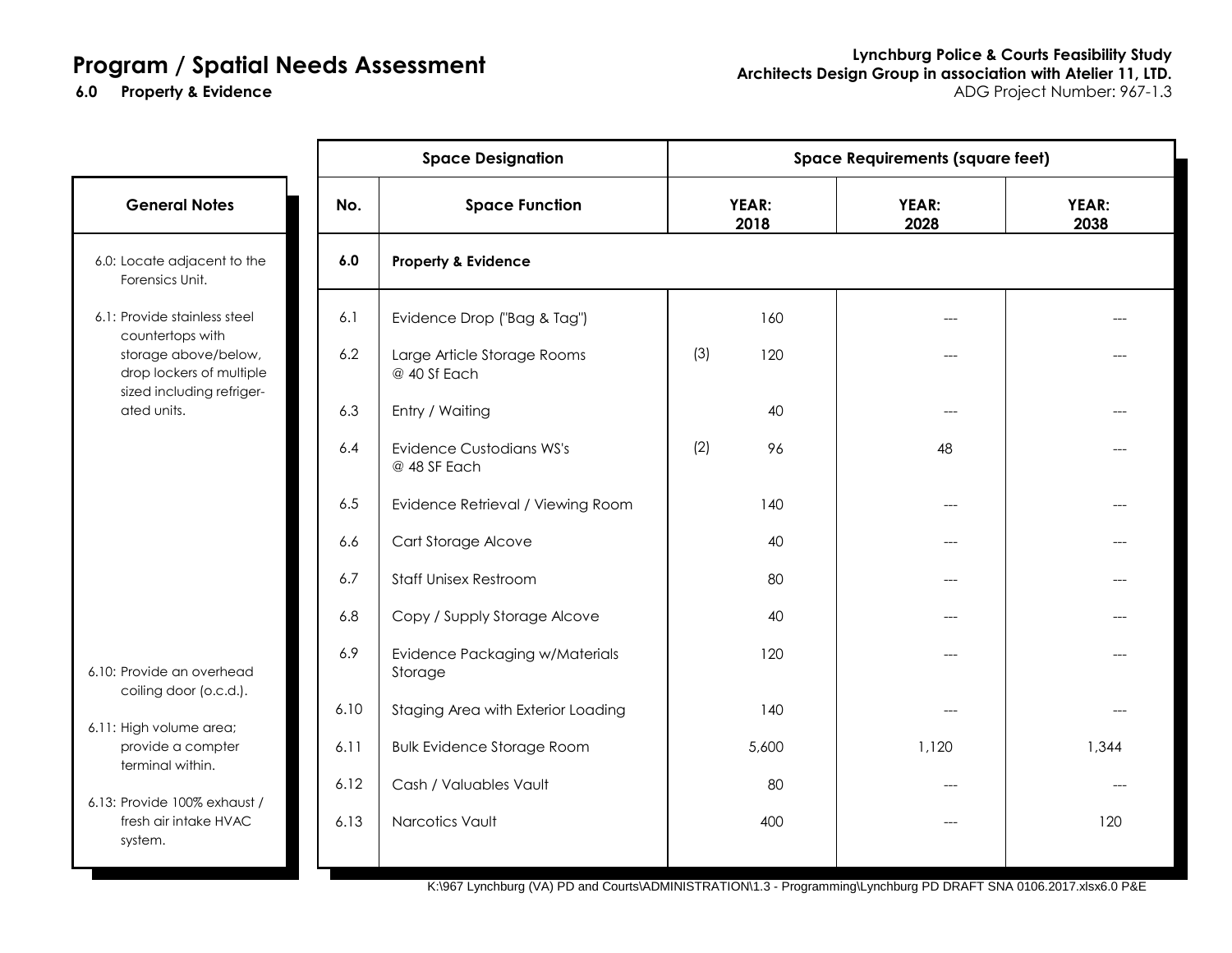**6.0**

|                                                                                          |      | <b>Space Designation</b>      | <b>Space Requirements (square feet)</b> |               |               |
|------------------------------------------------------------------------------------------|------|-------------------------------|-----------------------------------------|---------------|---------------|
| <b>General Notes</b>                                                                     | No.  | <b>Space Function</b>         | <b>YEAR:</b><br>2018                    | YEAR:<br>2028 | YEAR:<br>2038 |
|                                                                                          | 6.14 | Weapons Vault                 | 240                                     | $---$         | 80            |
| 6.15: Locate off of Vehicle<br>Sallyport with appro-                                     | 6.15 | Haz-Mat Storage               | 220                                     | ---           | ---           |
| priate ventilation /                                                                     | 6.16 | Found Articles Storage "Barn" | 800                                     | $---$         | ---           |
| exhaust.<br>6.16: Secured / covered area.                                                | 6.17 | Vehicle Impound Lot           | (7,000)                                 | $---$         |               |
| Calculated at 50%.                                                                       | 6.18 | Subtotal                      | 8,316                                   | 1,168         | 1,544         |
| 6.17: Covered Storage for 20<br>vehicles. Not included<br>in building square<br>footage. | 6.19 | Efficiency Factor @ 20%       | 2,079                                   | 292           | 386           |
|                                                                                          | 6.20 | Total                         | 10,395                                  | 1,460         | 1,930         |
|                                                                                          | 6.21 | Cumulative Total              |                                         | 11,855        | 13,785        |
|                                                                                          |      |                               |                                         |               |               |
|                                                                                          |      |                               |                                         |               |               |
|                                                                                          |      |                               |                                         |               |               |
|                                                                                          |      |                               |                                         |               |               |
|                                                                                          |      |                               |                                         |               |               |
|                                                                                          |      |                               |                                         |               |               |
|                                                                                          |      |                               |                                         |               |               |

K:\967 Lynchburg (VA) PD and Courts\ADMINISTRATION\1.3 - Programming\Lynchburg PD DRAFT SNA 0106.2017.xlsx6.0 P&E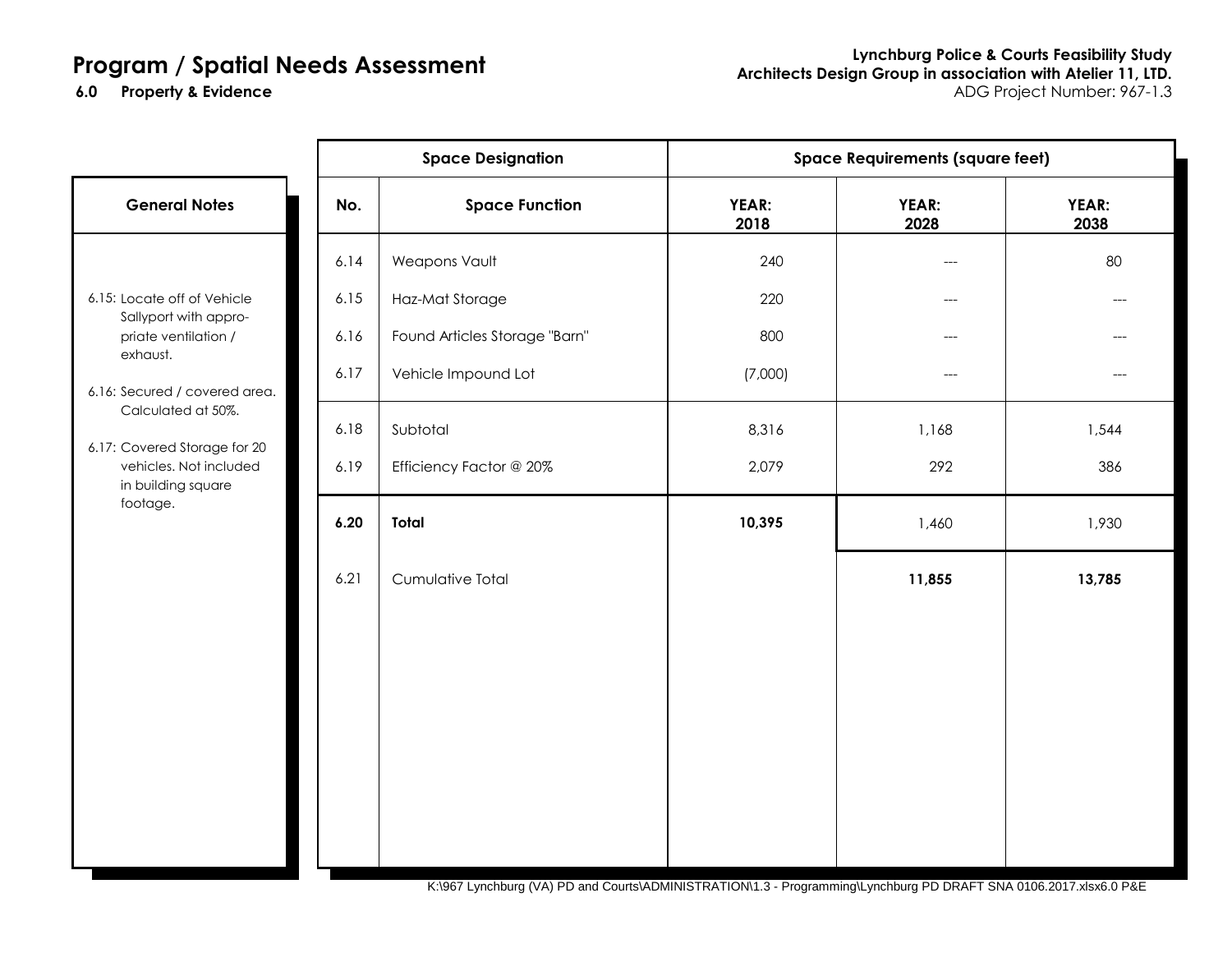**7.0**

|                                                          |      | <b>Space Designation</b>             | <b>Space Requirements (square feet)</b> |                                               |               |  |
|----------------------------------------------------------|------|--------------------------------------|-----------------------------------------|-----------------------------------------------|---------------|--|
| <b>General Notes</b>                                     | No.  | <b>Space Function</b>                | YEAR:<br>2018                           | YEAR:<br>2028                                 | YEAR:<br>2038 |  |
| 7.0: Locate adjacent to<br>Property & Evidence           | 7.0  | <b>Forensics</b>                     |                                         |                                               |               |  |
| Unit.                                                    | 7.1  | Entry                                | 40                                      |                                               |               |  |
| 7.2: Access from Entry and<br>secured staff area via     | 7.2  | Viewing Room                         |                                         | See Section 6 - Property & Evidence, Item 6.5 |               |  |
| access control.                                          | 7.3  | Sergeant's Office                    | 140                                     | $---$                                         |               |  |
|                                                          | 7.4  | WS's @ 64 SF Each                    | (6)<br>384                              | (2)<br>128                                    | (2)<br>128    |  |
| 7.6: Provide anti-static<br>carpet tiles over            | 7.5  | <b>Equipment Storage</b>             | 120                                     |                                               |               |  |
| recessed access flooring.                                | 7.6  | Digital Tech Lab                     | 320                                     | ---                                           |               |  |
| 7.7: Access from within the<br>Tech Lab.                 | 7.7  | Secured Server Room                  | 80                                      |                                               |               |  |
| 7.9: Provide specialized<br>exhaust at 100% fresh air    | 7.8  | Photo Studio                         | 140                                     |                                               |               |  |
| intake, epoxy quartz                                     | 7.9  | Chemical Lab w/Decon.                | 220                                     | $---$                                         |               |  |
| flooring with floor drains.                              | 7.10 | <b>Storage Closet</b>                | 60                                      |                                               |               |  |
| 7.10: Associate with Chemical<br>Lab; provide a mop sink | 7.11 | Dry Lab                              | 180                                     |                                               |               |  |
| and hanging rack for<br>cleaning tools and<br>supplies.  | 7.12 | <b>Drying Cabinet Rooms</b>          | 140                                     | ---                                           |               |  |
|                                                          | 7.13 | Faraday Room                         | 100                                     | ---                                           |               |  |
|                                                          | 7.14 | Clean Room                           | $---$                                   | 180                                           |               |  |
|                                                          | 7.15 | Temporary Evidence Storage (secured) | 120                                     | $---$                                         |               |  |

K:\967 Lynchburg (VA) PD and Courts\ADMINISTRATION\1.3 - Programming\Lynchburg PD DRAFT SNA 0106.2017.xlsx7.0 Forensics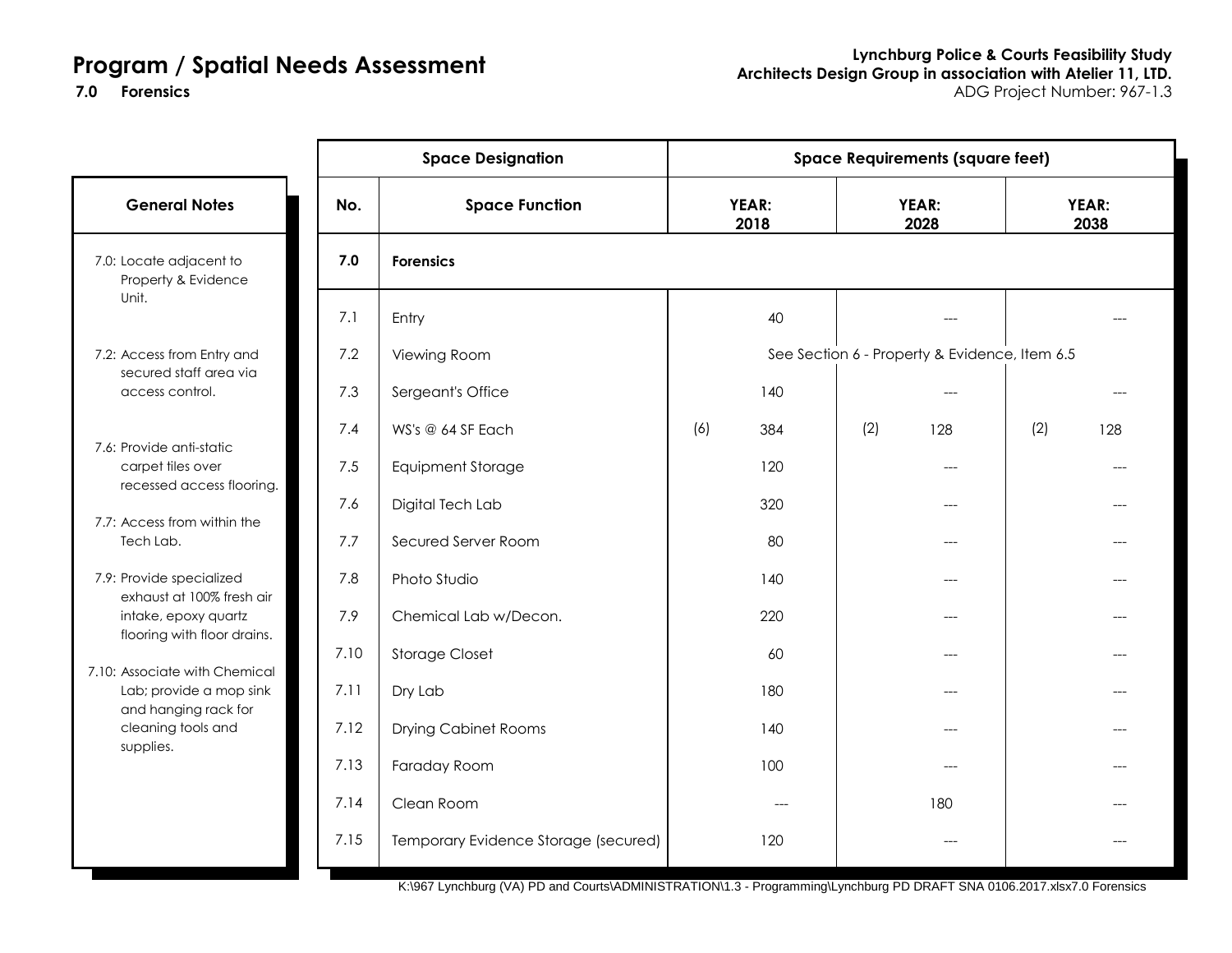**7.0**

|                                                                              |      | <b>Space Designation</b>                        | <b>Space Requirements (square feet)</b> |                                                |               |  |
|------------------------------------------------------------------------------|------|-------------------------------------------------|-----------------------------------------|------------------------------------------------|---------------|--|
| <b>General Notes</b>                                                         | No.  | <b>Space Function</b>                           | YEAR:<br>2018                           | YEAR:<br>2028                                  | YEAR:<br>2038 |  |
| 7.13: Provide as a turnkey "kit,"<br>coordinate infra-                       | 7.16 | <b>Vehicle Processing Bays</b><br>@ 832 SF Each | (2)<br>1,664                            | ---                                            |               |  |
| structure with the MEP<br>disciplines.                                       | 7.17 | Crime Scene Vehicle Storage Bay                 | 416                                     | $---$                                          |               |  |
| 7.16: Each bay @ 32' W x 26' D;<br>two (2) car capacity per                  | 7.18 | Haz-Mat Storage Room                            |                                         | See Section 6 - Property & Evidence, Item 6.15 |               |  |
| bay.                                                                         | 7.19 | Subtotal                                        | 4,124                                   | 308                                            | 128           |  |
| 7.17: 26' D x 16' W; includes<br>storage.                                    | 7.20 | Efficiency Factor @ 30%                         | 1,767                                   | 132                                            | 55            |  |
| 7.18: Locate off of Vehicle<br>Sallyport with appro-<br>priate ventilation / | 7.21 | <b>Total</b>                                    | 5,891                                   | 440                                            | 183           |  |
| exhaust.                                                                     | 7.22 | Cumulative Total                                |                                         | 6,331                                          | 6,514         |  |
|                                                                              |      |                                                 |                                         |                                                |               |  |
|                                                                              |      |                                                 |                                         |                                                |               |  |
|                                                                              |      |                                                 |                                         |                                                |               |  |
|                                                                              |      |                                                 |                                         |                                                |               |  |
|                                                                              |      |                                                 |                                         |                                                |               |  |
|                                                                              |      |                                                 |                                         |                                                |               |  |
|                                                                              |      |                                                 |                                         |                                                |               |  |

K:\967 Lynchburg (VA) PD and Courts\ADMINISTRATION\1.3 - Programming\Lynchburg PD DRAFT SNA 0106.2017.xlsx7.0 Forensics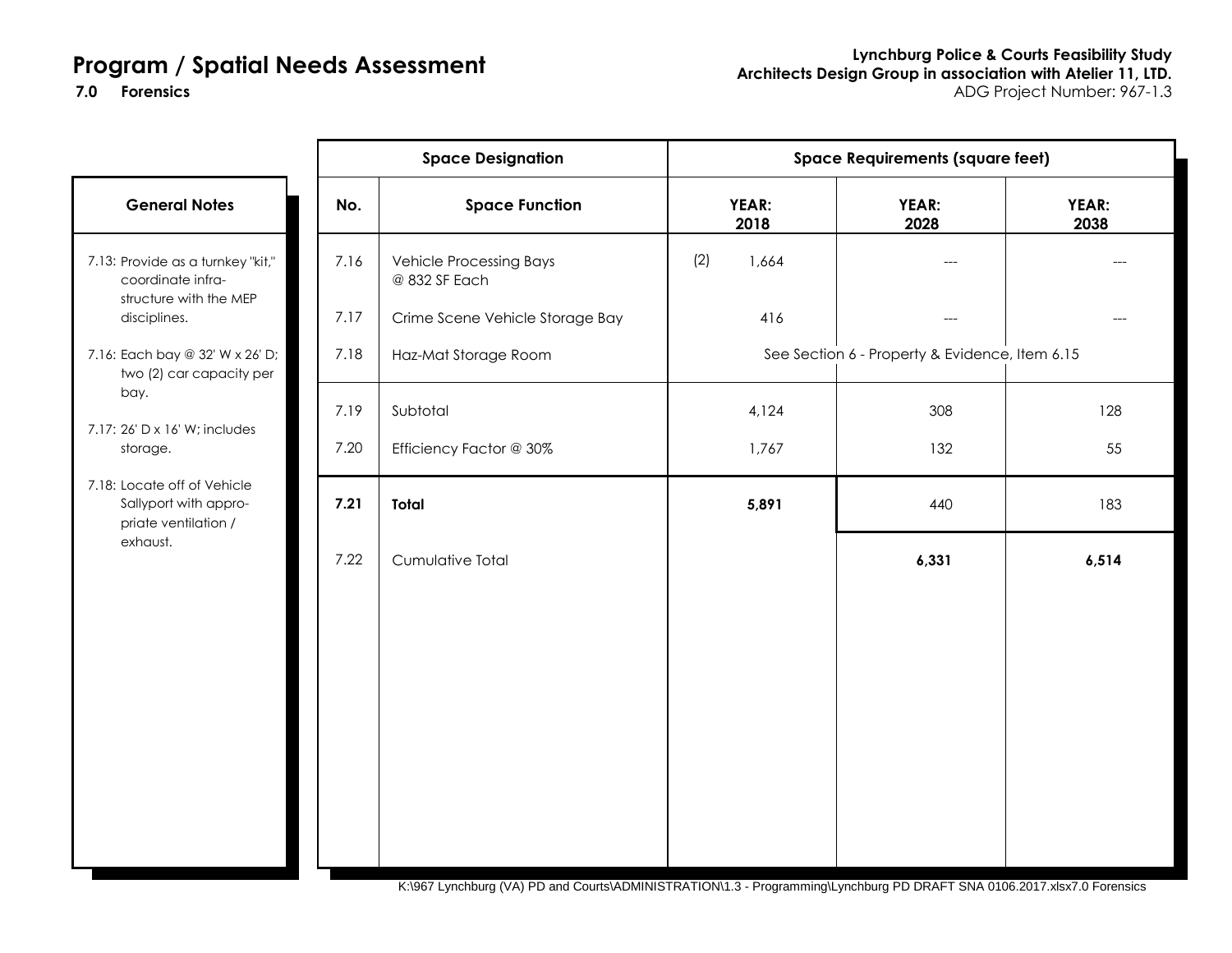8.0 Support Division (Personnel & Training)

|                                                     |      | <b>Space Designation</b>                           | <b>Space Requirements (square feet)</b> |                                     |               |  |
|-----------------------------------------------------|------|----------------------------------------------------|-----------------------------------------|-------------------------------------|---------------|--|
| <b>General Notes</b>                                | No.  | <b>Space Function</b>                              | YEAR:<br>2018                           | YEAR:<br>2028                       | YEAR:<br>2038 |  |
|                                                     | 8.0  | <b>Support Division (Personnel &amp; Training)</b> |                                         |                                     |               |  |
|                                                     | 8.1  | Entry                                              | 40                                      | ---                                 |               |  |
|                                                     | 8.2  | Lieutenant's Office                                | 160                                     | ---                                 |               |  |
|                                                     | 8.3  | Sergeant's Office                                  | 140                                     | $---$                               | ---           |  |
|                                                     | 8.4  | Background / Recruitment WS @ 36 SF                | (4)<br>144                              | 36                                  | ---           |  |
| 8.5: No windows.                                    | 8.5  | Interview Room w/Panel                             | 180                                     | $\hspace{0.05cm}---\hspace{0.05cm}$ | ---           |  |
| 8.6: No windows.                                    | 8.6  | Polygraph Room                                     | 80                                      | ---                                 |               |  |
| 8.7: Provide filing cabinets<br>with a work counter | 8.7  | Files Storage Area                                 | 60                                      | ---                                 | ---           |  |
| above.                                              | 8.8  | Subtotal                                           | 804                                     | 36                                  |               |  |
|                                                     | 8.9  | Efficiency Factor @ 30%                            | 345                                     | 15                                  | ---           |  |
|                                                     | 8.10 | Total                                              | 1,149                                   | 51                                  | ---           |  |
|                                                     | 8.11 | Cumulative Total                                   |                                         | 1,200                               | 1,200         |  |
|                                                     |      |                                                    |                                         |                                     |               |  |
|                                                     |      |                                                    |                                         |                                     |               |  |

K:\967 Lynchburg (VA) PD and Courts\ADMINISTRATION\1.3 - Programming\Lynchburg PD DRAFT SNA 0106.2017.xlsx8.0 Support Division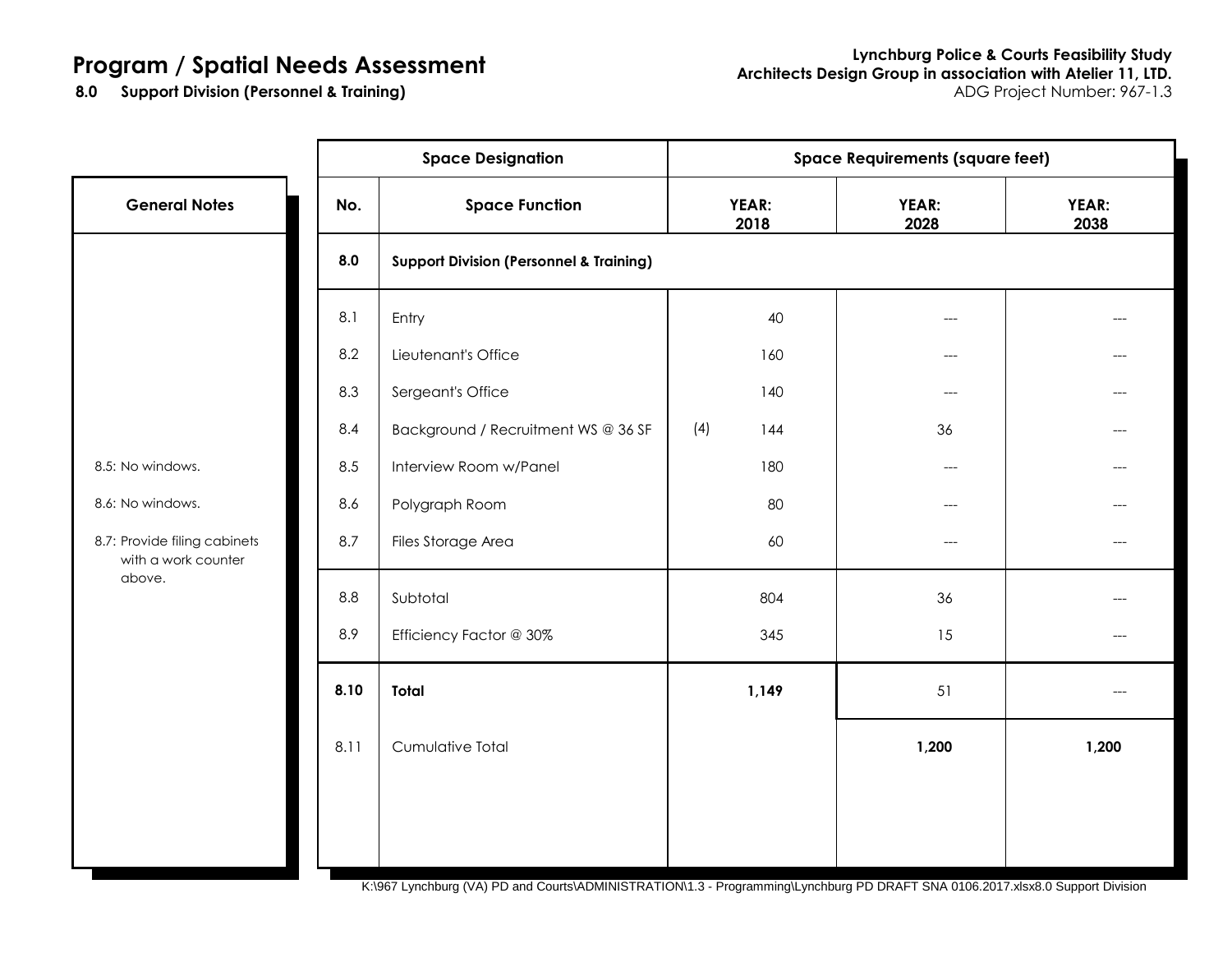**9.0 Field Operations Bureau** 

|                                               |      | <b>Space Designation</b>                                 | <b>Space Requirements (square feet)</b> |               |     |               |               |
|-----------------------------------------------|------|----------------------------------------------------------|-----------------------------------------|---------------|-----|---------------|---------------|
| <b>General Notes</b>                          | No.  | <b>Space Function</b>                                    |                                         | YEAR:<br>2018 |     | YEAR:<br>2028 | YEAR:<br>2038 |
| 9.1 Locate adjacent to the<br>staff entrance. | 9.0  | <b>Field Operations Bureau</b>                           |                                         |               |     |               |               |
| 9.1: Accommodate 6-8<br>people.               | 9.1  | Reception / Waiting                                      |                                         | 120           |     |               |               |
|                                               | 9.2  | Conference Room                                          |                                         | 420           |     | ---           |               |
| 9.2: Accommodate 12-14<br>people.             | 9.3  | ASA w/files                                              | (1)                                     | 60            | (1) | 60            |               |
|                                               | 9.4  | <b>Captain's Office</b>                                  | (1)                                     | 180           | (1) | 180           |               |
|                                               | 9.5  | Major's Office                                           | (1)                                     | 200           |     |               |               |
|                                               | 9.6  | Lieutenant's Office @ 160 SF Each                        | (2)                                     | 320           |     | ---           |               |
|                                               | 9.7  | <b>Small Break Alcove</b>                                |                                         | 60            |     | ---           |               |
|                                               | 9.8  | Copy / Work Room                                         |                                         | 140           |     | ---           |               |
| 9.10: Include space for two (2)               | 9.9  | Secured Files Storage                                    |                                         | 140           |     | ---           | 80            |
| desks.<br>9.12: Include space for four (4)    | 9.10 | Lieutenant's (Watch Commander's)<br>Office @ 220 SF Each | (2)                                     | 440           | (1) | 220           |               |
| desks.                                        | 9.11 | Power Shift Office (Lt. + Sgt.)                          | (1)                                     | 200           | (1) | 200           |               |
| 9.13: Include space for two (2)<br>desks.     | 9.12 | Sergeant's Suite @ 360 SF Each                           | (2)                                     | 720           | (1) | 360           |               |
| 9.14: Accommodate 30                          | 9.13 | <b>Chaplain's Office</b>                                 |                                         | 140           |     | $---$         |               |
| people, plus command<br>area.                 | 9.14 | <b>Briefing Room</b>                                     |                                         | 860           |     | ---           |               |

K:\967 Lynchburg (VA) PD and Courts\ADMINISTRATION\1.3 - Programming\Lynchburg PD DRAFT SNA 0106.2017.xlsx9.0 Field Operations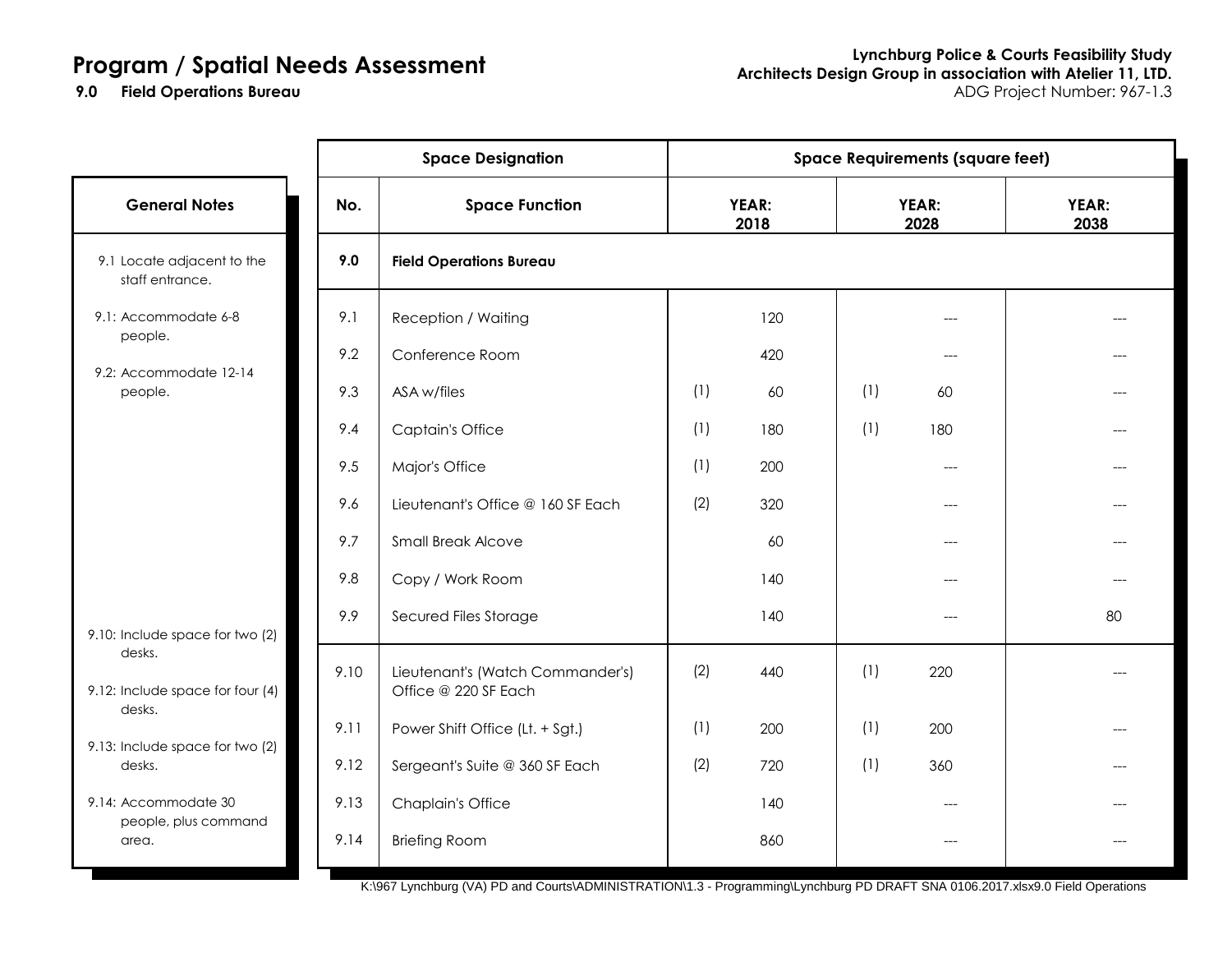**Lynchburg Police & Courts Feasibility Study Architects Design Group in association with Atelier 11, LTD. Field Operations Bureau** ADG Project Number: 967-1.3

**9.0 Field Operations Bureau** 

|                                                   | <b>Space Designation</b> |                                                              | <b>Space Requirements (square feet)</b> |               |               |     |               |
|---------------------------------------------------|--------------------------|--------------------------------------------------------------|-----------------------------------------|---------------|---------------|-----|---------------|
| <b>General Notes</b>                              | No.                      | <b>Space Function</b>                                        |                                         | YEAR:<br>2018 | YEAR:<br>2028 |     | YEAR:<br>2038 |
|                                                   | 9.15                     | Pre-Briefing Area                                            |                                         | 80            | ---           |     |               |
|                                                   | 9.16                     | <b>Report Writing</b>                                        |                                         | 360           | ---           |     |               |
| 9.17: Equipment inspection &<br>weapons cleaning. | 9.17                     | Armory                                                       |                                         | 260           | ---           |     |               |
|                                                   |                          | <b>Special Operations</b>                                    |                                         |               |               |     |               |
|                                                   | 9.18                     | Lieutenant's Office                                          |                                         | 160           | ---           |     |               |
|                                                   | 9.19                     | Sergeant's Office (Traffic / K-9)                            | (2)                                     | 280           | $---$         |     |               |
|                                                   | 9.20                     | Sergeant's Office (Community<br>Action Team)                 | (2)                                     | 280           | $---$         |     |               |
|                                                   | 9.21                     | Community Action Team Officer's<br>Workstations @ 36 SF Each | (12)                                    | 432           | (2)<br>72     | (2) | 72            |
| 9.22 Locate off of Sally Port.                    | 9.22                     | <b>Traffic Equipment Storage</b>                             |                                         | 320           | $---$         |     | ---           |
|                                                   | 9.23                     | C.A.T. Storage                                               |                                         | 140           | $---$         |     |               |
| 9.24: Locate off Sally Port.                      | 9.24                     | Bicycle Storage and Work Room                                |                                         | 200           |               |     |               |
|                                                   | 9.25                     | Subtotal                                                     |                                         | 6,512         | 1,092         |     | 152           |
|                                                   | 9.26                     | Efficiency Factor @ 30%                                      |                                         | 2,791         | 468           |     | 65            |
|                                                   |                          |                                                              |                                         |               |               |     |               |

K:\967 Lynchburg (VA) PD and Courts\ADMINISTRATION\1.3 - Programming\Lynchburg PD DRAFT SNA 0106.2017.xlsx9.0 Field Operations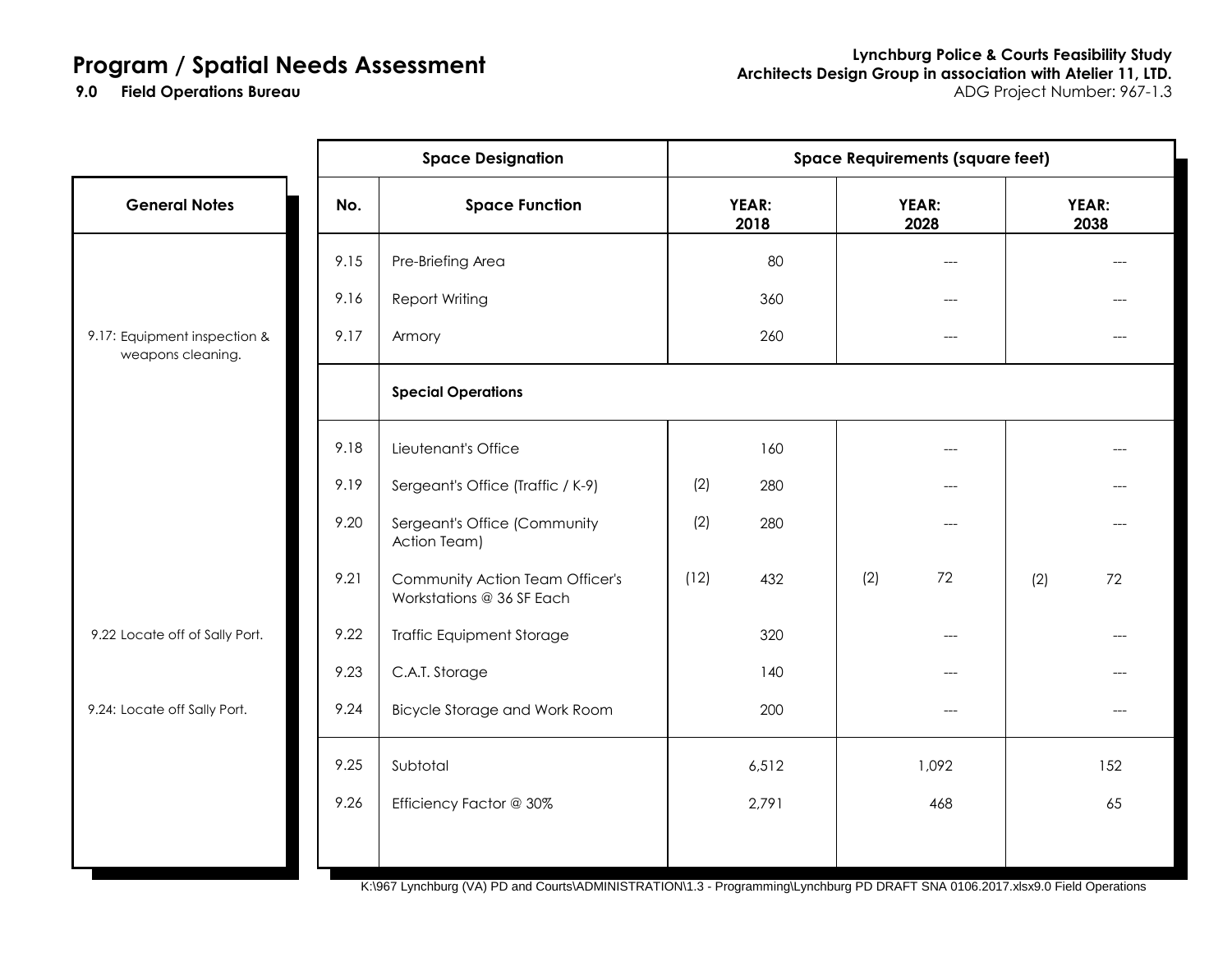**Lynchburg Police & Courts Feasibility Study Architects Design Group in association with Atelier 11, LTD. Field Operations Bureau** ADG Project Number: 967-1.3

**9.0 Field Operations Bureau** 

|                      | <b>Space Designation</b> |                                                                                                                                                                                                                                                                                                                                                                                | <b>Space Requirements (square feet)</b> |               |               |
|----------------------|--------------------------|--------------------------------------------------------------------------------------------------------------------------------------------------------------------------------------------------------------------------------------------------------------------------------------------------------------------------------------------------------------------------------|-----------------------------------------|---------------|---------------|
| <b>General Notes</b> | No.                      | <b>Space Function</b>                                                                                                                                                                                                                                                                                                                                                          | YEAR:<br>2018                           | YEAR:<br>2028 | YEAR:<br>2038 |
|                      | 9.27                     | Total                                                                                                                                                                                                                                                                                                                                                                          | 9,303                                   | 1,560         | 217           |
|                      | 9.28                     | Cumulative Total                                                                                                                                                                                                                                                                                                                                                               |                                         | 10,863        | 11,080        |
|                      |                          |                                                                                                                                                                                                                                                                                                                                                                                |                                         |               |               |
|                      |                          |                                                                                                                                                                                                                                                                                                                                                                                |                                         |               |               |
|                      |                          |                                                                                                                                                                                                                                                                                                                                                                                |                                         |               |               |
|                      |                          |                                                                                                                                                                                                                                                                                                                                                                                |                                         |               |               |
|                      |                          |                                                                                                                                                                                                                                                                                                                                                                                |                                         |               |               |
|                      |                          |                                                                                                                                                                                                                                                                                                                                                                                |                                         |               |               |
|                      |                          |                                                                                                                                                                                                                                                                                                                                                                                |                                         |               |               |
|                      |                          |                                                                                                                                                                                                                                                                                                                                                                                |                                         |               |               |
|                      |                          |                                                                                                                                                                                                                                                                                                                                                                                |                                         |               |               |
|                      |                          | $(11)$ $\overline{R}$ $\overline{R}$ $\overline{R}$ $\overline{R}$ $\overline{R}$ $\overline{R}$ $\overline{R}$ $\overline{R}$ $\overline{R}$ $\overline{R}$ $\overline{R}$ $\overline{R}$ $\overline{R}$ $\overline{R}$ $\overline{R}$ $\overline{R}$ $\overline{R}$ $\overline{R}$ $\overline{R}$ $\overline{R}$ $\overline{R}$ $\overline{R}$ $\overline{R}$ $\overline{R}$ |                                         |               |               |

K:\967 Lynchburg (VA) PD and Courts\ADMINISTRATION\1.3 - Programming\Lynchburg PD DRAFT SNA 0106.2017.xlsx9.0 Field Operations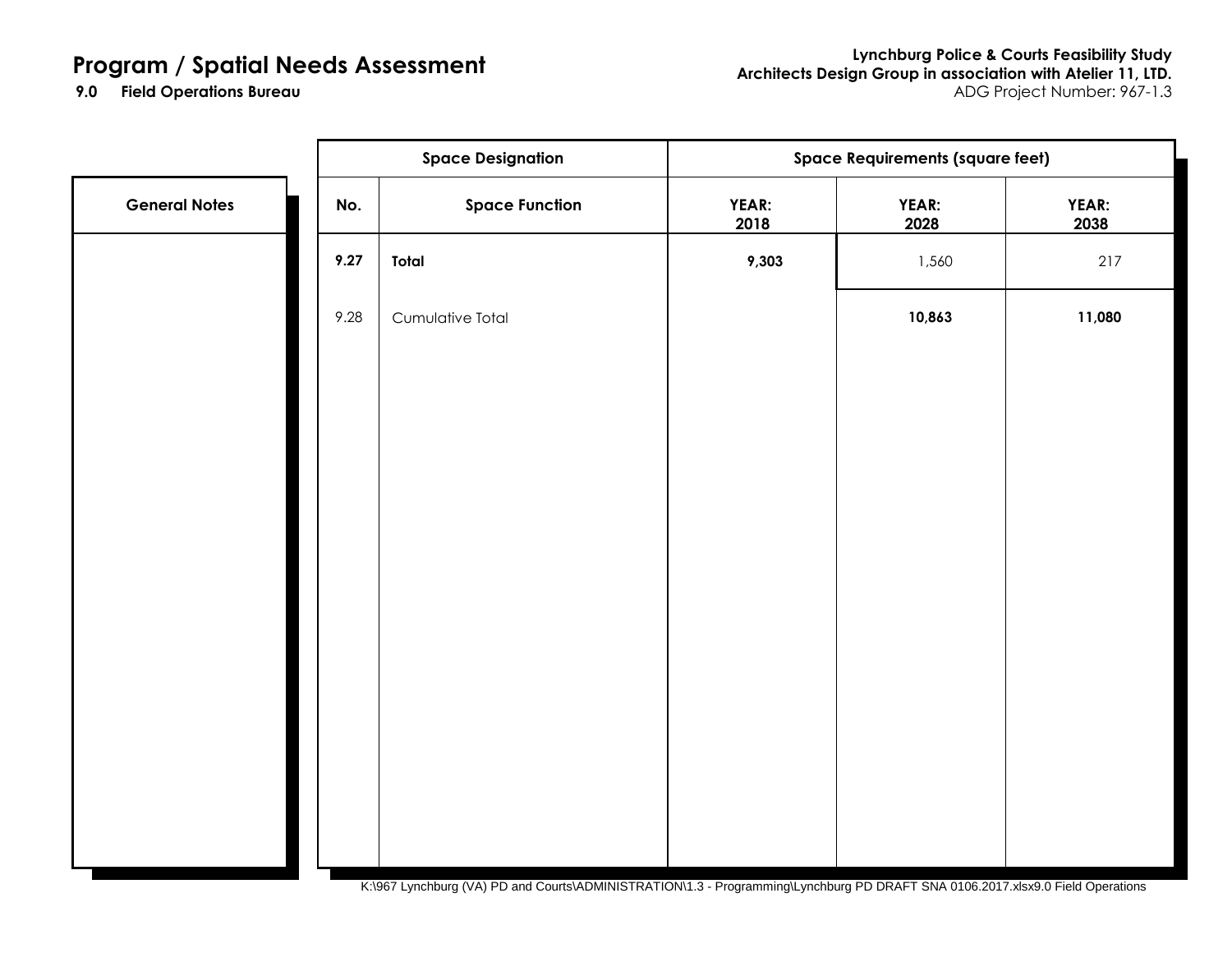|                                        | <b>Space Designation</b> |                                       | <b>Space Requirements (square feet)</b> |               |               |  |
|----------------------------------------|--------------------------|---------------------------------------|-----------------------------------------|---------------|---------------|--|
| <b>General Notes</b>                   | No.                      | <b>Space Function</b>                 | YEAR:<br>2018                           | YEAR:<br>2028 | YEAR:<br>2038 |  |
| 10.0: Locate off vehicle<br>sallyport. | 10.0                     | K-9 Unit                              |                                         |               |               |  |
|                                        | 10.1                     | Kennels @ 40 SF Each                  | (5)<br>200                              | ---           |               |  |
| 10.2: Includes secured storage.        | 10.2                     | Training Equipment Storage Room       | 80                                      | $---$         |               |  |
| 10.3: Calculated at 50%.               | 10.3                     | Exterior Run (Partially Covered Area) | 150                                     | $---$         | ---           |  |
|                                        | 10.4                     | Subtotal                              | 430                                     | ---           |               |  |
|                                        | 10.5                     | Efficiency Factor @ 20%               | 108                                     | ---           |               |  |
|                                        | 10.6                     | <b>Total</b>                          | 538                                     | ---           |               |  |
|                                        | 10.7                     | Cumulative Total                      |                                         | 538           | 538           |  |
|                                        |                          |                                       |                                         |               |               |  |
|                                        |                          |                                       |                                         |               |               |  |
|                                        |                          |                                       |                                         |               |               |  |
|                                        |                          |                                       |                                         |               |               |  |
|                                        |                          |                                       |                                         |               |               |  |
|                                        |                          |                                       |                                         |               |               |  |

K:\967 Lynchburg (VA) PD and Courts\ADMINISTRATION\1.3 - Programming\Lynchburg PD DRAFT SNA 0106.2017.xlsx10.0 K-9 Unit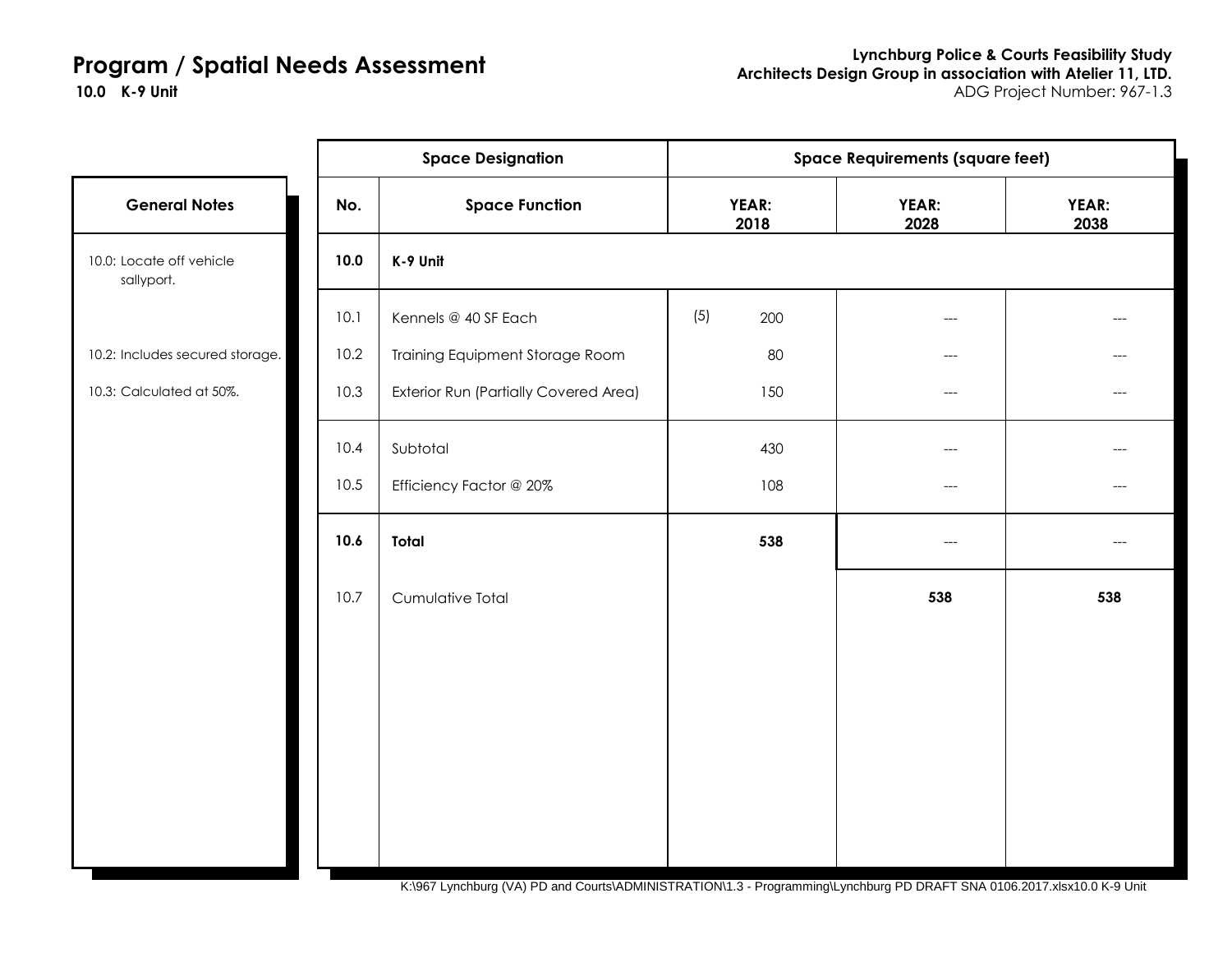11.0 **Animal Control** 

| YEAR:<br>2038 |
|---------------|
|               |
|               |
|               |
|               |
| ---           |
|               |
| $---$         |
|               |
| 674           |
|               |
|               |
|               |
|               |
|               |
|               |

K:\967 Lynchburg (VA) PD and Courts\ADMINISTRATION\1.3 - Programming\Lynchburg PD DRAFT SNA 0106.2017.xlsx11.0 Animal Control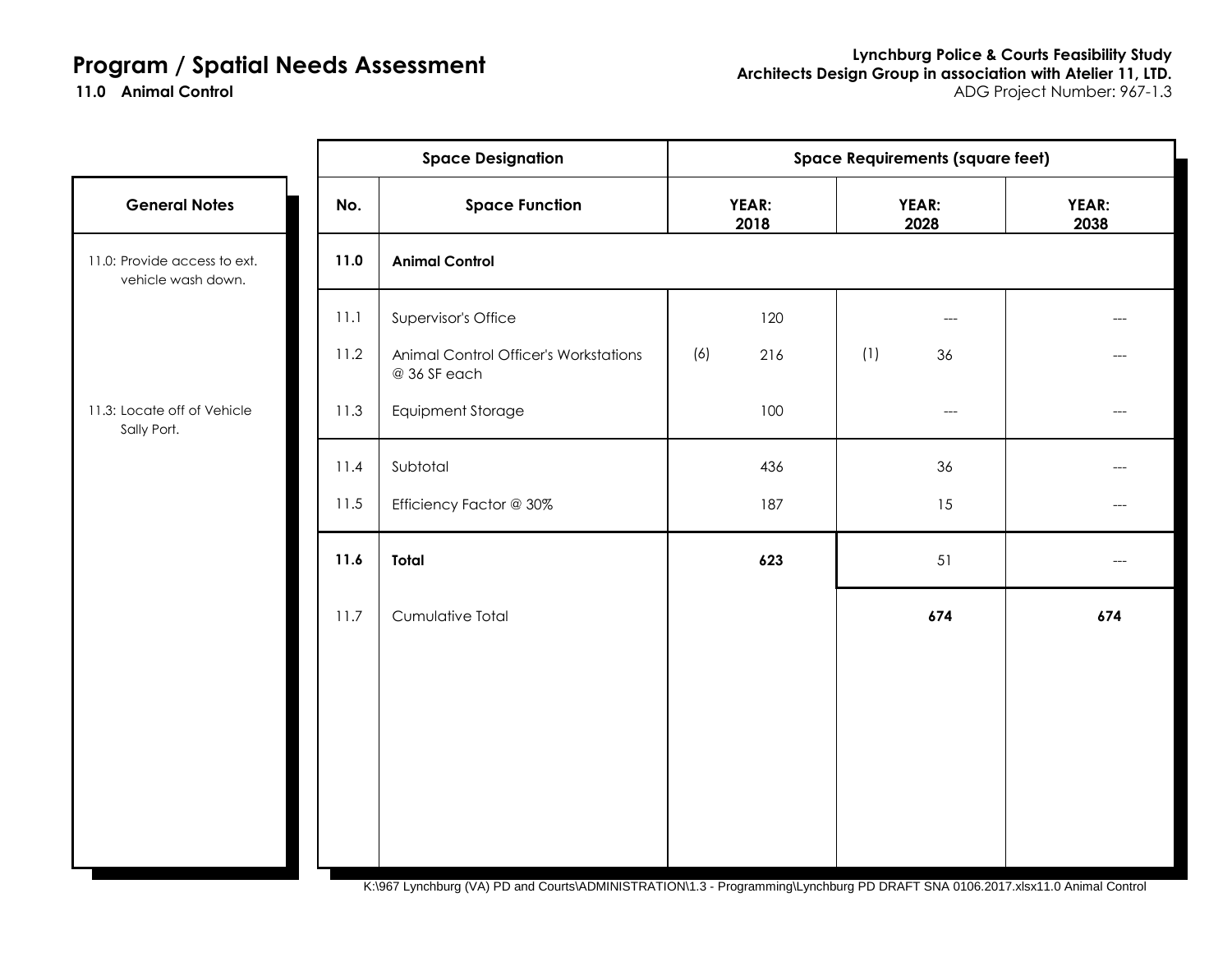11.0 **Animal Control** 

|                      | <b>Space Designation</b> |                       | <b>Space Requirements (square feet)</b> |               |                      |
|----------------------|--------------------------|-----------------------|-----------------------------------------|---------------|----------------------|
| <b>General Notes</b> | No.                      | <b>Space Function</b> | YEAR:<br>2018                           | YEAR:<br>2028 | <b>YEAR:</b><br>2038 |
|                      |                          |                       |                                         |               |                      |
|                      |                          |                       |                                         |               |                      |
|                      |                          |                       |                                         |               |                      |
|                      |                          |                       |                                         |               |                      |
|                      |                          |                       |                                         |               |                      |
|                      |                          |                       |                                         |               |                      |
|                      |                          |                       |                                         |               |                      |
|                      |                          |                       |                                         |               |                      |
|                      |                          |                       |                                         |               |                      |
|                      |                          |                       |                                         |               |                      |
|                      |                          |                       |                                         |               |                      |
|                      |                          |                       |                                         |               |                      |

K:\967 Lynchburg (VA) PD and Courts\ADMINISTRATION\1.3 - Programming\Lynchburg PD DRAFT SNA 0106.2017.xlsx11.0 Animal Control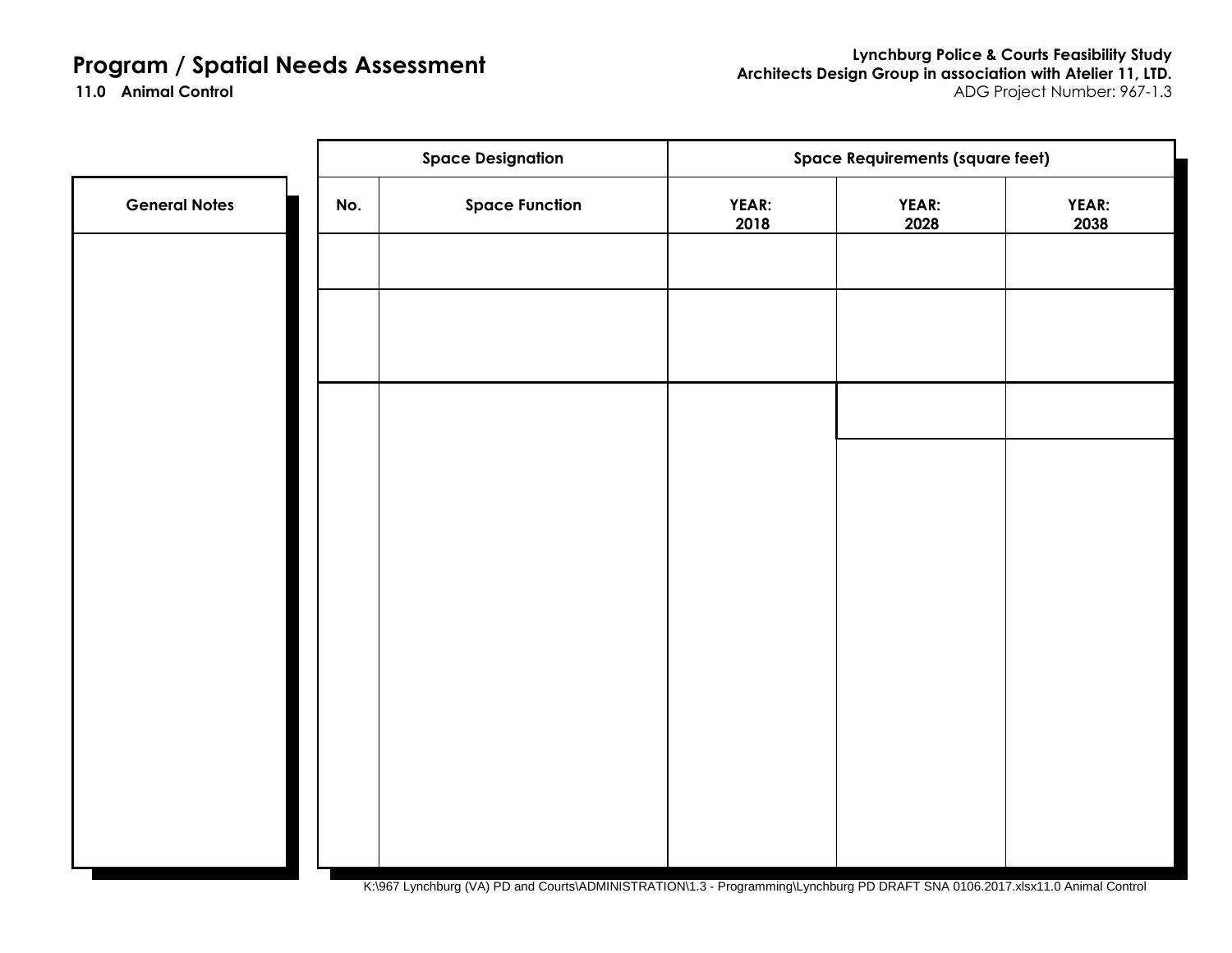12.0 Crisis Intervention Team

|                               |      | <b>Space Designation</b>        | <b>Space Requirements (square feet)</b> |                                     |               |
|-------------------------------|------|---------------------------------|-----------------------------------------|-------------------------------------|---------------|
| <b>General Notes</b>          | No.  | <b>Space Function</b>           | YEAR:<br>2018                           | YEAR:<br>2028                       | YEAR:<br>2038 |
| 12.0: Locate near Recruiting. | 12.0 | <b>Crisis Intervention Team</b> |                                         |                                     |               |
|                               | 12.1 | Office                          | 120                                     | $\hspace{0.05cm}---\hspace{0.05cm}$ | ---           |
|                               | 12.2 | Subtotal                        | 120                                     | $\hspace{0.05cm}---$                | ---           |
|                               | 12.3 | Efficiency Factor @ 30%         | 51                                      | $\hspace{0.05cm}---$                | ---           |
|                               | 12.4 | Total                           | 171                                     | $---$                               | ---           |
|                               | 12.5 | Cumulative Total                |                                         | 171                                 | 171           |
|                               |      |                                 |                                         |                                     |               |
|                               |      |                                 |                                         |                                     |               |
|                               |      |                                 |                                         |                                     |               |
|                               |      |                                 |                                         |                                     |               |
|                               |      |                                 |                                         |                                     |               |
|                               |      |                                 |                                         |                                     |               |
|                               |      |                                 |                                         |                                     |               |

K:\967 Lynchburg (VA) PD and Courts\ADMINISTRATION\1.3 - Programming\Lynchburg PD DRAFT SNA 0106.2017.xlsx12.0 Crisis Intervention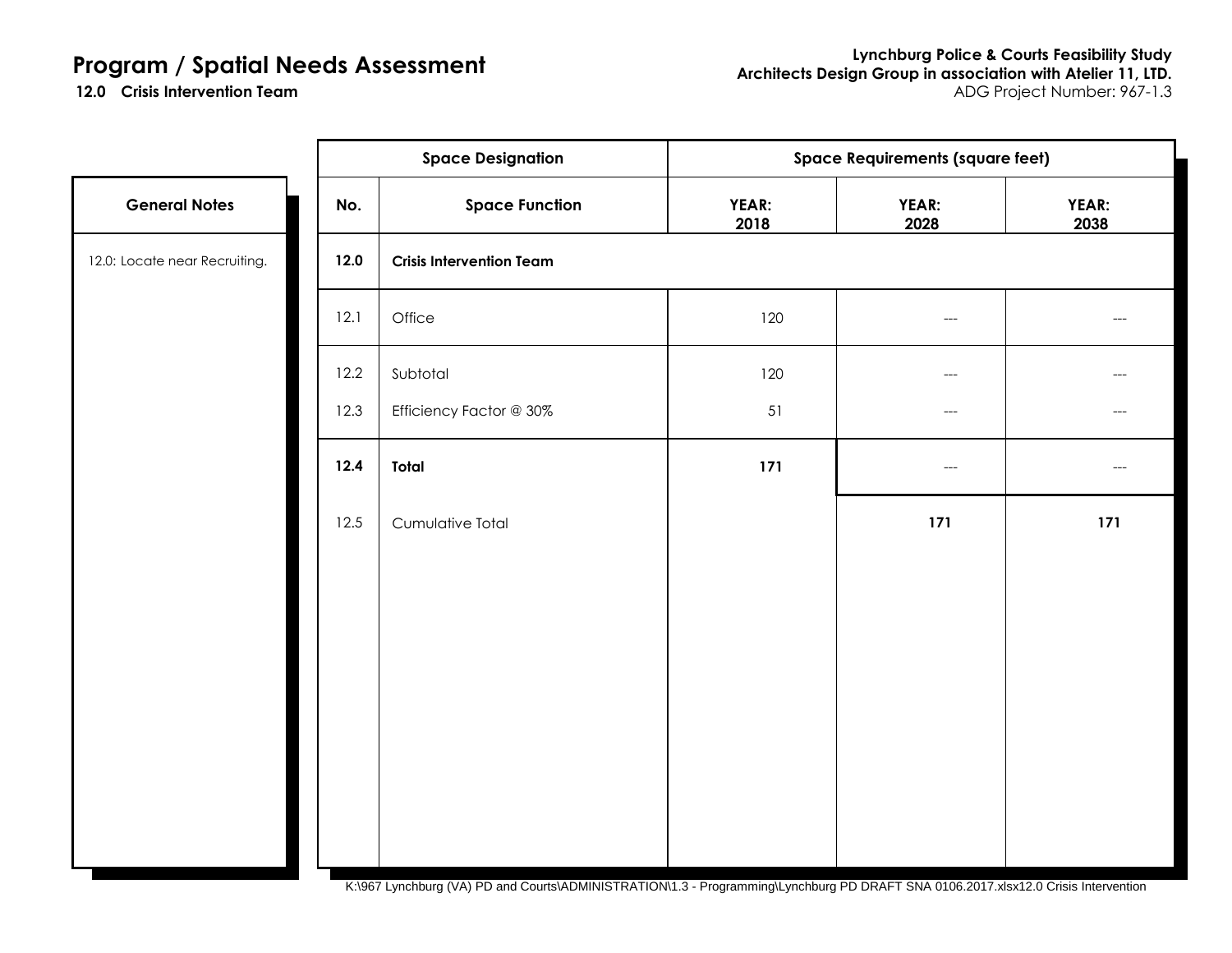**Lynchburg Police & Courts Feasibility Study Architects Design Group in association with Atelier 11, LTD. Crisis Intervention Team** ADG Project Number: 967-1.3

12.0 Crisis Intervention Team

|                      | <b>Space Designation</b> |                                                                                                                                        | <b>Space Requirements (square feet)</b> |                      |               |  |
|----------------------|--------------------------|----------------------------------------------------------------------------------------------------------------------------------------|-----------------------------------------|----------------------|---------------|--|
| <b>General Notes</b> | No.                      | <b>Space Function</b>                                                                                                                  | YEAR:<br>2018                           | <b>YEAR:</b><br>2028 | YEAR:<br>2038 |  |
|                      |                          |                                                                                                                                        |                                         |                      |               |  |
|                      |                          |                                                                                                                                        |                                         |                      |               |  |
|                      |                          |                                                                                                                                        |                                         |                      |               |  |
|                      |                          |                                                                                                                                        |                                         |                      |               |  |
|                      |                          |                                                                                                                                        |                                         |                      |               |  |
|                      |                          |                                                                                                                                        |                                         |                      |               |  |
|                      |                          |                                                                                                                                        |                                         |                      |               |  |
|                      |                          |                                                                                                                                        |                                         |                      |               |  |
|                      |                          |                                                                                                                                        |                                         |                      |               |  |
|                      |                          |                                                                                                                                        |                                         |                      |               |  |
|                      |                          |                                                                                                                                        |                                         |                      |               |  |
|                      |                          |                                                                                                                                        |                                         |                      |               |  |
|                      |                          | KJ007 Lunghburg (VA) DD and Courted ADMINICTD ATION 4.0. Dreampopularly unghburg DD DD AFT CNA 0400.0047 vloud 0.0 Cripin Intervention |                                         |                      |               |  |

K:\967 Lynchburg (VA) PD and Courts\ADMINISTRATION\1.3 - Programming\Lynchburg PD DRAFT SNA 0106.2017.xlsx12.0 Crisis Intervention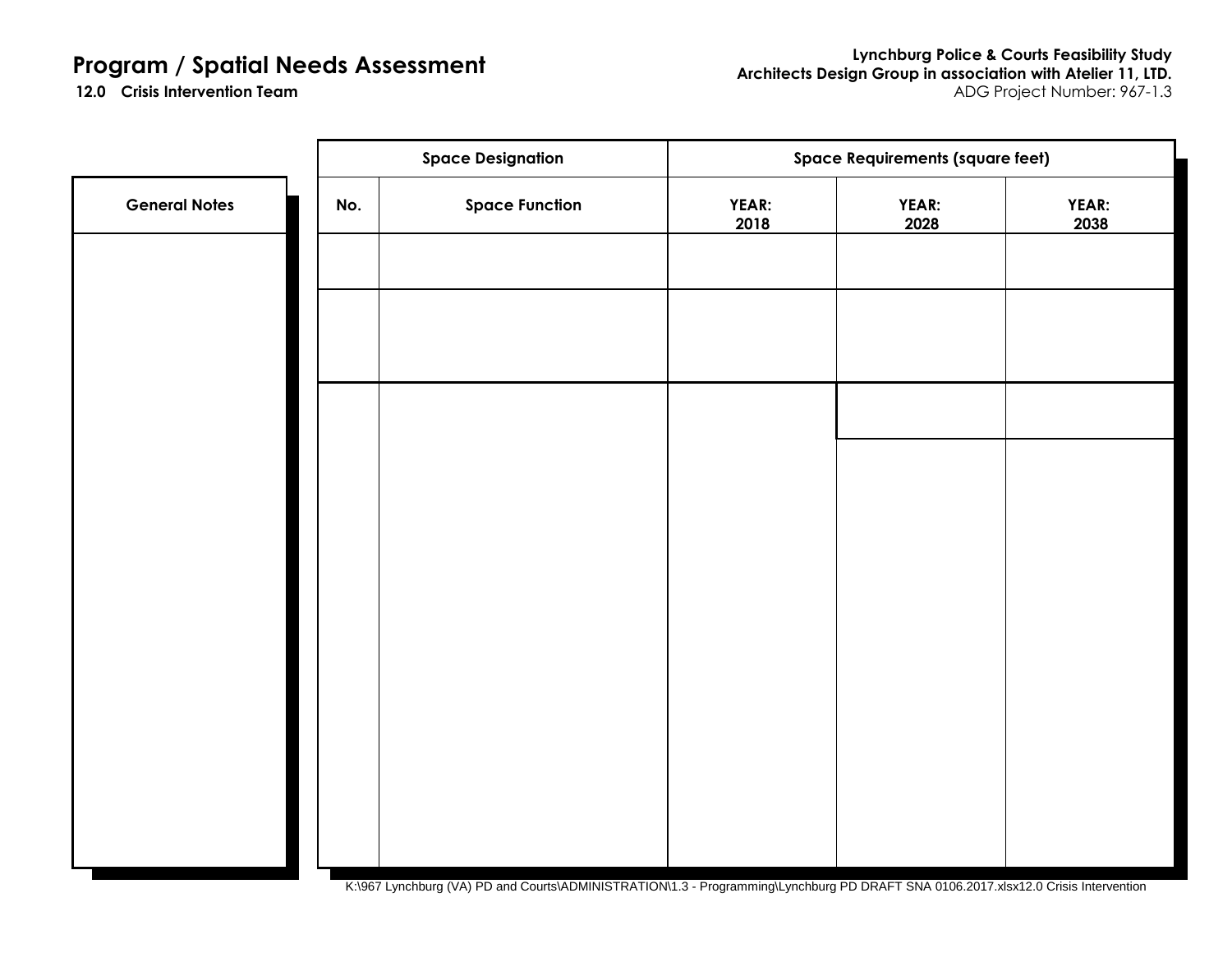13.0 **Communications** 

|                      |      | <b>Space Designation</b>    | <b>Space Requirements (square feet)</b> |     |               |               |
|----------------------|------|-----------------------------|-----------------------------------------|-----|---------------|---------------|
| <b>General Notes</b> | No.  | <b>Space Function</b>       | YEAR:<br>2018                           |     | YEAR:<br>2028 | YEAR:<br>2038 |
|                      | 13.0 | <b>Communications</b>       |                                         |     |               |               |
|                      | 13.1 | Entry Vestibule             |                                         | 80  | $---$         | ---           |
|                      | 13.2 | <b>Call-Taker Positions</b> | (2)                                     | 240 | $---$         | ---           |
|                      | 13.3 | Rumor Control               |                                         | 80  | $---$         | ---           |
|                      | 13.4 | Equipment Room              |                                         | 80  | $---$         | $---$         |
|                      | 13.5 | Subtotal                    |                                         | 480 | ---           | ---           |
|                      | 13.6 | Efficiency Factor @ 30%     |                                         | 206 | $---$         | $---$         |
|                      | 13.7 | Total                       |                                         | 686 | $---$         | ---           |
|                      | 13.8 | Cumulative Total            |                                         |     | 686           | 686           |
|                      |      |                             |                                         |     |               |               |
|                      |      |                             |                                         |     |               |               |
|                      |      |                             |                                         |     |               |               |
|                      |      |                             |                                         |     |               |               |
|                      |      |                             |                                         |     |               |               |
|                      |      |                             |                                         |     |               |               |

K:\967 Lynchburg (VA) PD and Courts\ADMINISTRATION\1.3 - Programming\Lynchburg PD DRAFT SNA 0106.2017.xlsx13.0 Communications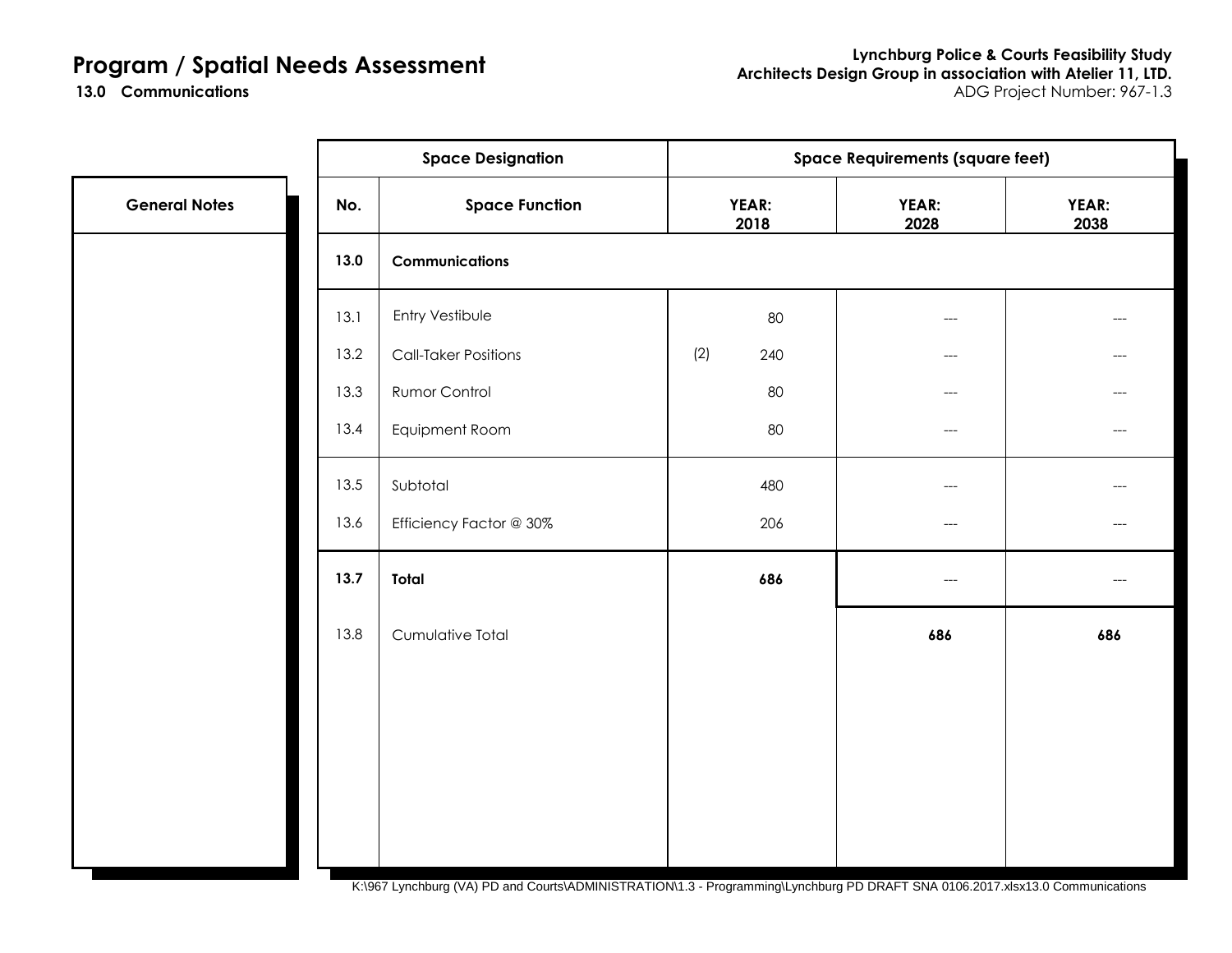**14.0 Criminal Investigations Bureau** 

|                                                                              | <b>Space Designation</b> |                                       | <b>Space Requirements (square feet)</b> |               |               |  |
|------------------------------------------------------------------------------|--------------------------|---------------------------------------|-----------------------------------------|---------------|---------------|--|
| <b>General Notes</b>                                                         | No.                      | <b>Space Function</b>                 | YEAR:<br>2018                           | YEAR:<br>2028 | YEAR:<br>2038 |  |
|                                                                              | 14.0                     | <b>Criminal Investigations Bureau</b> |                                         |               |               |  |
| 14.1: Shared with<br>C.I.D.'s waiting area.                                  | 14.1                     | Entry                                 | ---                                     | ---           |               |  |
|                                                                              | 14.2                     | Major's Office                        | 200                                     | $---$         |               |  |
| 14.3: May be redundant with                                                  | 14.3                     | <b>Captain's Office</b>               | 180                                     | ---           |               |  |
| C.I.D. - Verify.                                                             | 14.4                     | ASA w/Files Storage                   | 60                                      | $---$         |               |  |
| 14.5: Can be shared with                                                     | 14.5                     | Conference Room                       | 420                                     | $---$         |               |  |
| C.I.D. or others; provide<br>access from central<br>corridor and from within | 14.6                     | Administrative Unisex Restroom        | 80                                      | ---           |               |  |
| C.I.B.                                                                       | 14.7                     | Storage Rooms @ 20 SF Each            | (2)<br>40                               |               |               |  |
| 14.7 Associate w/.2 and .3.                                                  | 14.8                     | Subtotal                              | 980                                     | ---           |               |  |
|                                                                              | 14.9                     | Efficiency Factor @ 30%               | 420                                     | $---$         |               |  |
|                                                                              | 14.10                    | Total                                 | 1,400                                   | ---           |               |  |
|                                                                              | 14.11                    | Cumulative Total                      |                                         | 1,400         | 1,400         |  |
|                                                                              |                          |                                       |                                         |               |               |  |
|                                                                              |                          |                                       |                                         |               |               |  |
|                                                                              |                          |                                       |                                         |               |               |  |

K:\967 Lynchburg (VA) PD and Courts\ADMINISTRATION\1.3 - Programming\Lynchburg PD DRAFT SNA 0106.2017.xlsx14.0 CIB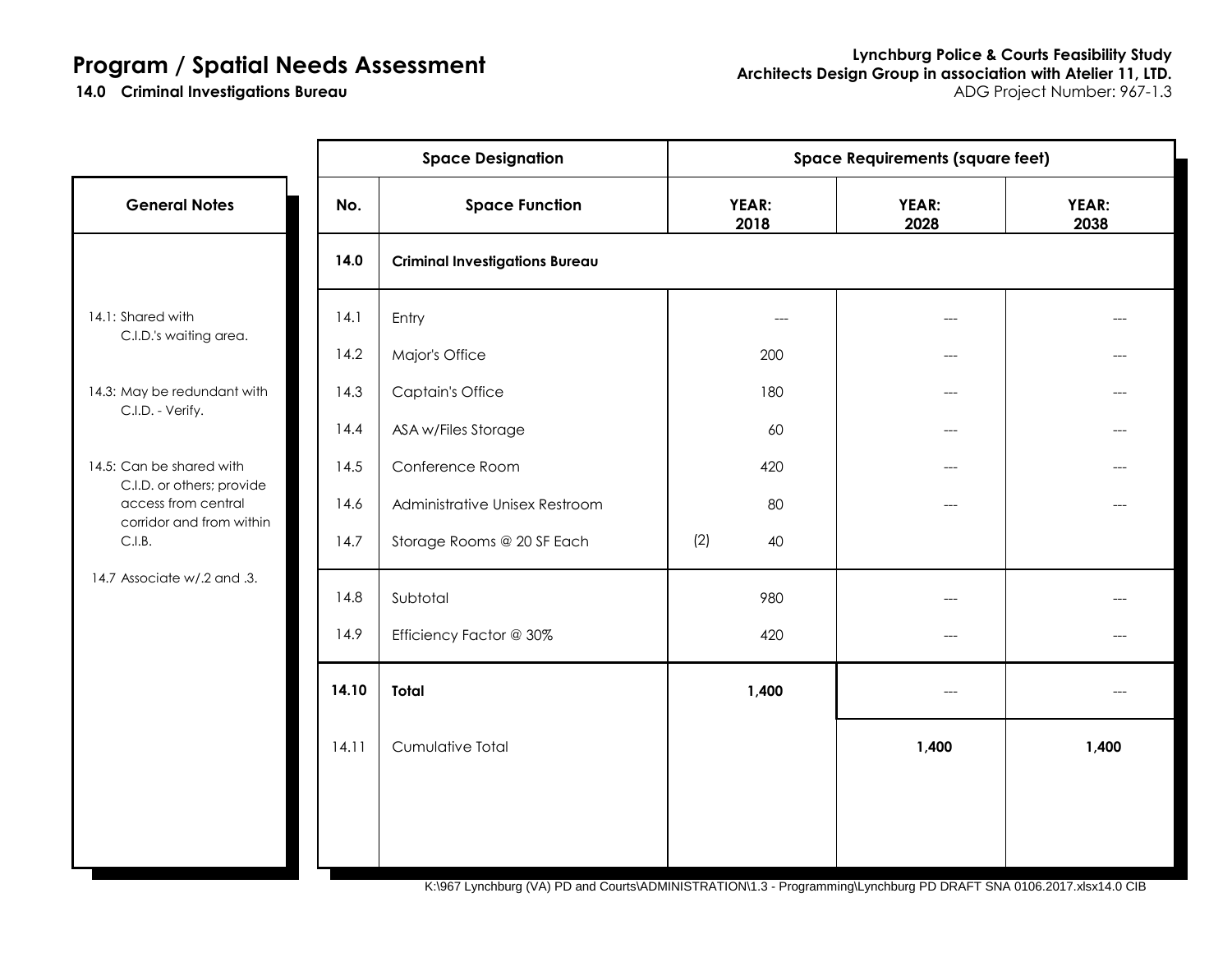**15.0 Criminal Investigations Division** 

|                                                            |       | <b>Space Designation</b>                | <b>Space Requirements (square feet)</b> |               |     |               |     |               |  |
|------------------------------------------------------------|-------|-----------------------------------------|-----------------------------------------|---------------|-----|---------------|-----|---------------|--|
| <b>General Notes</b>                                       | No.   | <b>Space Function</b>                   |                                         | YEAR:<br>2018 |     | YEAR:<br>2028 |     | YEAR:<br>2038 |  |
| 15.0: Locate on an upper<br>floor.                         | 15.0  | <b>Criminal Investigations Division</b> |                                         |               |     |               |     |               |  |
| 15.1: Accommodate 6-8                                      | 15.1  | Reception / Waiting                     |                                         | 140           |     | ---           |     |               |  |
| people.                                                    | 15.2  | ASA w/files storage                     |                                         | 60            |     | ---           |     |               |  |
|                                                            | 15.3  | <b>Captain's Office</b>                 |                                         | 180           |     | ---           |     |               |  |
|                                                            | 15.4  | Lieutenant's Office                     |                                         | 160           |     | ---           |     |               |  |
| 15.6: Accommodate 40                                       | 15.5  | Sergeant's Offices @ 140 SF Each        | (2)                                     | 280           |     |               |     |               |  |
| people.<br>15.7: Bullpen configuration.                    | 15.6  | War                                     |                                         | 1,000         |     |               |     |               |  |
| 15.8: Bullpen configuration                                | 15.7  | Detective's WS's @ 64 SF Each           | (5)                                     | 320           | (2) | 128           |     | 64            |  |
|                                                            | 15.8  | Detective's WS's @ 64 SF Each           | (5)                                     | 320           | (2) | 128           |     | 64            |  |
| 15.12: Shared with C.I.B.;<br>locate in between the        | 15.9  | Outside Agencies WS's @ 48 SF Each      | (2)                                     | 96            | (2) | 96            | (2) | 96            |  |
| two components.                                            | 15.10 | <b>Files Storage</b>                    |                                         | 120           |     |               |     |               |  |
| 15.13: Shared with C.I.B.;<br>locate in between the        | 15.11 | <b>Equipment Storage</b>                |                                         | 120           |     | ---           |     |               |  |
| two components.                                            | 15.12 | Copy Alcove                             |                                         | 80            |     |               |     |               |  |
| 15.14: Provide one (1) in<br>Reception; one (1) in the     | 15.13 | <b>Break Alcove</b>                     |                                         | 60            |     | ---           |     |               |  |
| Captain's Office; and<br>two (2) in the War Room.<br>Room. | 15.14 | Storage @ 20 SF Each                    | (4)                                     | 80            |     | ---           |     |               |  |

K:\967 Lynchburg (VA) PD and Courts\ADMINISTRATION\1.3 - Programming\Lynchburg PD DRAFT SNA 0106.2017.xlsx15.0 CID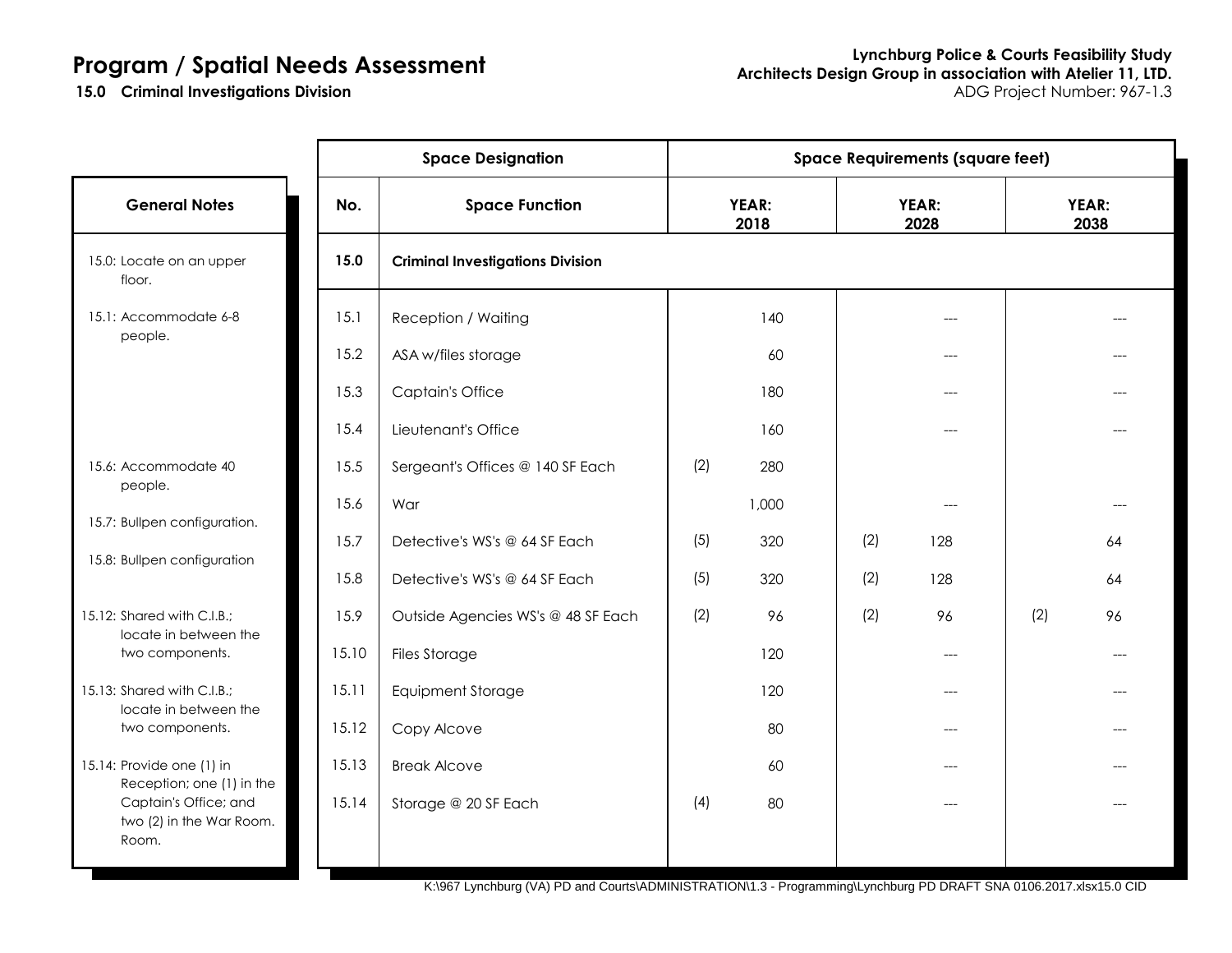**15.0 Criminal Investigations Division** 

|                                                      | <b>Space Designation</b> |                                |     |               | <b>Space Requirements (square feet)</b> |               |  |  |
|------------------------------------------------------|--------------------------|--------------------------------|-----|---------------|-----------------------------------------|---------------|--|--|
| <b>General Notes</b>                                 | No.                      | <b>Space Function</b>          |     | YEAR:<br>2018 | YEAR:<br>2028                           | YEAR:<br>2038 |  |  |
|                                                      |                          | <b>Interview Suite</b>         |     |               |                                         |               |  |  |
| 15.15: Audio / video montiored<br>and recorded.      | 15.15                    | Secured Waiting Area           |     | 120           | ---                                     |               |  |  |
|                                                      | 15.16                    | Interview Rooms @ 80 SF Each   | (4) | 320           | $---$                                   |               |  |  |
| 15.16: Audio / video montiored<br>and recorded.      | 15.17                    | Detainee Restroom              |     | 64            |                                         |               |  |  |
|                                                      | 15.18                    | Monitoring Equipment Room      |     | 80            | ---                                     |               |  |  |
|                                                      | 15.19                    | Juvenile "Soft Interview" Room |     | 140           |                                         |               |  |  |
| 15.20: Associate with Juvenile /                     | 15.20                    | Restroom                       |     | 64            | $---$                                   |               |  |  |
| "Soft Interview" Room.                               | 15.21                    | Entry / Family Waiting Room    |     | 120           | $---$                                   | ---           |  |  |
| 15.21: Provide access control<br>to interview areas. | 15.22                    | Viewing Room                   |     | 120           | ---                                     |               |  |  |
|                                                      | 15.23                    | WS's @ 48 SF Each              | (2) | 96            | $---$                                   | ---           |  |  |
|                                                      | 15.24                    | Subtotal                       |     | 4,140         | 352                                     | 224           |  |  |
|                                                      | 15.25                    | Efficiency Factor @ 30%        |     | 1,774         | 151                                     | 96            |  |  |
|                                                      | 15.26                    | Total                          |     | 5,914         | 503                                     | 320           |  |  |
|                                                      | 15.27                    | Cumulative Total               |     |               | 6,417                                   | 6,737         |  |  |

K:\967 Lynchburg (VA) PD and Courts\ADMINISTRATION\1.3 - Programming\Lynchburg PD DRAFT SNA 0106.2017.xlsx15.0 CID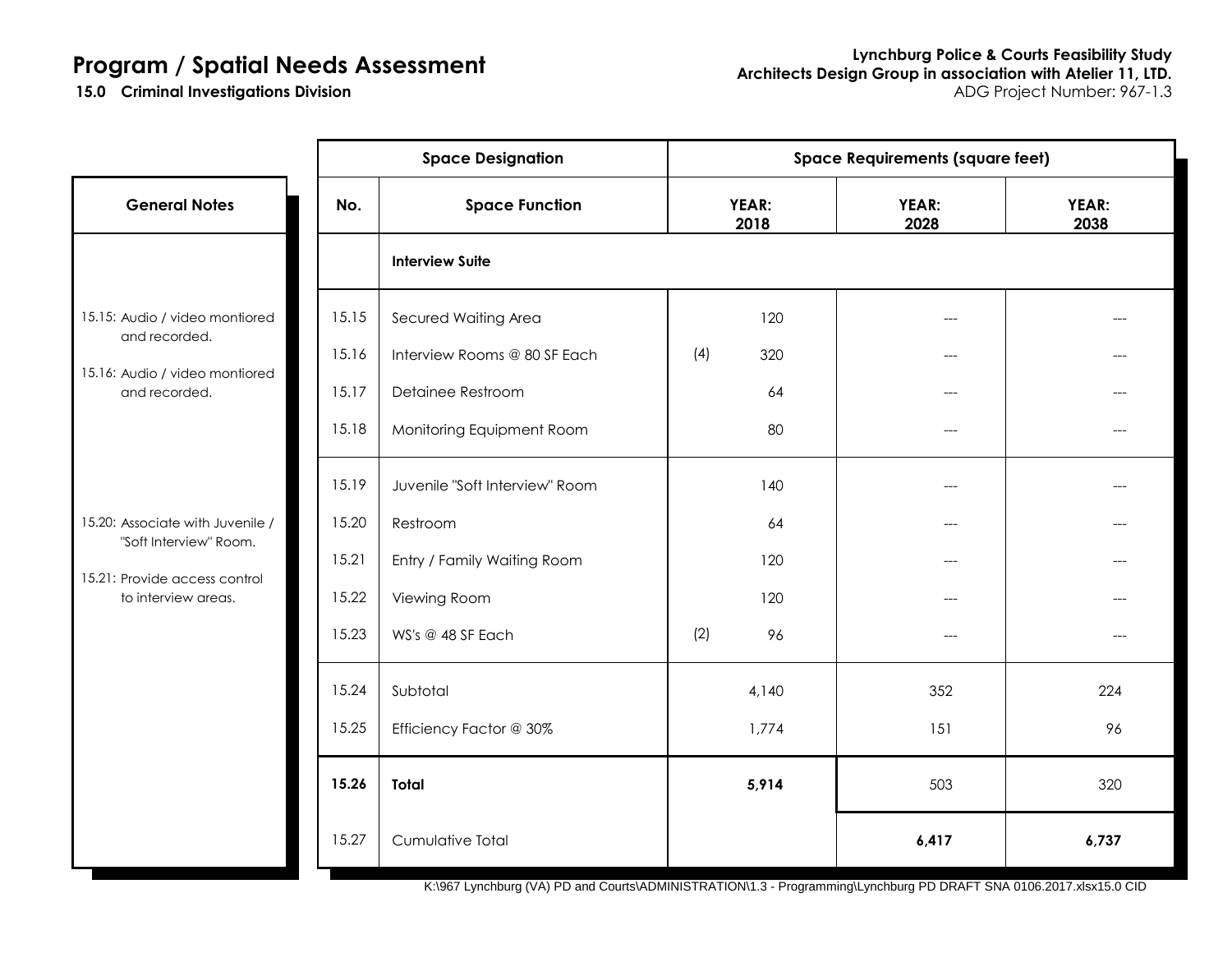**16.0 Special Investigations Division** 

|                                                         |       | <b>Space Designation</b>               | <b>Space Requirements (square feet)</b> |               |     |               |     |               |
|---------------------------------------------------------|-------|----------------------------------------|-----------------------------------------|---------------|-----|---------------|-----|---------------|
| <b>General Notes</b>                                    | No.   | <b>Space Function</b>                  |                                         | YEAR:<br>2018 |     | YEAR:<br>2028 |     | YEAR:<br>2038 |
| 16.0: Provide access to the<br>vehicle preparation bay. | 16.0  | <b>Special Investigations Division</b> |                                         |               |     |               |     |               |
|                                                         | 16.1  | Entry                                  |                                         | 60            |     |               |     |               |
|                                                         | 16.2  | Lieutenant's Office                    |                                         | 160           |     |               |     |               |
|                                                         | 16.3  | Sergeant's Office @ 140 SF Each        | (2)                                     | 280           |     | ---           |     |               |
|                                                         | 16.4  | Vice/Narcotics Detective's WS @ 64 SF  | (7)                                     | 448           |     | 64            |     | 64            |
|                                                         | 16.5  | Intelligence Detective's WS @ 64 SF    | (5)                                     | 320           | (2) | 128           | (2) | 128           |
|                                                         | 16.6  | Outside Agency WS @ 48 SF              | (2)                                     | 96            | (2) | 96            | (2) | 96            |
| 16.7: Accommodate 20                                    | 16.7  | War Room                               |                                         | 500           |     | $---$         |     |               |
| people.                                                 | 16.8  | Copy / Work Room                       |                                         | 120           |     |               |     |               |
|                                                         | 16.9  | <b>Break Room</b>                      |                                         | 120           |     | ---           |     |               |
|                                                         | 16.10 | Specialized Equipment Storage          |                                         | 120           |     | ---           |     |               |
|                                                         | 16.11 | Command Center / Surveillance Room     |                                         | 140           |     | ---           |     |               |
| 16.12: Provide a phone with<br>an outside line.         | 16.12 | Soundproof Room                        |                                         | 80            |     | $---$         |     |               |
| 16.13: Audio / video montiored                          | 16.13 | <b>Interview Room</b>                  |                                         | 80            |     | $---$         |     |               |
| and recorded.<br>16.14: Provide fifteen (15)<br>spaces. | 16.14 | <b>Discreet Parking</b>                |                                         | $\ast$        |     |               |     |               |

K:\967 Lynchburg (VA) PD and Courts\ADMINISTRATION\1.3 - Programming\Lynchburg PD DRAFT SNA 0106.2017.xlsx16.0 SID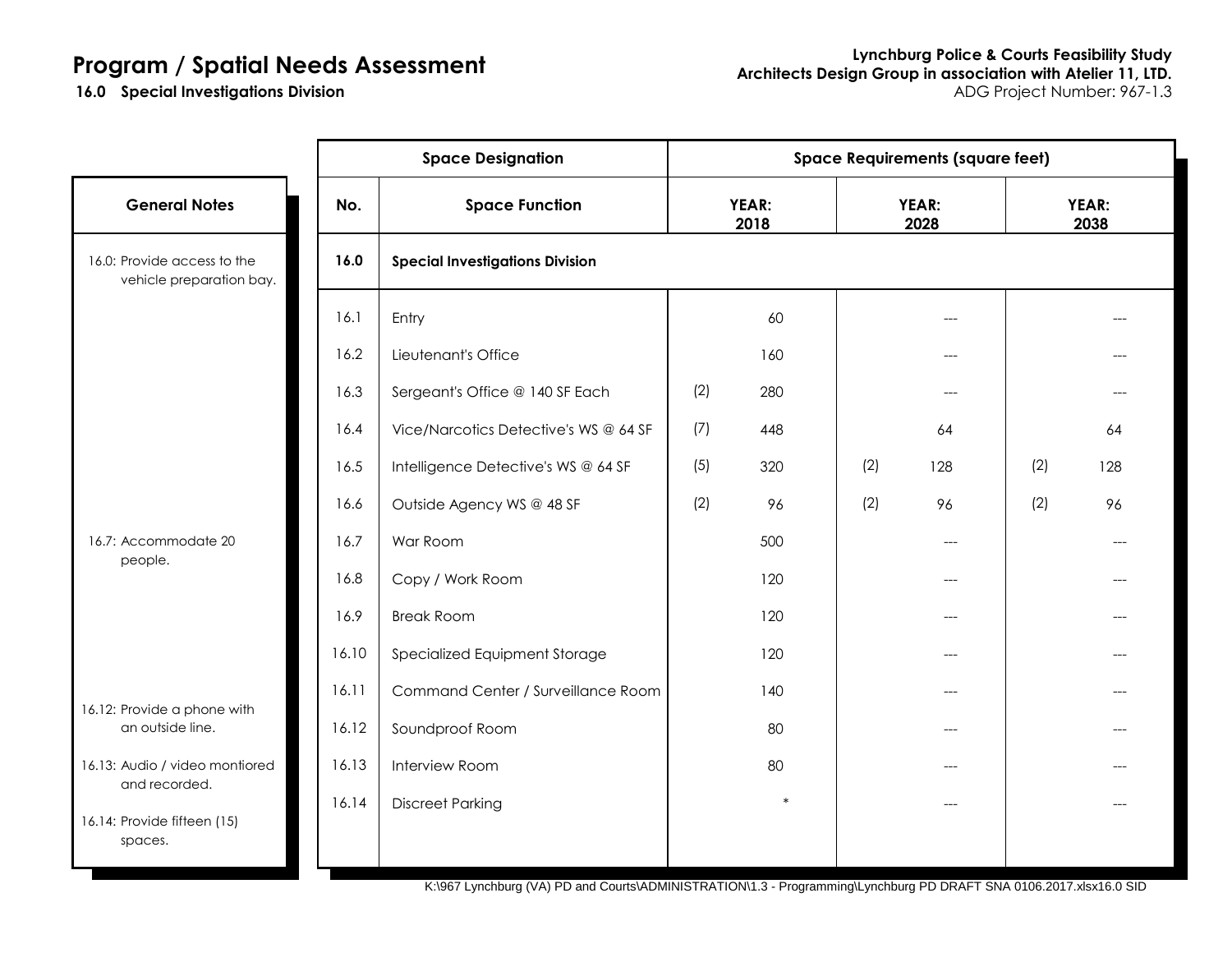**Lynchburg Police & Courts Feasibility Study Architects Design Group in association with Atelier 11, LTD. Special Investigations Division** ADG Project Number: 967-1.3

**16.0 Special Investigations Division** 

|                      |       | <b>Space Designation</b> | <b>Space Requirements (square feet)</b> |               |               |  |  |
|----------------------|-------|--------------------------|-----------------------------------------|---------------|---------------|--|--|
| <b>General Notes</b> | No.   | <b>Space Function</b>    | YEAR:<br>2018                           | YEAR:<br>2028 | YEAR:<br>2038 |  |  |
|                      | 16.15 | Subtotal                 | 2,524                                   | 288           | 288           |  |  |
|                      | 16.16 | Efficiency Factor @ 30%  | 1,082                                   | 123           | 123           |  |  |
|                      | 16.17 | Total                    | 3,606                                   | 411           | 411           |  |  |
|                      | 16.18 | Cumulative Total         |                                         | 4,017         | 4,428         |  |  |
|                      |       |                          |                                         |               |               |  |  |
|                      |       |                          |                                         |               |               |  |  |
|                      |       |                          |                                         |               |               |  |  |
|                      |       |                          |                                         |               |               |  |  |
|                      |       |                          |                                         |               |               |  |  |
|                      |       |                          |                                         |               |               |  |  |
|                      |       |                          |                                         |               |               |  |  |
|                      |       |                          |                                         |               |               |  |  |
|                      |       |                          |                                         |               |               |  |  |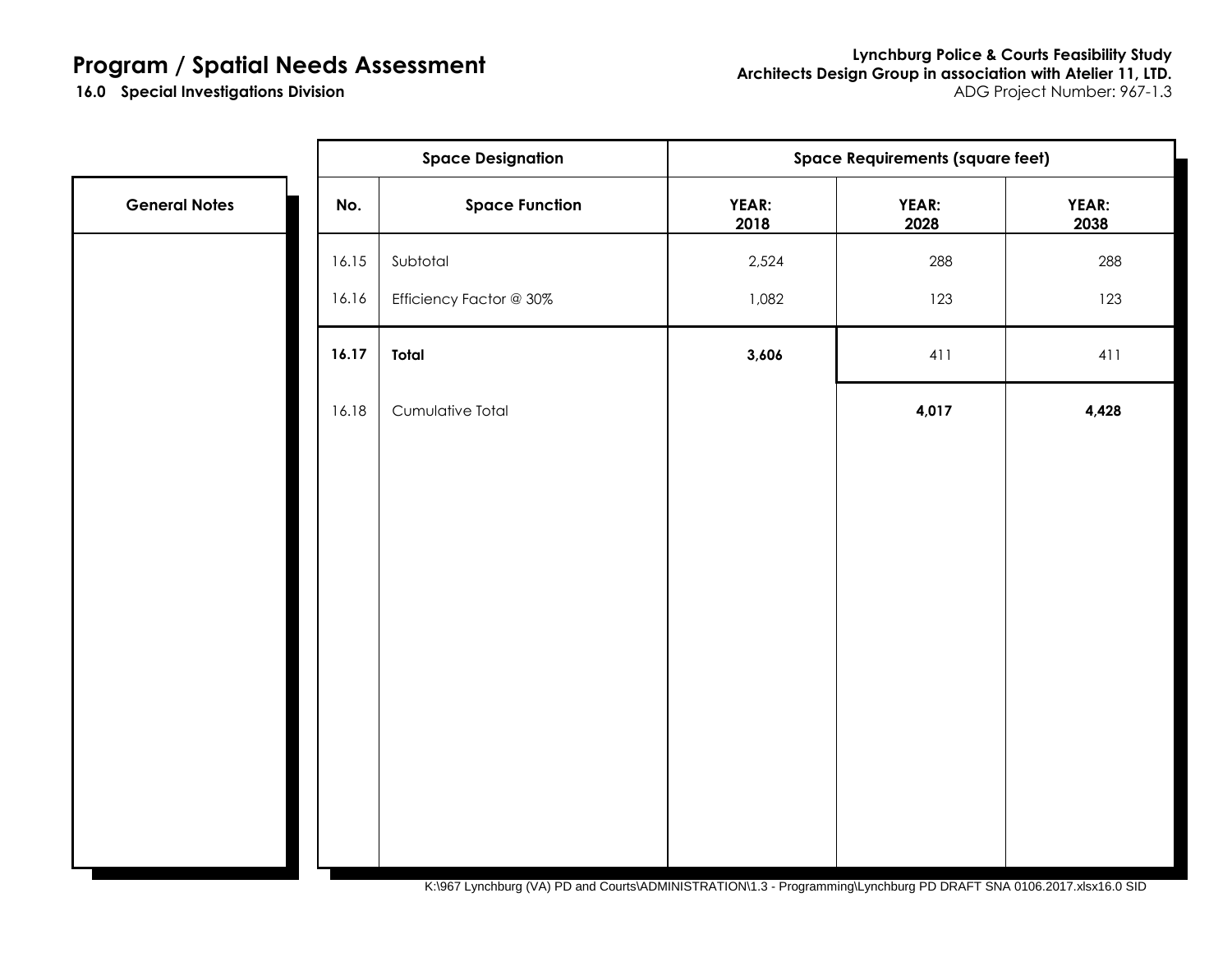**17.0 Information Technology (I.T.)** 

|                                                                         |       | <b>Space Designation</b>             | <b>Space Requirements (square feet)</b> |               |     |               |     |                      |
|-------------------------------------------------------------------------|-------|--------------------------------------|-----------------------------------------|---------------|-----|---------------|-----|----------------------|
| <b>General Notes</b>                                                    | No.   | <b>Space Function</b>                |                                         | YEAR:<br>2018 |     | YEAR:<br>2028 |     | <b>YEAR:</b><br>2038 |
|                                                                         | 17.0  | <b>Information Technology (I.T.)</b> |                                         |               |     |               |     |                      |
|                                                                         | 17.1  | Entry / Waiting                      |                                         | 60            |     |               |     |                      |
|                                                                         | 17.2  | I.T. Director's Office               |                                         | 160           |     | $---$         |     |                      |
|                                                                         | 17.3  | Network Administrator's Office       |                                         | 140           |     |               |     |                      |
|                                                                         | 17.4  | Tech Lab                             |                                         | 260           |     | $---$         |     |                      |
|                                                                         | 17.5  | I.T. Workstations @ 64 SF Each       | (4)                                     | 256           | (2) | 128           | (2) | 128                  |
| 17.6: Also serves for de-<br>commissioned                               | 17.6  | Secured Storage                      |                                         | 120           |     |               |     |                      |
| equipment staging.                                                      | 17.7  | Loading / Receiving Area             |                                         | 140           |     | $---$         |     |                      |
| 17.7: Provide an overhead<br>coiling door to the<br>exterior.           | 17.8  | Damaged Equipment Drop               |                                         | 20            |     |               |     |                      |
|                                                                         | 17.9  | Server Room                          |                                         | 200           |     | $---$         |     |                      |
| 17.8: Locate next to the IT<br>entrance, access from                    | 17.10 | HVAC / Fire Suppression Eqpt. Room   |                                         | 120           |     |               |     |                      |
| central corridor.                                                       | 17.11 | <b>Vehicle Preparation Bay</b>       |                                         | 384           |     |               |     |                      |
| 17.11: 24' D x 16' W.                                                   | 17.12 | IDF Closets @ 40 SF each             | (2)                                     | 80            |     | 40            |     |                      |
| 17.12: Stack closets vertically<br>to all floors, one (1) per<br>floor. | 17.13 | <b>Body Camera Docking Alcove</b>    |                                         | 80            |     | $---$         |     |                      |
| 17.13 Locate adjacent to staff<br>entry for Patrol and CID.             |       |                                      |                                         |               |     |               |     |                      |

K:\967 Lynchburg (VA) PD and Courts\ADMINISTRATION\1.3 - Programming\Lynchburg PD DRAFT SNA 0106.2017.xlsx17.0 IT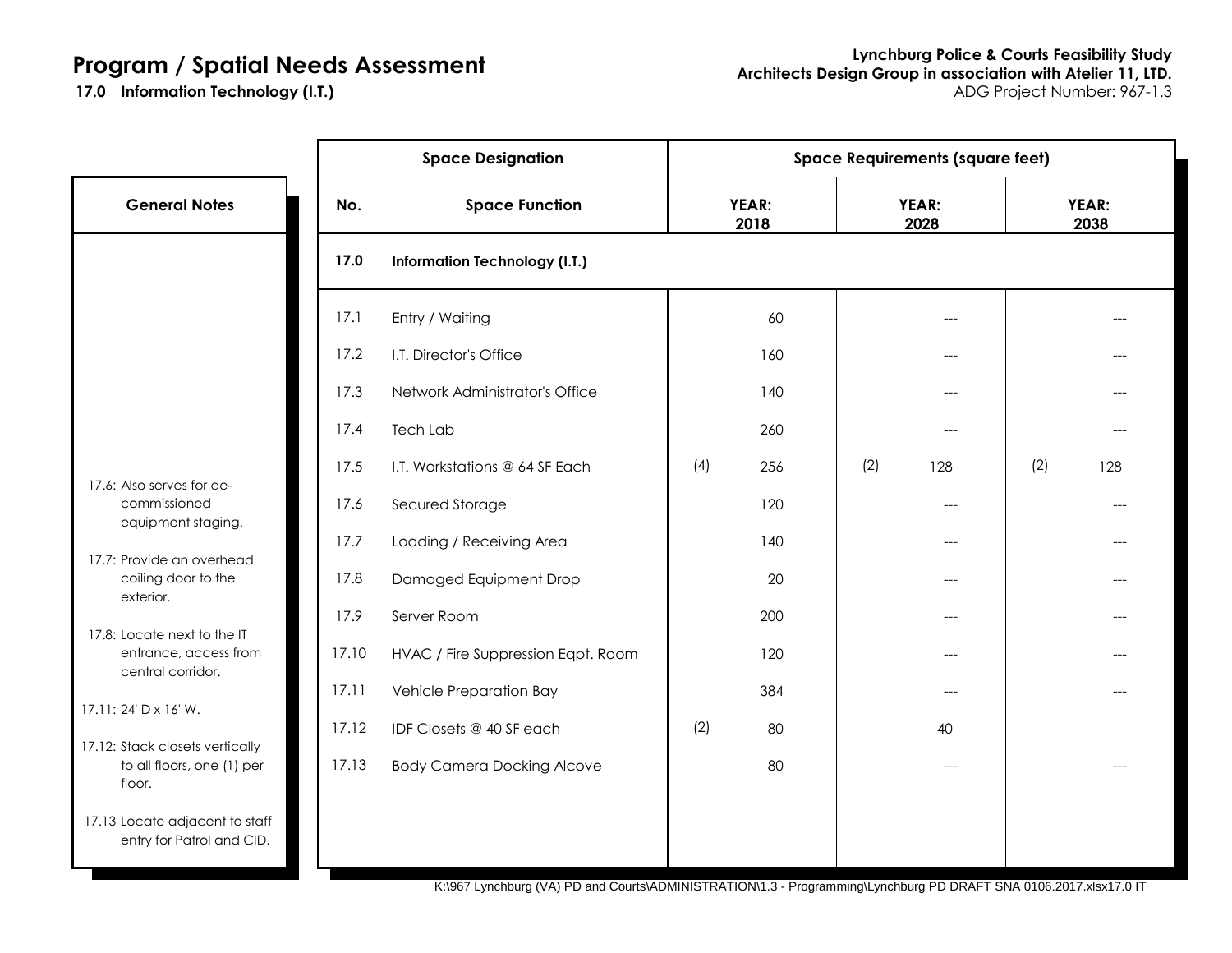**Lynchburg Police & Courts Feasibility Study Architects Design Group in association with Atelier 11, LTD. Information Technology (I.T.)** ADG Project Number: 967-1.3

**17.0 Information Technology (I.T.)** 

|                      |       | <b>Space Designation</b> | <b>Space Requirements (square feet)</b> |               |               |  |  |
|----------------------|-------|--------------------------|-----------------------------------------|---------------|---------------|--|--|
| <b>General Notes</b> | No.   | <b>Space Function</b>    | YEAR:<br>2018                           | YEAR:<br>2028 | YEAR:<br>2038 |  |  |
|                      | 17.14 | Subtotal                 | 2,020                                   | 168           | 128           |  |  |
|                      | 17.15 | Efficiency Factor @ 30%  | 866                                     | 72            | 55            |  |  |
|                      | 17.16 | Total                    | 2,886                                   | 240           | 183           |  |  |
|                      | 17.17 | Cumulative Total         |                                         | 3,126         | 3,309         |  |  |
|                      |       |                          |                                         |               |               |  |  |
|                      |       |                          |                                         |               |               |  |  |
|                      |       |                          |                                         |               |               |  |  |
|                      |       |                          |                                         |               |               |  |  |
|                      |       |                          |                                         |               |               |  |  |
|                      |       |                          |                                         |               |               |  |  |
|                      |       |                          |                                         |               |               |  |  |
|                      |       |                          |                                         |               |               |  |  |
|                      |       |                          |                                         |               |               |  |  |

K:\967 Lynchburg (VA) PD and Courts\ADMINISTRATION\1.3 - Programming\Lynchburg PD DRAFT SNA 0106.2017.xlsx17.0 IT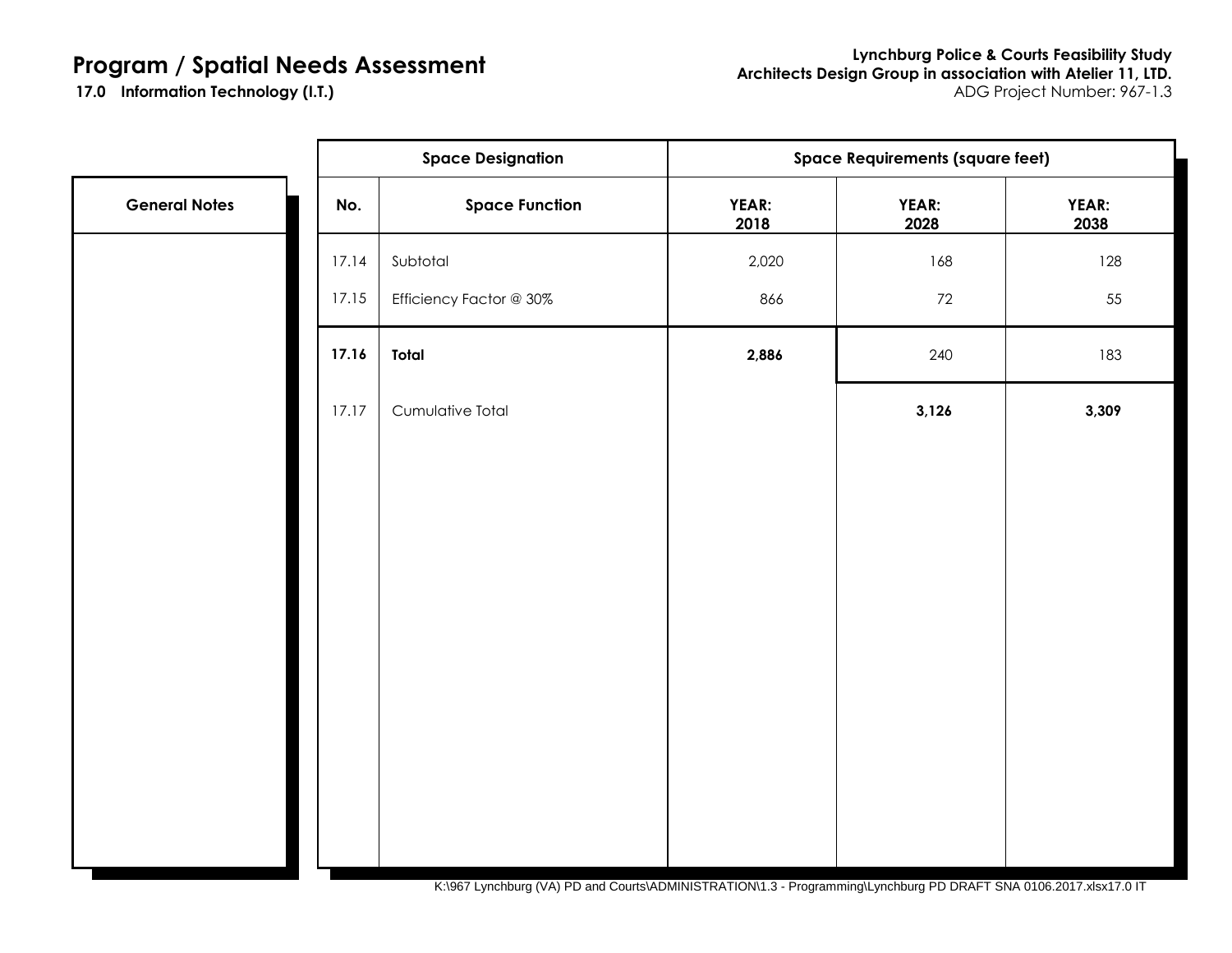|                                                                                                                                      |       | <b>Space Designation</b>                    | <b>Space Requirements (square feet)</b> |               |                      |               |  |
|--------------------------------------------------------------------------------------------------------------------------------------|-------|---------------------------------------------|-----------------------------------------|---------------|----------------------|---------------|--|
| <b>General Notes</b>                                                                                                                 | No.   | <b>Space Function</b>                       |                                         | YEAR:<br>2018 | <b>YEAR:</b><br>2028 | YEAR:<br>2038 |  |
| 18.0: Locate on an upper<br>level.                                                                                                   | 18.0  | <b>Administration / Office of the Chief</b> |                                         |               |                      |               |  |
| 18.1: Accommodate 4-6                                                                                                                | 18.1  | <b>Reception / Waiting</b>                  |                                         | 100           | ---                  |               |  |
| people.                                                                                                                              | 18.2  | Administrative Assistant                    |                                         | 80            | ---                  |               |  |
| 18.3: Accommodate 20<br>people. Access from<br>central corridor and<br>from within Unit.<br>18.4: Associate with<br>Conference Room. | 18.3  | <b>Command Staff Conference Room</b>        |                                         | 600           |                      |               |  |
|                                                                                                                                      | 18.4  | Storage                                     |                                         | 40            | ---                  |               |  |
|                                                                                                                                      | 18.5  | Sr. Administrative Assistant's Office       |                                         | $---$         | 140                  |               |  |
|                                                                                                                                      | 18.6  | Secured Personnel Files                     |                                         | 120           |                      |               |  |
| 18.5: Locate adjacent to the                                                                                                         | 18.7  | Office of the Chief                         |                                         | 240           |                      |               |  |
| Chief with seating for<br>two $(2)$ .                                                                                                | 18.8  | Restoom w/shower                            |                                         | 120           | $---$                |               |  |
| 18.8: Associate with Chief's                                                                                                         | 18.9  | Deputy Chief / Major's Office               |                                         | 220           | ---                  |               |  |
| Office $(.6)$ .                                                                                                                      | 18.10 | Reference Library                           |                                         | 140           |                      |               |  |
|                                                                                                                                      | 18.11 | Staff / Visitor's Restrooms @ 64 SF each    | (2)                                     | 120           | ---                  |               |  |
| 18.12: Provide sink, under-                                                                                                          | 18.12 | <b>Break Alcove</b>                         |                                         | 80            |                      |               |  |
| counter refrigerator,<br>and a microwave.                                                                                            | 18.13 | Storage Rooms @ 20 SF Each                  | (3)                                     | 60            |                      |               |  |
| 18.13: Associate with<br>Reception, Chief,<br>Deputy Chief/Major.                                                                    | 18.14 | Copy Eqpt. / Office Supplies Alcove         |                                         | 80            | ---                  |               |  |

K:\967 Lynchburg (VA) PD and Courts\ADMINISTRATION\1.3 - Programming\Lynchburg PD DRAFT SNA 0106.2017.xlsx18.0 Admin.Office of the Chief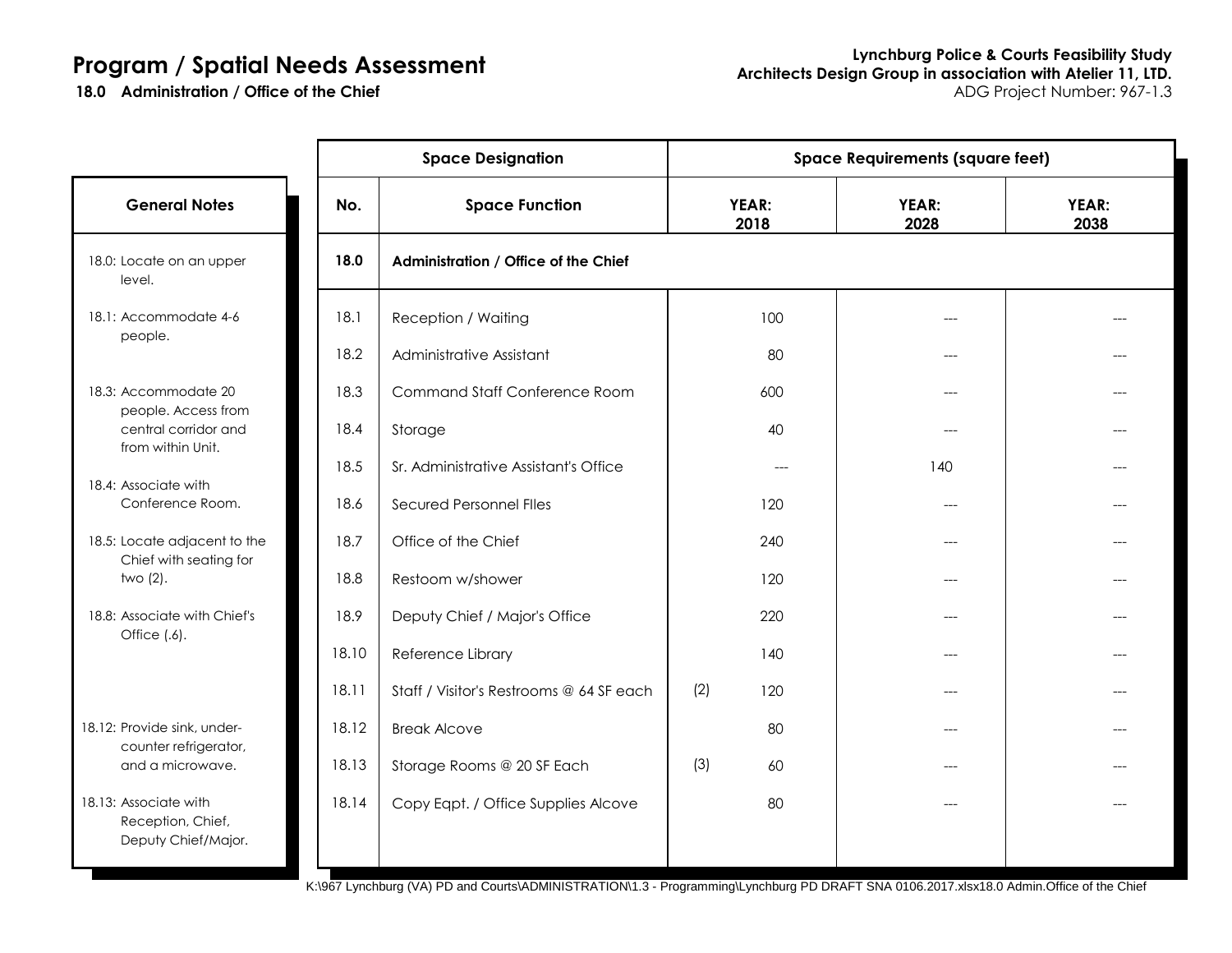|                      |       | <b>Space Designation</b> | <b>Space Requirements (square feet)</b> |               |                      |  |  |  |
|----------------------|-------|--------------------------|-----------------------------------------|---------------|----------------------|--|--|--|
| <b>General Notes</b> | No.   | <b>Space Function</b>    | YEAR:<br>2018                           | YEAR:<br>2028 | <b>YEAR:</b><br>2038 |  |  |  |
|                      | 18.15 | Subtotal                 | 2,000                                   | 140           |                      |  |  |  |
|                      | 18.16 | Efficiency Factor @ 30%  | 857                                     | 60            | ---                  |  |  |  |
|                      | 18.17 | Total                    | 2,857                                   | 200           |                      |  |  |  |
|                      | 18.18 | Cumulative Total         |                                         | 3,057         | 3,057                |  |  |  |
|                      |       |                          |                                         |               |                      |  |  |  |
|                      |       |                          |                                         |               |                      |  |  |  |
|                      |       |                          |                                         |               |                      |  |  |  |
|                      |       |                          |                                         |               |                      |  |  |  |
|                      |       |                          |                                         |               |                      |  |  |  |
|                      |       |                          |                                         |               |                      |  |  |  |
|                      |       |                          |                                         |               |                      |  |  |  |
|                      |       |                          |                                         |               |                      |  |  |  |
|                      |       |                          |                                         |               |                      |  |  |  |

K:\967 Lynchburg (VA) PD and Courts\ADMINISTRATION\1.3 - Programming\Lynchburg PD DRAFT SNA 0106.2017.xlsx18.0 Admin.Office of the Chief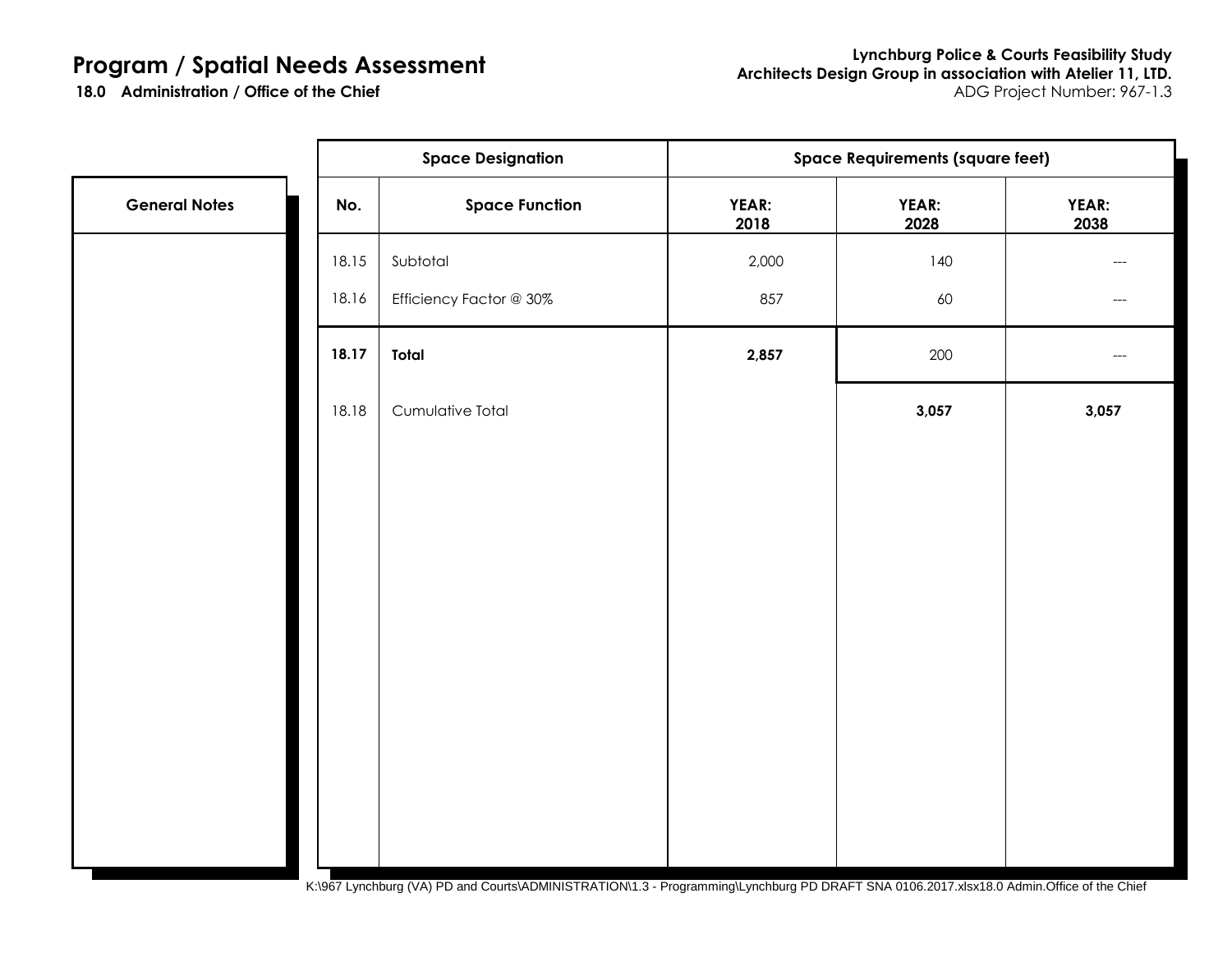**Lynchburg Police & Courts Feasibility Study Architects Design Group in association with Atelier 11, LTD. Finance** ADG Project Number: 967-1.3

F

|                                                                                             |       | <b>Space Designation</b>  | <b>Space Requirements (square feet)</b> |  |               |               |  |
|---------------------------------------------------------------------------------------------|-------|---------------------------|-----------------------------------------|--|---------------|---------------|--|
| <b>General Notes</b>                                                                        | No.   | <b>Space Function</b>     | YEAR:<br>2018                           |  | YEAR:<br>2028 | YEAR:<br>2038 |  |
| 19.0: Locate near Admin.                                                                    | 19.0  | <b>Finance</b>            |                                         |  |               |               |  |
| 19.1: Accommodate three (3)<br>people.                                                      | 19.1  | Reception / Waiting       | 60                                      |  | ---           |               |  |
|                                                                                             | 19.2  | <b>Captain's Office</b>   | 180                                     |  | ---           |               |  |
| 19.3: Accommodate four (4)                                                                  | 19.3  | Workroom                  | 180                                     |  | ---           |               |  |
| people; may also serve<br>as an Auditor's<br>temporary office.<br>19.5: Part-time position. | 19.4  | Workstations @ 36 SF Each | (2)<br>72                               |  | 36            |               |  |
|                                                                                             | 19.5  | Off-Duty Coordinator's WS | 36                                      |  | $---$         |               |  |
|                                                                                             | 19.6  | Secured Records Storage   | 160                                     |  | ---           |               |  |
|                                                                                             | 19.7  | <b>Small Break Alcove</b> | 40                                      |  | ---           |               |  |
| 19.8: Associate w/ .2 and .4.                                                               | 19.8  | Storage @ 20 SF Each      | (2)<br>40                               |  | $---$         | ---           |  |
|                                                                                             | 19.9  | Subtotal                  | 768                                     |  | 36            |               |  |
|                                                                                             | 19.10 | Efficiency Factor @ 30%   | 329                                     |  | 15            |               |  |
|                                                                                             | 19.11 | <b>Total</b>              | 1,097                                   |  | 51            | $---$         |  |
|                                                                                             | 19.12 | Cumulative Total          |                                         |  | 1,148         | 1,148         |  |
|                                                                                             |       |                           |                                         |  |               |               |  |

K:\967 Lynchburg (VA) PD and Courts\ADMINISTRATION\1.3 - Programming\Lynchburg PD DRAFT SNA 0106.2017.xlsx19.0 Finance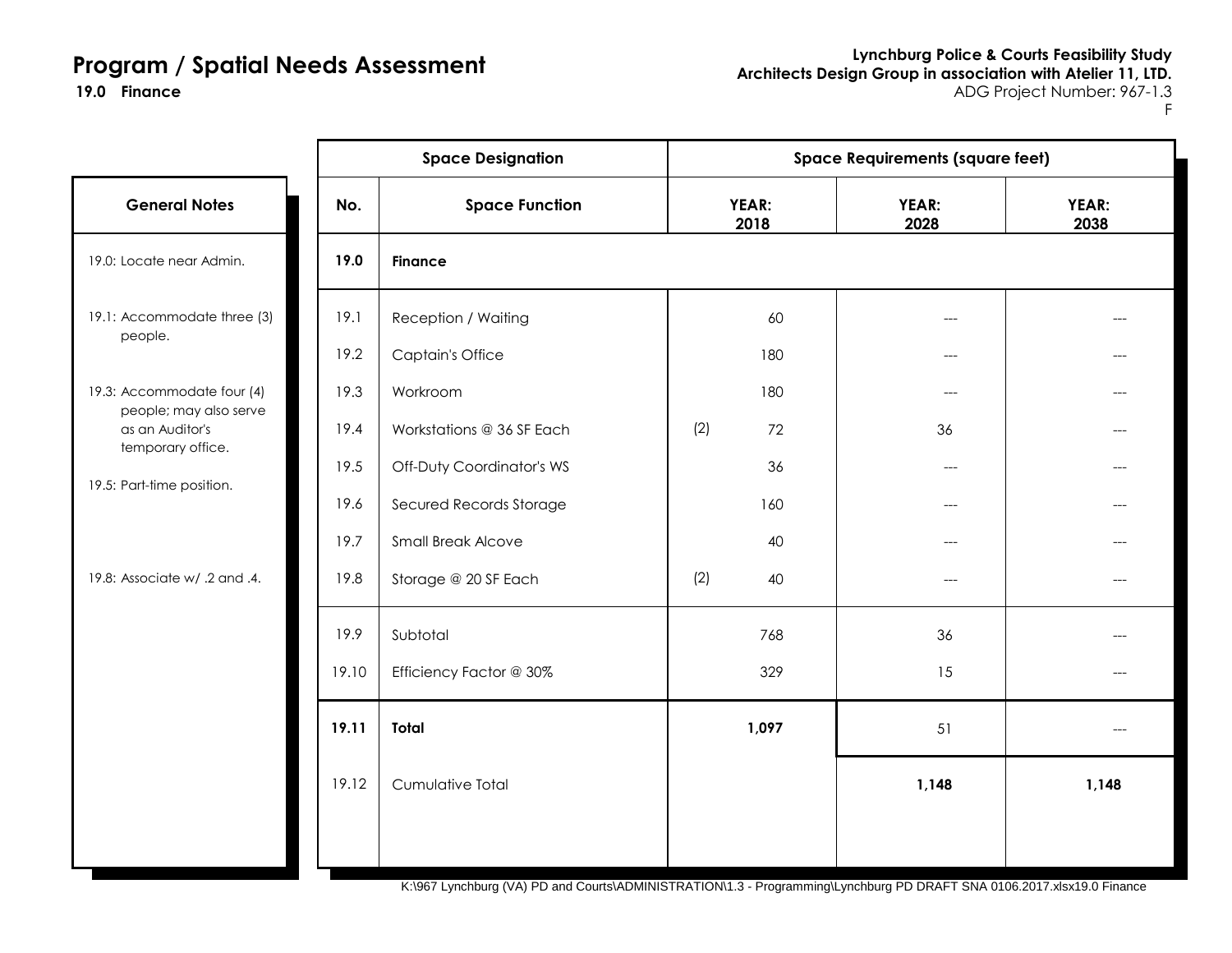20.0 Internal Affairs (I.A.)

|                                                                           |       | <b>Space Designation</b>         | <b>Space Requirements (square feet)</b> |               |               |  |  |
|---------------------------------------------------------------------------|-------|----------------------------------|-----------------------------------------|---------------|---------------|--|--|
| <b>General Notes</b>                                                      | No.   | <b>Space Function</b>            | YEAR:<br>2018                           | YEAR:<br>2028 | YEAR:<br>2038 |  |  |
| 20.0: Locate near a stairwell<br>for discreet access.                     | 20.0  | <b>Internal Affairs (I.A.)</b>   |                                         |               |               |  |  |
| 20.1: Accommodate three (3)<br>people.                                    | 20.1  | Waiting                          | 40                                      | ---           |               |  |  |
|                                                                           | 20.2  | Interview Room                   | 150                                     | $---$         |               |  |  |
| 20.2: Accommodate five (5)<br>people with present-<br>ation capabilities. | 20.3  | Lieutenant's Office              | 160                                     | $---$         | ---           |  |  |
|                                                                           | 20.4  | Secured Files Storage            | 60                                      | $---$         | ---           |  |  |
| 20.4: Access from within<br>Lieutenant's office.                          | 20.5  | Sergeant's Office @ 140 SF Each  | (2)<br>280                              | ---           | ---           |  |  |
| 20.6: Accreditation Files to be<br>accessed from within the               | 20.6  | Accreditation Files Storage Room | 60                                      | $---$         |               |  |  |
| Sergeant's office.                                                        | 20.7  | Subtotal                         | 750                                     | ---           |               |  |  |
|                                                                           | 20.8  | Efficiency Factor @ 30%          | 321                                     | $---$         |               |  |  |
|                                                                           | 20.9  | <b>Total</b>                     | 1,071                                   | ---           | ---           |  |  |
|                                                                           | 20.10 | Cumulative Total                 |                                         | 1,071         | 1,071         |  |  |
|                                                                           |       |                                  |                                         |               |               |  |  |
|                                                                           |       |                                  |                                         |               |               |  |  |
|                                                                           |       |                                  |                                         |               |               |  |  |
|                                                                           |       |                                  |                                         |               |               |  |  |

K:\967 Lynchburg (VA) PD and Courts\ADMINISTRATION\1.3 - Programming\Lynchburg PD DRAFT SNA 0106.2017.xlsx20.0 IA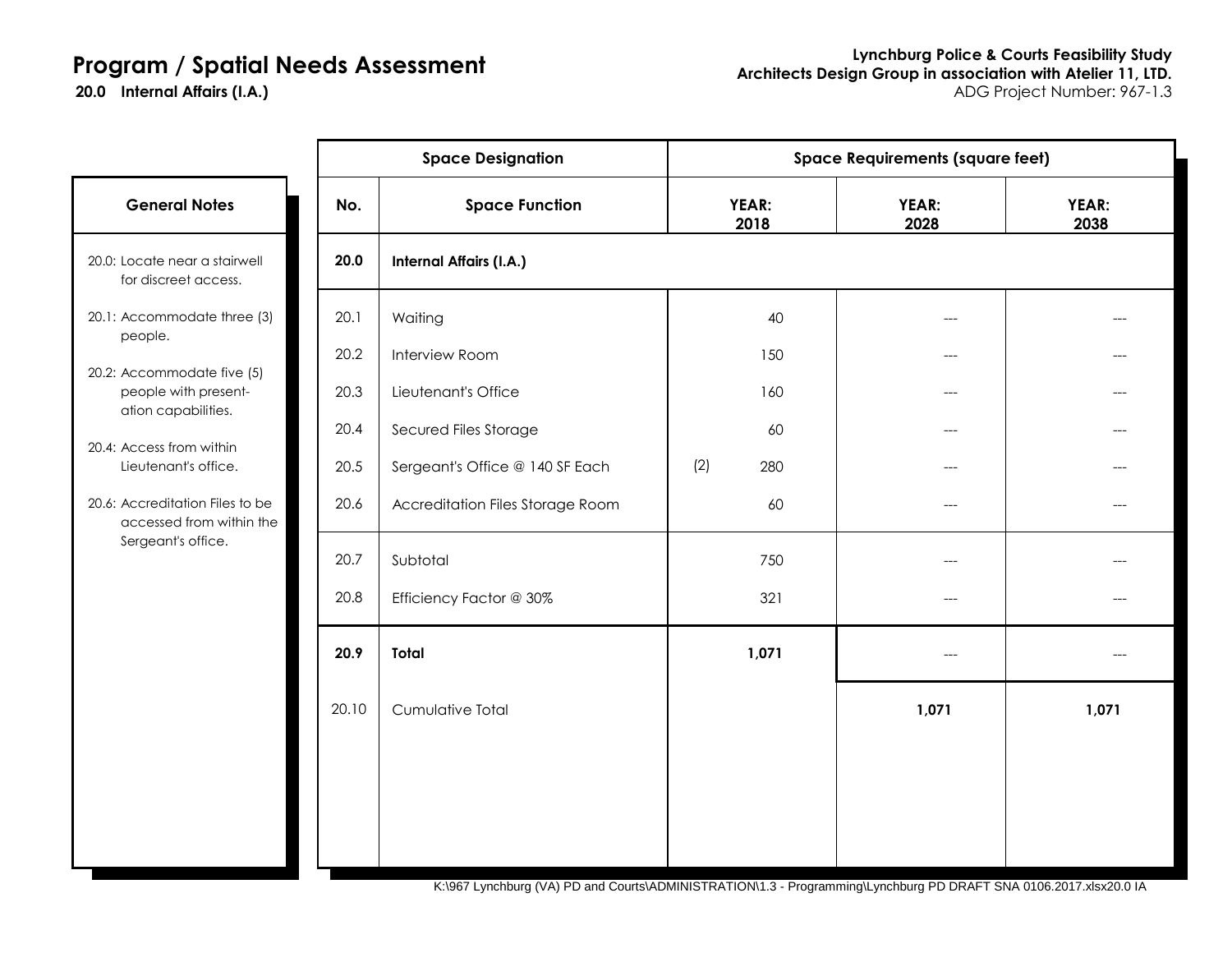21.0 Community Gymnasium / Multipurpose Space

|                                                                          |       | <b>Space Designation</b>                        | <b>Space Requirements (square feet)</b> |               |               |  |  |  |
|--------------------------------------------------------------------------|-------|-------------------------------------------------|-----------------------------------------|---------------|---------------|--|--|--|
| <b>General Notes</b>                                                     | No.   | <b>Space Function</b>                           | YEAR:<br>2018                           | YEAR:<br>2028 | YEAR:<br>2038 |  |  |  |
|                                                                          | 21.0  | <b>Community Gymnasium / Multipurpose Space</b> |                                         |               |               |  |  |  |
|                                                                          | 21.1  | Public Access / Reception Area                  | 140                                     | ---           |               |  |  |  |
|                                                                          | 21.2  | <b>Basketball Court</b>                         | 7,260                                   | ---           |               |  |  |  |
|                                                                          | 21.3  | <b>Physical Agility</b>                         | 1,000                                   | $---$         |               |  |  |  |
|                                                                          | 21.4  | Multi-purpose Room                              | 740                                     | ---           |               |  |  |  |
|                                                                          | 21.5  | Supervisor's Office                             | 140                                     | ---           | ---           |  |  |  |
|                                                                          | 21.6  | Male Restroom / Shower Room                     | 240                                     | ---           |               |  |  |  |
|                                                                          | 21.7  | Female Restroom / Shower Room                   | 240                                     | ---           |               |  |  |  |
|                                                                          | 21.8  | Office Supplies                                 | 40                                      | ---           |               |  |  |  |
|                                                                          | 21.9  | Janitorial                                      | 80                                      | ---           |               |  |  |  |
|                                                                          | 21.10 | <b>IT Room</b>                                  | 40                                      | ---           |               |  |  |  |
|                                                                          | 21.11 | Mechanical                                      | 140                                     | ---           | ---           |  |  |  |
| 21.12: Associate one storage<br>room with 1.2, and one<br>room with 1.4. | 21.12 | Storage Rooms @ 100 SF each                     | (2)<br>200                              | ---           |               |  |  |  |
|                                                                          |       |                                                 |                                         |               |               |  |  |  |

K:\967 Lynchburg (VA) PD and Courts\ADMINISTRATION\1.3 - Programming\Lynchburg PD DRAFT SNA 0106.2017.xlsx21.0 Community Gym.MP Space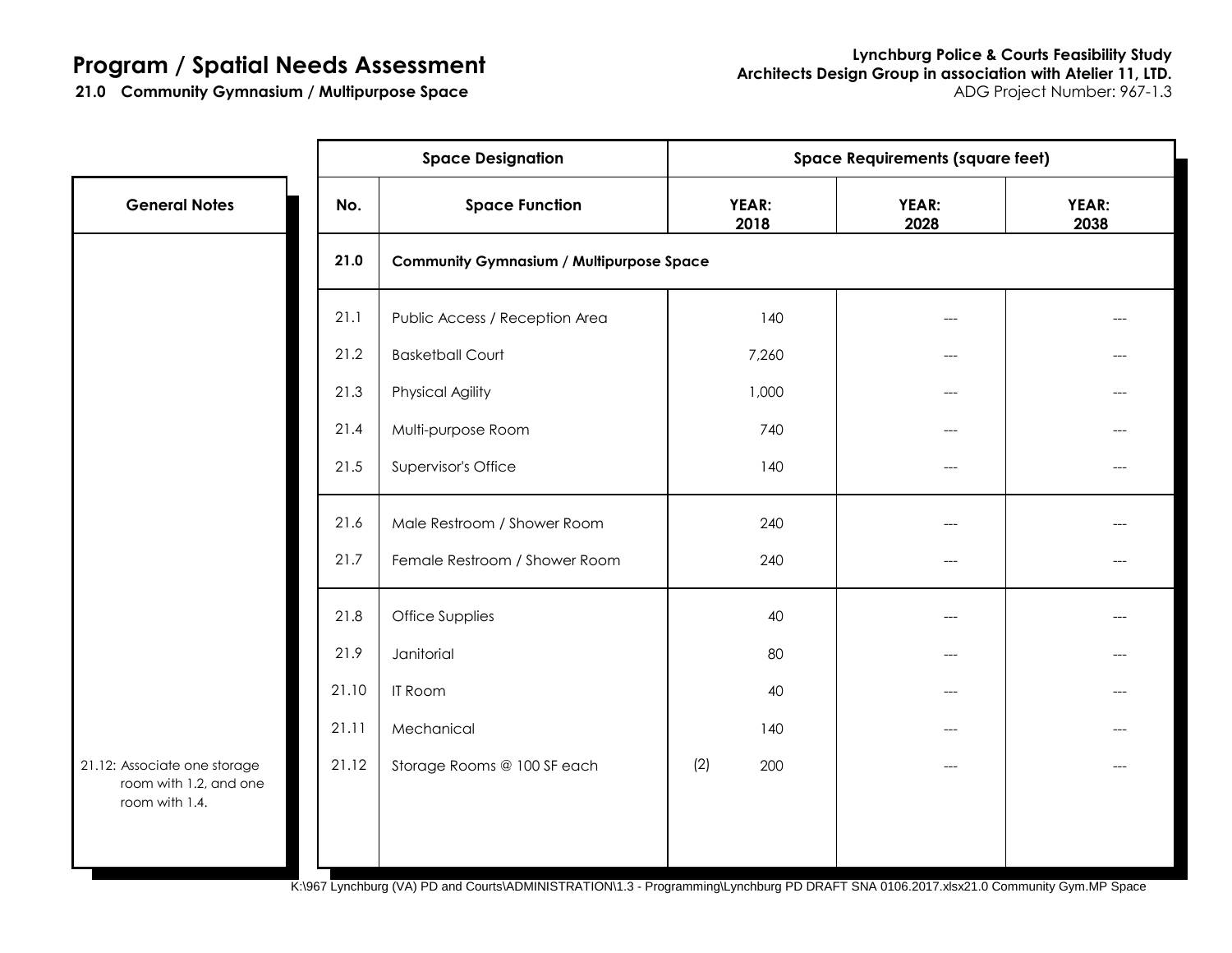|                      |       | <b>Space Designation</b> | <b>Space Requirements (square feet)</b> |                                     |               |  |  |  |
|----------------------|-------|--------------------------|-----------------------------------------|-------------------------------------|---------------|--|--|--|
| <b>General Notes</b> | No.   | <b>Space Function</b>    | YEAR:<br>2018                           | YEAR:<br>2028                       | YEAR:<br>2038 |  |  |  |
|                      | 21.14 | Subtotal                 | 10,260                                  | $\hspace{0.05cm}---\hspace{0.05cm}$ |               |  |  |  |
|                      | 21.15 | Efficiency Factor @ 20%  | 2,565                                   | $\hspace{0.05cm}---\hspace{0.05cm}$ | ---           |  |  |  |
|                      | 21.16 | Total                    | 12,825                                  | $\hspace{0.05cm} \dashrightarrow$   |               |  |  |  |
|                      | 21.17 | Cumulative Total         |                                         | 12,825                              | 12,825        |  |  |  |
|                      |       |                          |                                         |                                     |               |  |  |  |
|                      |       |                          |                                         |                                     |               |  |  |  |
|                      |       |                          |                                         |                                     |               |  |  |  |
|                      |       |                          |                                         |                                     |               |  |  |  |
|                      |       |                          |                                         |                                     |               |  |  |  |
|                      |       |                          |                                         |                                     |               |  |  |  |
|                      |       |                          |                                         |                                     |               |  |  |  |
|                      |       |                          |                                         |                                     |               |  |  |  |
|                      |       |                          |                                         |                                     |               |  |  |  |

K:\967 Lynchburg (VA) PD and Courts\ADMINISTRATION\1.3 - Programming\Lynchburg PD DRAFT SNA 0106.2017.xlsx21.0 Community Gym.MP Space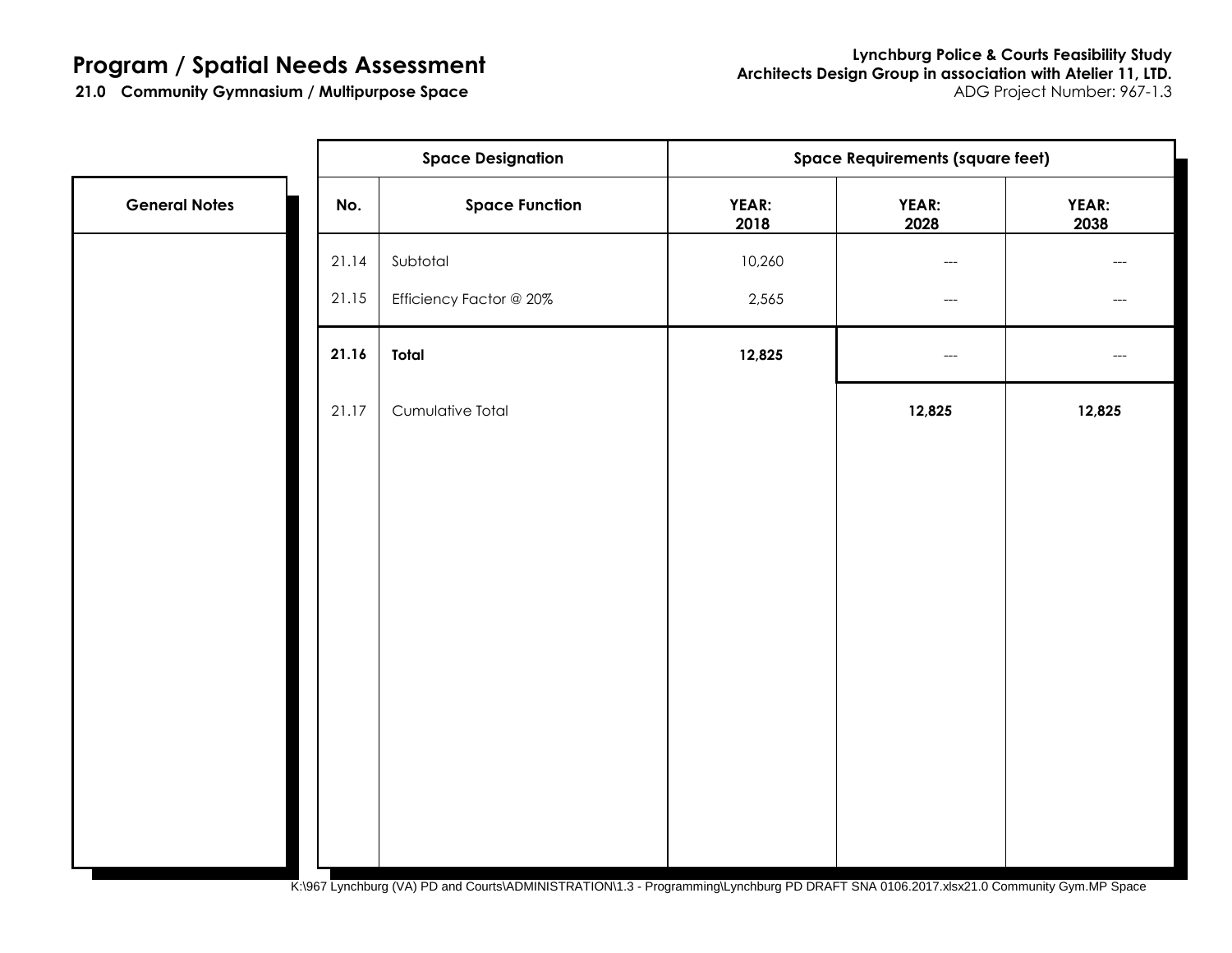22.0 Facility Support

| YEAR:<br>2038 |
|---------------|
|               |
|               |
|               |
|               |
|               |
|               |
|               |
|               |
|               |
|               |
|               |
|               |
|               |
|               |

K:\967 Lynchburg (VA) PD and Courts\ADMINISTRATION\1.3 - Programming\Lynchburg PD DRAFT SNA 0106.2017.xlsx22.0 Facility Support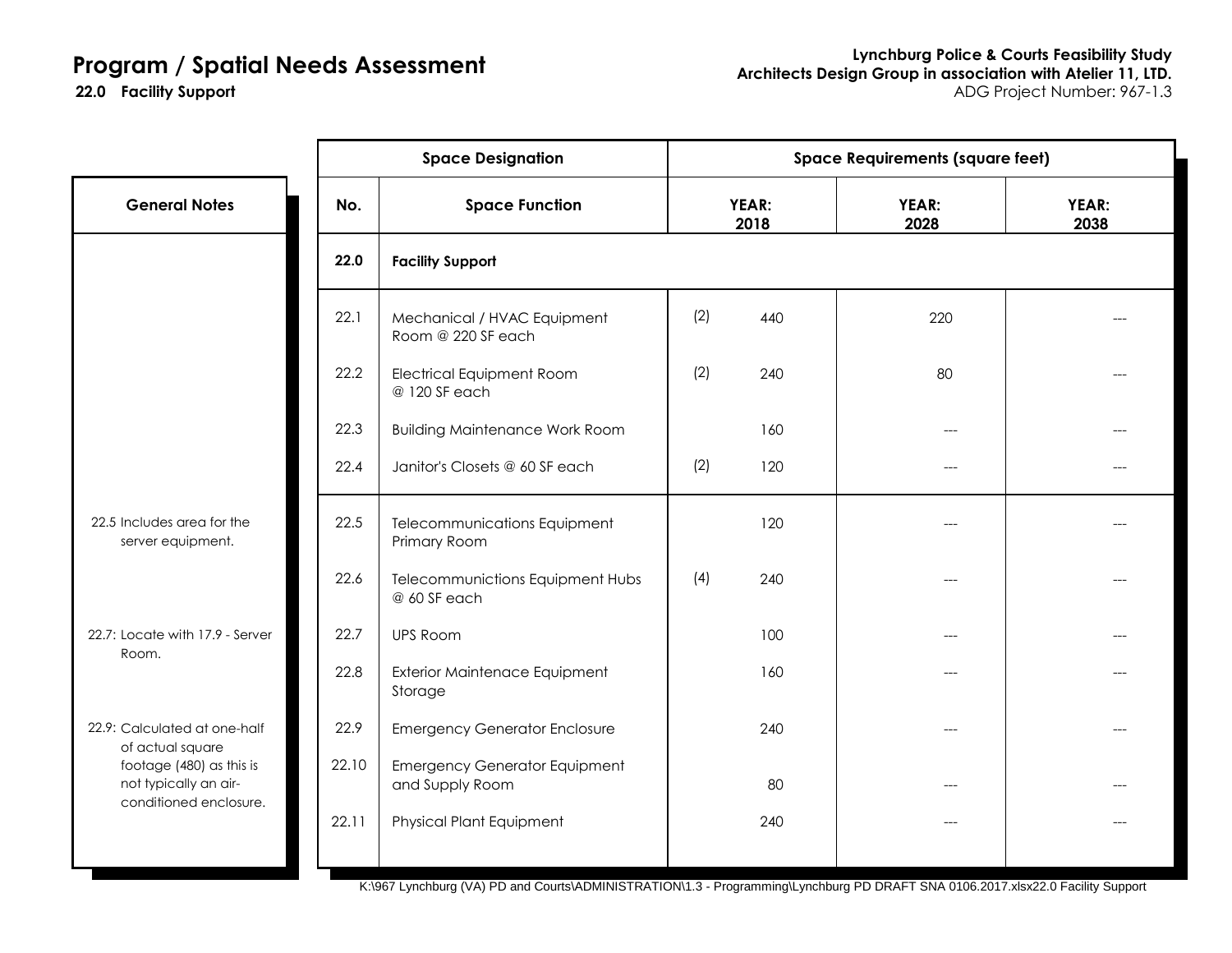**Lynchburg Police & Courts Feasibility Study Architects Design Group in association with Atelier 11, LTD. Facility Support** ADG Project Number: 967-1.3

22.0 Facility Support

|                      |       | <b>Space Designation</b> | <b>Space Requirements (square feet)</b> |               |               |  |
|----------------------|-------|--------------------------|-----------------------------------------|---------------|---------------|--|
| <b>General Notes</b> | No.   | <b>Space Function</b>    | YEAR:<br>2018                           | YEAR:<br>2028 | YEAR:<br>2038 |  |
|                      | 22.12 | Subtotal                 | 2,140                                   | 300           | $---$         |  |
|                      | 22.13 | Efficiency Factor @ 30%  | 917                                     | 129           | ---           |  |
|                      | 22.14 | Total                    | 3,057                                   | 429           | ---           |  |
|                      | 22.15 | Cumulative Total         |                                         | 3,486         | 3,486         |  |
|                      |       |                          |                                         |               |               |  |
|                      |       |                          |                                         |               |               |  |
|                      |       |                          |                                         |               |               |  |
|                      |       |                          |                                         |               |               |  |
|                      |       |                          |                                         |               |               |  |
|                      |       |                          |                                         |               |               |  |
|                      |       |                          |                                         |               |               |  |
|                      |       |                          |                                         |               |               |  |
|                      |       |                          |                                         |               |               |  |

K:\967 Lynchburg (VA) PD and Courts\ADMINISTRATION\1.3 - Programming\Lynchburg PD DRAFT SNA 0106.2017.xlsx22.0 Facility Support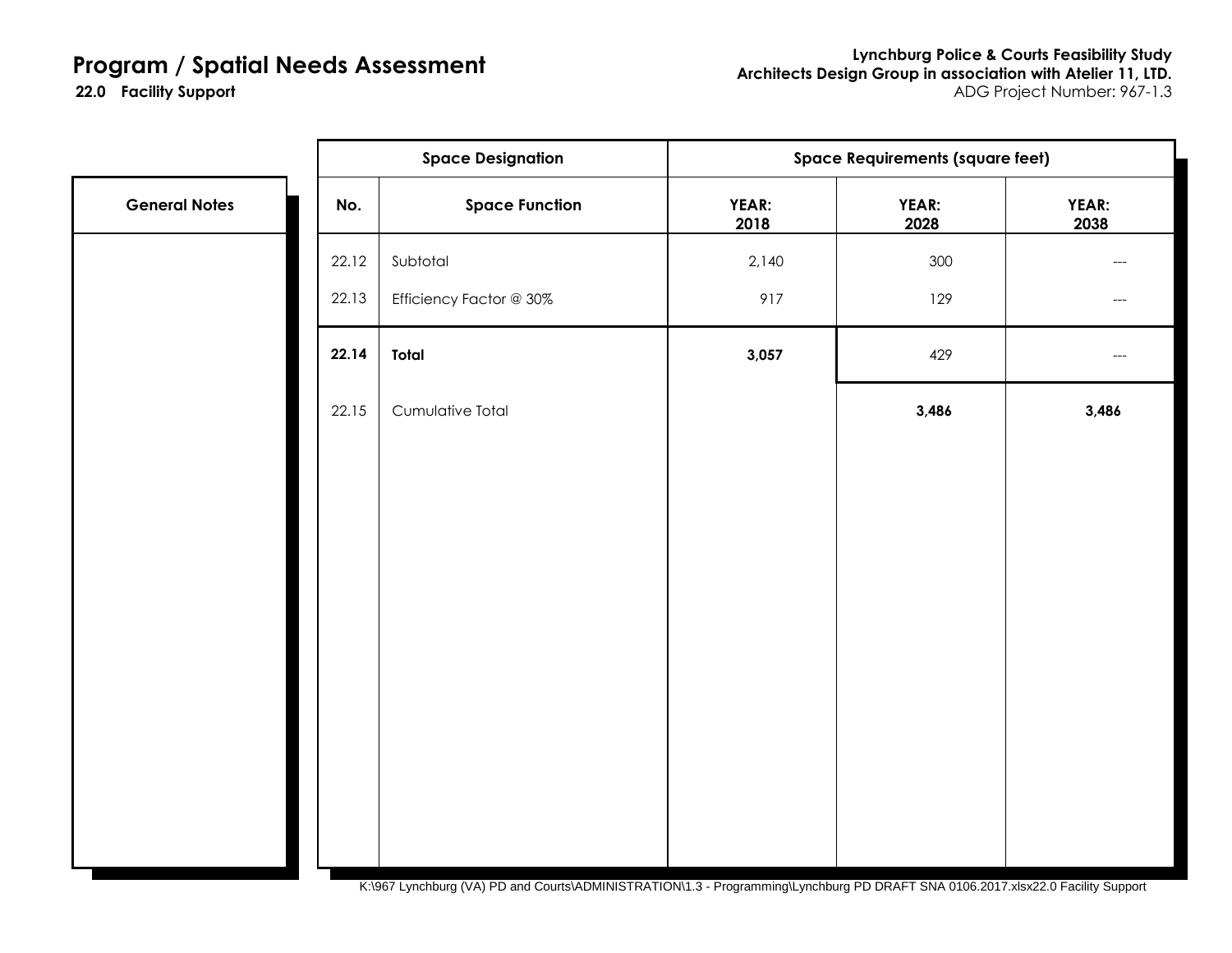23.0 Facility Services

|                                                      | <b>Space Designation</b> |                                                  | <b>Space Requirements (square feet)</b> |               |      |               |               |
|------------------------------------------------------|--------------------------|--------------------------------------------------|-----------------------------------------|---------------|------|---------------|---------------|
| <b>General Notes</b>                                 | No.                      | <b>Space Function</b>                            |                                         | YEAR:<br>2018 |      | YEAR:<br>2028 | YEAR:<br>2038 |
|                                                      | 23.0                     | <b>Facility Services</b>                         |                                         |               |      |               |               |
| $23.1 -$<br>23.2: Lockers measure 11 SF<br>each.     | 23.1                     | Male Locker Rooms                                | (170)                                   | 1,870         | (30) | 330           |               |
|                                                      | 23.2                     | Female Locker Rooms                              | (45)                                    | 495           | (10) | 110           |               |
|                                                      | 23.3                     | Employee Restrooms @ 180 SF each                 | (4)                                     | 720           |      | ---           |               |
| 23.5: Provide with access to<br>exterior break area. | 23.4                     | Employee Restrooms with Showers<br>@ 420 SF each | (2)                                     | 840           |      | ---           | ---           |
|                                                      | 23.5                     | Employee Central Break Room                      |                                         | 320           |      | ---           |               |
|                                                      | 23.6                     | Food and Dry Goods Storage                       |                                         | 80            |      | ---           |               |
|                                                      | 23.7                     | Food Preparation and Vending                     |                                         | 100           |      | $---$         | ---           |
|                                                      | 23.8                     | Vehicle Sallyport                                |                                         | 1,600         |      |               |               |
|                                                      | 23.9                     | Laundry and Decontamination Room                 |                                         | 160           |      | ---           |               |
|                                                      | 23.10                    | Physical Agility Room                            |                                         | 1,600         |      | ---           |               |
|                                                      | 23.11                    | Physical Agility Storage Room<br>@ 100 SF each   | (2)                                     | 200           |      |               |               |
|                                                      | 23.12                    | Defensive Tactics Lab                            |                                         | 1,200         |      |               |               |

K:\967 Lynchburg (VA) PD and Courts\ADMINISTRATION\1.3 - Programming\Lynchburg PD DRAFT SNA 0106.2017.xlsx23.0 Facility Services